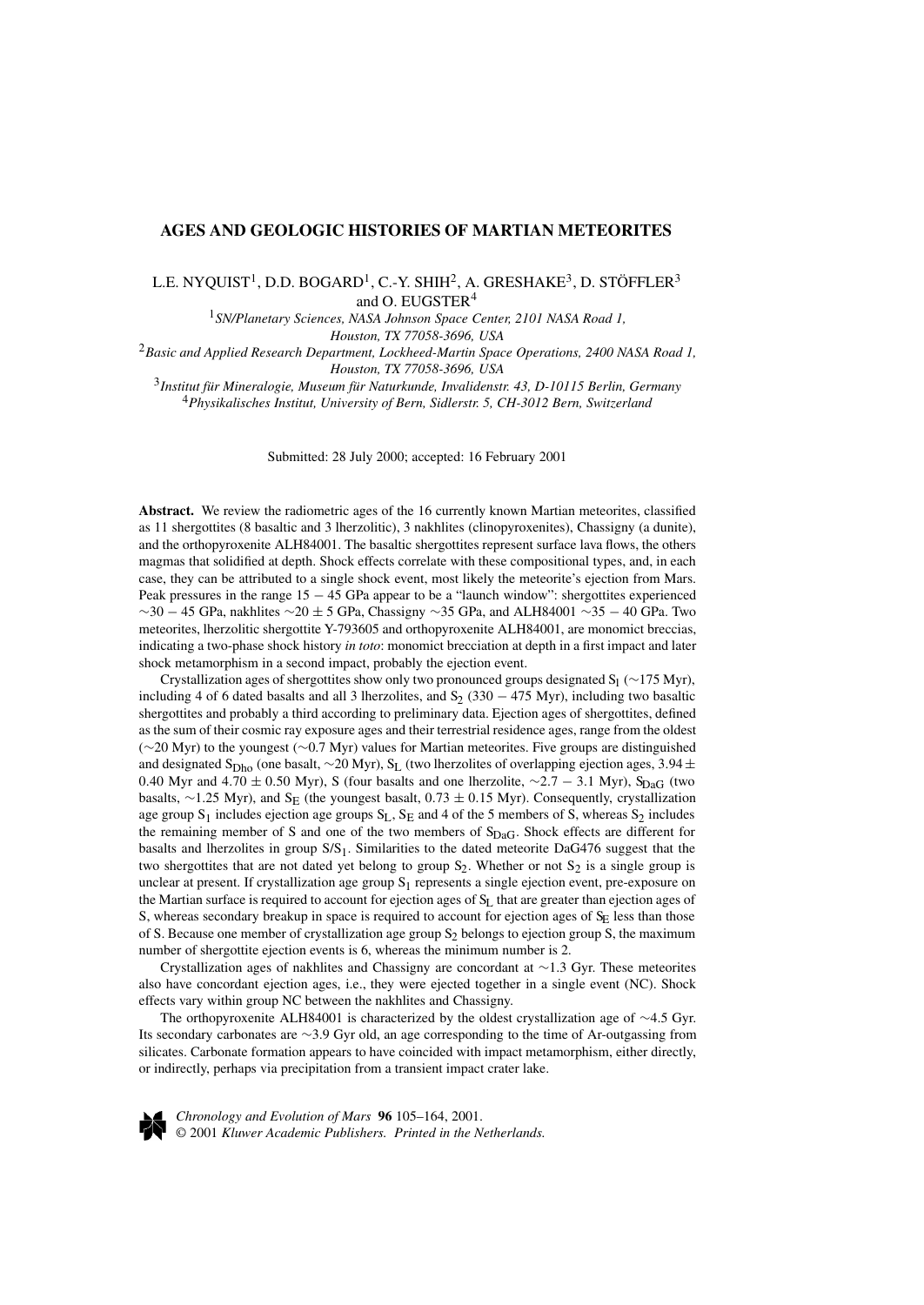The crystallization age and the ejection age of ALH84001, the second oldest ejection age at  $15.0 \pm 0.8$  Myr, give evidence for another ejection event (O). Consequently, the total number of ejection events for the 16 Martian meteorites lies in the range  $4 - 8$ .

The Martian meteorites indicate that Martian magmatism has been active over most of Martian geologic history, in agreement with the inferred very young ages of flood basalt flows observed in Elysium and Amazonis Planitia with the Mars Orbital Camera (MOC) on the Mars Global Surveyor (MGS). The provenance of the youngest meteorites must be found among the youngest volcanic surfaces on Mars, i.e., in the Tharsis, Amazonis, and Elysium regions.

**Keywords:** shock effects, crystallization ages, cosmic ray exposure ages, ejection ages, provenance

## **1. Introduction**

The clan of Martian meteorites, formerly called SNCs after *S*hergotty, *N*akhla and *C*hassigny, now consists of 16 unpaired meteorites of magmatic origin (basalts and ultramafic cumulates). Generally young crystallization ages (with the exception of one pyroxenite), characteristic isotopic compositions of C, N, O, and noble gases, as well as distinct major and trace element concentrations, distinguish them from all other differentiated meteorites (McSween, 1994; Clayton and Mayeda, 1996; Dreibus and Wänke, 1987; Wänke and Dreibus, 1988; Wänke, 1991). The most convincing evidence for the Martian origin of these rocks is given by isotopic measurements of trapped gases in shock-melted glass of shergottites. It was found that the isotopic composition of these gases is indistinguishable from Martian atmosphere within the measurement errors of the mass spectrometer on board the Viking lander (e.g., Bogard and Johnson, 1983; Becker and Pepin, 1984; Swindle *et al.*, 1986; Marti *et al.*, 1995).

Those who have followed the development of the hypothesis of the Martian origin of these meteorites will recognize that much of the early information about them was obtained in attempts to verify that hypothesis. Once the determination of probable Martian origin had been made, observations about the meteorites could be generalized to become probable observations about Mars. Efforts to do so are hampered to variable degrees by lack of knowledge of the geologic settings from whence the meteorites came. This is also true of the radiometric age data.

The young radiometric ages of shergottites, first observed for the type example, Shergotty, by Geiss and Hess (1958), were among the first lines of evidence cited in support of their origin on a planetary-sized body, probably Mars (Nyquist *et al.*, 1979b; Wasson and Wetherill, 1979). However, some characteristics of the analytical data seemed to violate criteria developed for unambiguous interpretation of radiometric ages as igneous crystallizaton ages. In particular, the Rb-Sr and  $39\text{Ar}$ -40Ar ages were discordant (Nyquist *et al.*, 1979a; Bogard *et al.*, 1979). Moreover, the Rb-Sr data showed considerable "scatter" about the best fit isochron. Thus, it did not initially appear possible to interpret the ∼165 Myr Rb-Sr age of Shergotty, for example, as the crystallization age, particularly, since the  $39$ Ar- $40$ Ar age of a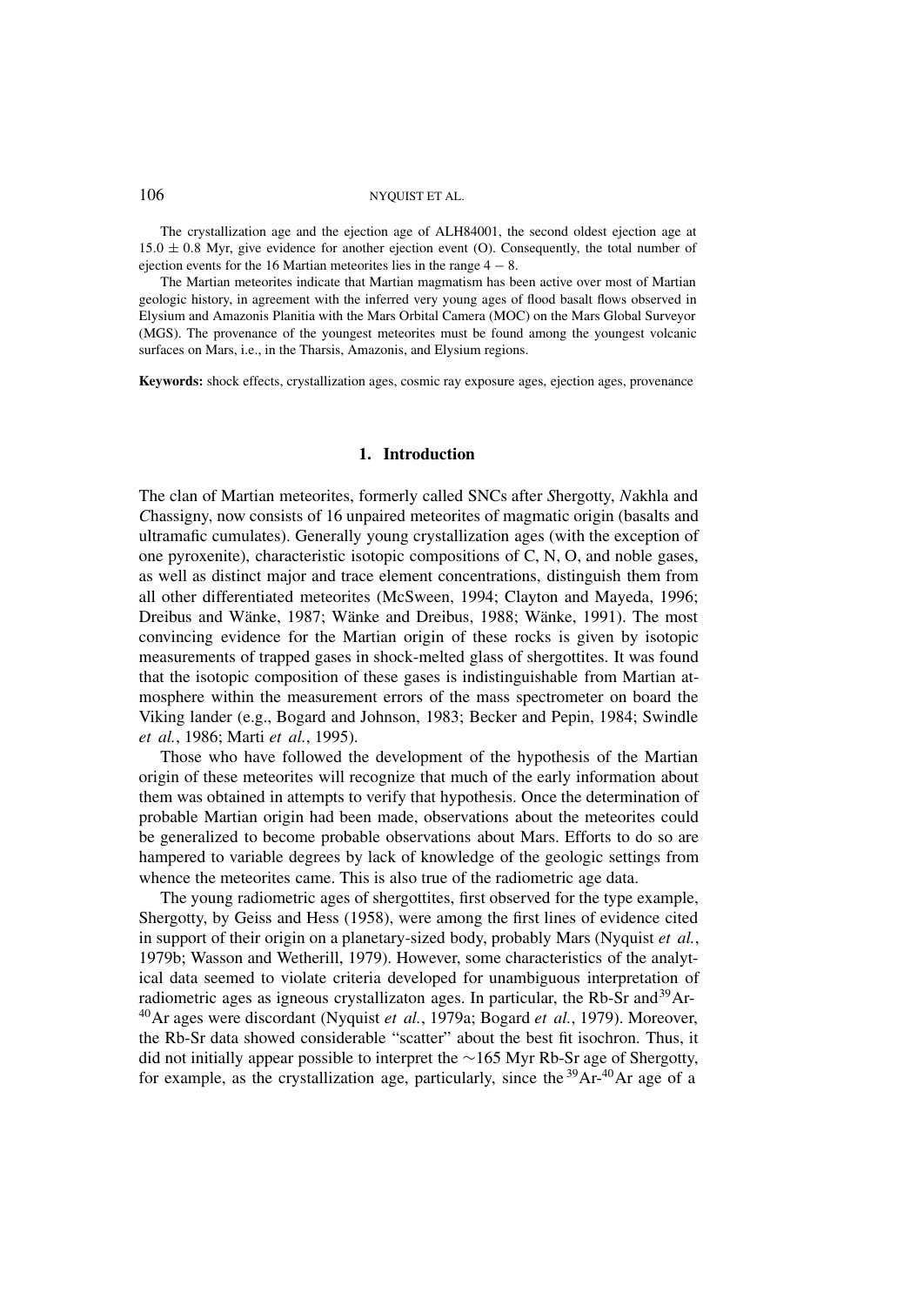plagioclase separate was older at ∼250 Myr. Considerable experience with dating lunar samples had shown that although  $39$ Ar- $40$ Ar ages of bulk samples could be biased low due to diffusive loss of  $^{40}Ar$ ,  $^{39}Ar^{-40}Ar$  ages of plagioclase separates generally gave reliable crystallization ages. Thus, the Rb-Sr age was initially interpreted as likely reflecting the time of a thermal metamorphism. Because the shergottites were more highly shocked than almost all other meteorites or lunar samples, initial attention was given to post-shock thermal metamorphism as the agent for resetting both types of ages (Nyquist *et al.*, 1979a; Bogard *et al.*, 1979). It has since been established that neither post-shock thermal metamorphism nor shock transformations of mineral phases are adequate to reset the Rb-Sr isotopic system. Thus, the *possibility* of shock resetting of the radiometric ages appears to have been a false lead.

Radiometric ages determined by other methods often were discordant also, and contributed to the confusion about the ages of shergottites. Here, it is sufficient to note that isotopic heterogeneities occurring within the rocks over distances of centimeters appear to complicate the isotopic data. For example, the existence of heterogeneity in initial <sup>87</sup>Sr/<sup>86</sup>Sr between different samples of Zagami was shown by Nyquist *et al.* (1995). Papanastassiou and Wasserburg (1974) had observed a similar heterogeneity in initial <sup>87</sup>Sr/<sup>86</sup>Sr for Nakhla much earlier. They took their observation as evidence that the Rb-Sr age of  $1.30 \pm 0.02$  Gyr that they determined separately for two samples of Nakhla was an age of metamorphism rather than an igneous crystallization age. (Here, as elsewhere in this paper, we use the value of the <sup>87</sup>Rb decay constant recommended by Minster *et al.* (1982); i.e.,  $\lambda_{87}$  =  $1.402 \times 10^{-11}$ yr<sup>-1</sup>). Gale *et al.* (1975) obtained apparently well-defined, concordant, isochrons for two additional samples of Nakhla. They interpreted the isochron age for their total data set,  $1.23 \pm 0.01$  Gyr, as the age of igneous crystallization. The present authors agree with that interpretation, but the issue of possible sample heterogeneity exists. The two samples studied by Papanastassiou and Wasserburg (1974) were obtained from separate sources, and weighed 0.7 g and 2.3 g, respectively (D. Papanastassiou, personal communication). The samples studied by Gale *et al.* (1975), also from two different sources, weighed 13 g and 18 g, respectively. It is possible that the larger samples used by Gale *et al.* (1975) effectively averaged out isotopic heterogeneity that could exist in Nakhla over small distances.

In spite of uncertainties in interpreting the isochron data, the early isotopic data of both Nakhla and Shergotty showed unambiguously that they were "young" by meteorite standards. For Nakhla, the evidence was Rb-Sr model ages in the range of 2.5 – 3.6 Gyr, calculated relative to the initial  ${}^{87}Sr/{}^{86}Sr$  of the solar system (Papanastassiou and Wasserburg, 1974; Gale *et al.*, 1975). These model ages provide a strict upper limit to the formation age of Nakhla. The Rb-Sr model ages of shergottites are ∼4.5 Gyr, indicative of the time of chemical differentiation of their parent body. Nyquist *et al.* (1979b) found the Sm-Nd model ages of three shergottites relative to initial <sup>143</sup>Nd/<sup>144</sup>Nd of the solar system to be only  $\sim$ 2.8 − 3.6 Gyr, however. These Sm-Nd model ages also provide a strict upper limit to the formation ages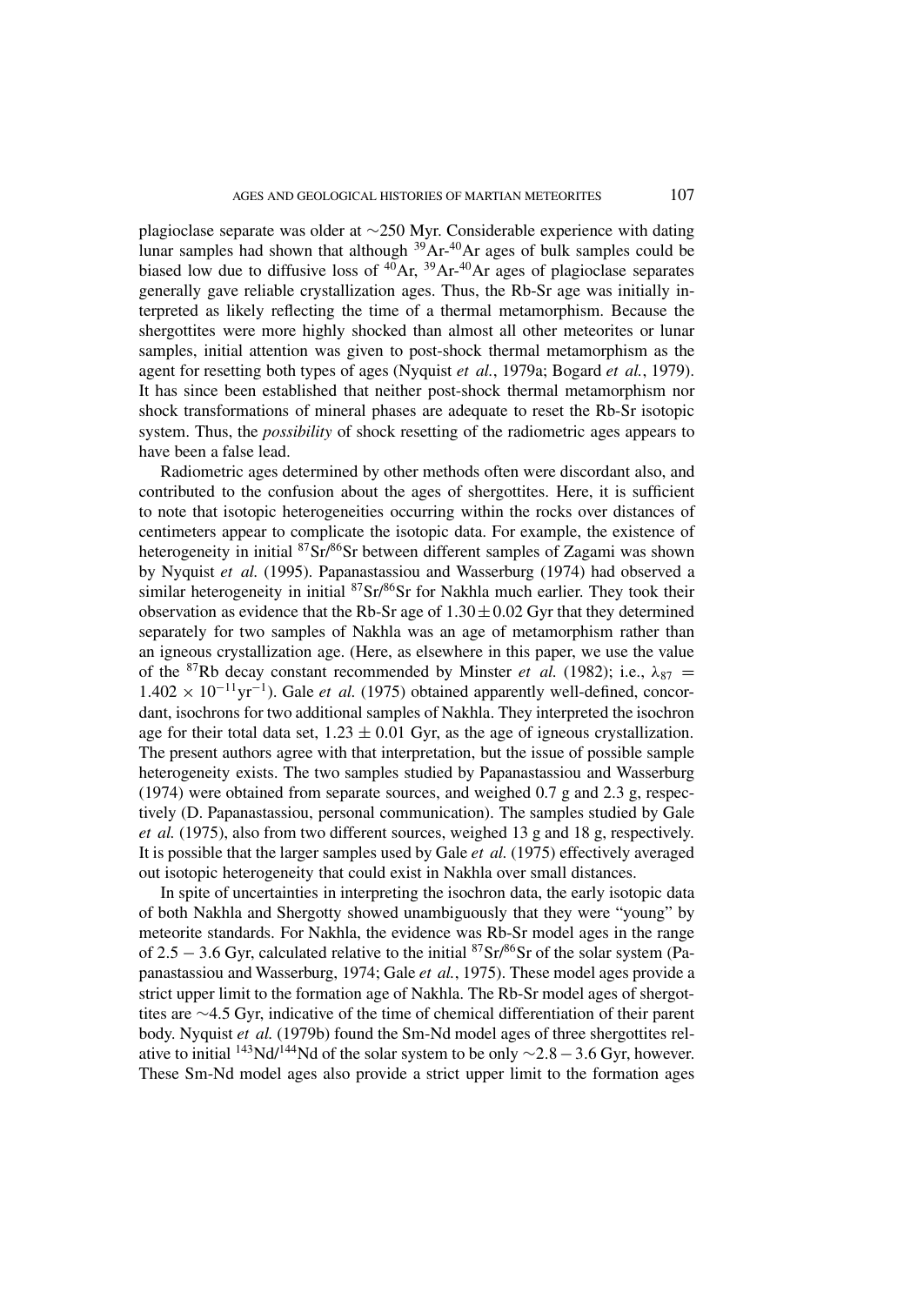of the meteorites, and they are especially remarkable in that they imply significant fractionation of the Sm/Nd ratios of the meteorites from chondritic values, which normally is not achieved in "simple" magmatic processes. Thus, these young model ages clearly pointed to "late" and complex magmatic activity on the parent body of the shergottites.

Another feature of the shergottites that makes them somewhat unusual among stony meteorites is their relatively young cosmic ray exposure (CRE) ages. Such ages are determined from the accumulation of nuclides spalled from target nuclides in the meteorites by high energy cosmic ray interactions. Spallation nuclides that are stable against radioactive decay accumulate continually at production rates that are a function of the chemical composition of the meteorite and of changes in the energy spectrum of primary and secondary cosmic rays as a function of the size of the meteoroid and the depth of the meteorite within it. Spallation radionuclides that undergo radioactive decay accumulate only to equilibrium levels at which they decay at the same rate at which they are produced. The production rates of stable nuclides can be determined either theoretically using nuclear cross section data, or empirically from the equilibrium activities of closely related radionuclides for which the ratio of the production rate to that of the stable nuclide is known. Determination of stable noble gas CRE ages, for example, require mass spectrometric techniques similar to those required for  $39Ar^{-40}Ar$  age dating, so stable noble gas CRE ages often are determined in the same investigations as those in which $39$ Ar-<sup>40</sup>Ar ages are determined. An early study of four shergottites, Shergotty, Zagami, ALH77005, and EET79001 (Bogard *et al.*, 1984) showed that, whereas three of them had very similar apparent exposure ages of ∼2–3 Myr, one (EET79001) had a much lower apparent exposure age, < 1 Myr. One possible explanation was that the actual exposure age of EET79001 was the same as that of the others, but that the production rate of stable nuclides was lower in EET79001 because it was located deeper in a large meteoroid, where the effective flux of primary cosmic rays was attenuated by about a factor of 3–4. A variation of this scenario is that EET79001 was initially part of a very large meteoroid, and was essentially totally shielded from cosmic rays for most of its lifetime in space. With acquisition of additional data for both stable and radionuclides, both of these explanations have fallen into disfavor. The currently accepted interpretation of the spallogenic nuclide data is that exposure to cosmic rays was initiated by excavation of the meteorites from depths on Mars that were completely shielded from the effects of cosmic rays, and thus that the CRE ages plus the time the meteorites have been on Earth give directly the time since they were ejected from Mars (*cf.* Eugster *et al.*, 1997b). However, the young CRE age of EET79001 presents a problem when viewed in the context of its crystallization age, and its apparent relationship to the other shergottites.

Thus, the earlier interpretation of the Rb-Sr and  $3\overset{3}{9}$ Ar-<sup>40</sup>Ar ages for shergottites of ∼180 Myr and ∼250 Myr, respectively, as giving the time of shock metamorphism during their ejection from Mars as large blocks to be broken up in later secondary collisions (*cf.* Shih *et al.*, 1982) is no longer favored by the majority of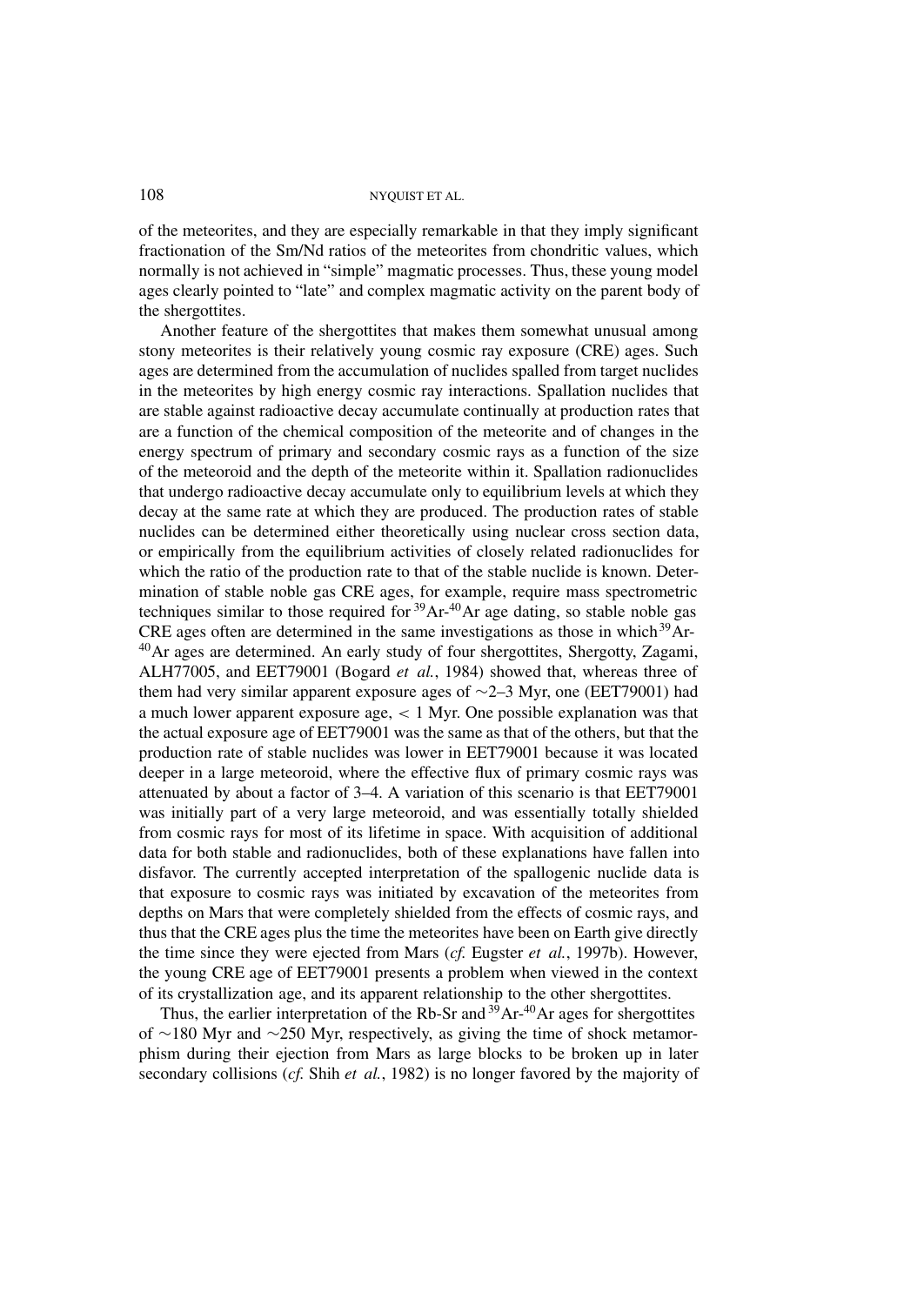of meteoriticists. Also, a steadily increasing number of Sm-Nd ages have been obtained that are concordant with the Rb-Sr age for the same meteorite. Furthermore, <sup>39</sup>Ar-<sup>40</sup>Ar ages can be explained by the presence of excess, non-radiogenic <sup>40</sup>Ar from a variety of sources. These problems have been much less acute for the other types of Martian meteorites, for which the ages are comparatively well defined.

The desire to find possible mechanisms for launching Martian meteorites and for metamorphic resetting of the radiometric ages of shergottites stimulated thorough investigations of their shock-metamorphic features. These shock features of the meteorites provide insight into the environment of the rocks when they were ejected from Mars. Furthermore, the original igneous textures of their minerals provide insight into the environments in which the rocks originally crystallized. For example, mineral textures are influenced by the cooling rate of the rock during crystallization, which in turn is influenced by the thickness of a magma flow. Thus, observable features in the meteorites themselves tell us some things about their geologic setting at key points in their histories.

Because the Martian meteorites are the only samples from Mars currently available for laboratory studies, their properties are of great importance to understand the formation and evolution of our neighboring planet. In this review we summarize their crystallization and cosmic ray exposure ages, compare the shock levels to which they have been exposed, and briefly consider the implications of those data for the meteorites' provenance and for Martian evolution. But, first we describe the mineralogical and geochemical characteristics of the meteorites themselves.

### **2. Mineralogy, Petrography, and Geochemistry**

According to their mineralogical composition and textural characteristics, the Martian meteorites represent igneous rocks of basaltic and ultramafic provenance. They appear to have crystallized either in lava flows as volcanic rocks or in mafic, probably shallow, intrusions as plutonic ultramafic rocks. They are divided into shergottites, consisting of a basaltic and a lherzolitic subgroup, nakhlites (clinopyroxenites), chassignites (dunites), and orthopyroxenites. Chassigny and ALH84001 are the only dunite and orthopyroxenite in the latter two groups (Figure 1). In the following, we describe the mineralogy, petrography, and geochemistry of the various Martian meteorites. For more details, the reader is referred to the review article by McSween (1994) and to the Mars Meteorite Compendium (Meyer, 1998).

# 2.1. BASALTIC SHERGOTTITES

The meteorites Shergotty, Zagami, EETA79001, QUE94201, Dar al Gani 476, and Los Angeles, as well as the recently found Dhofar 019 and Sayh al Uhaymir 005, belong to the group of basaltic shergottites. These rocks predominantly consist of augite and pigeonite, typically showing a strong irregular chemical zoning towards an Fe-rich rim, and of plagioclase in the form of shock-induced diaplectic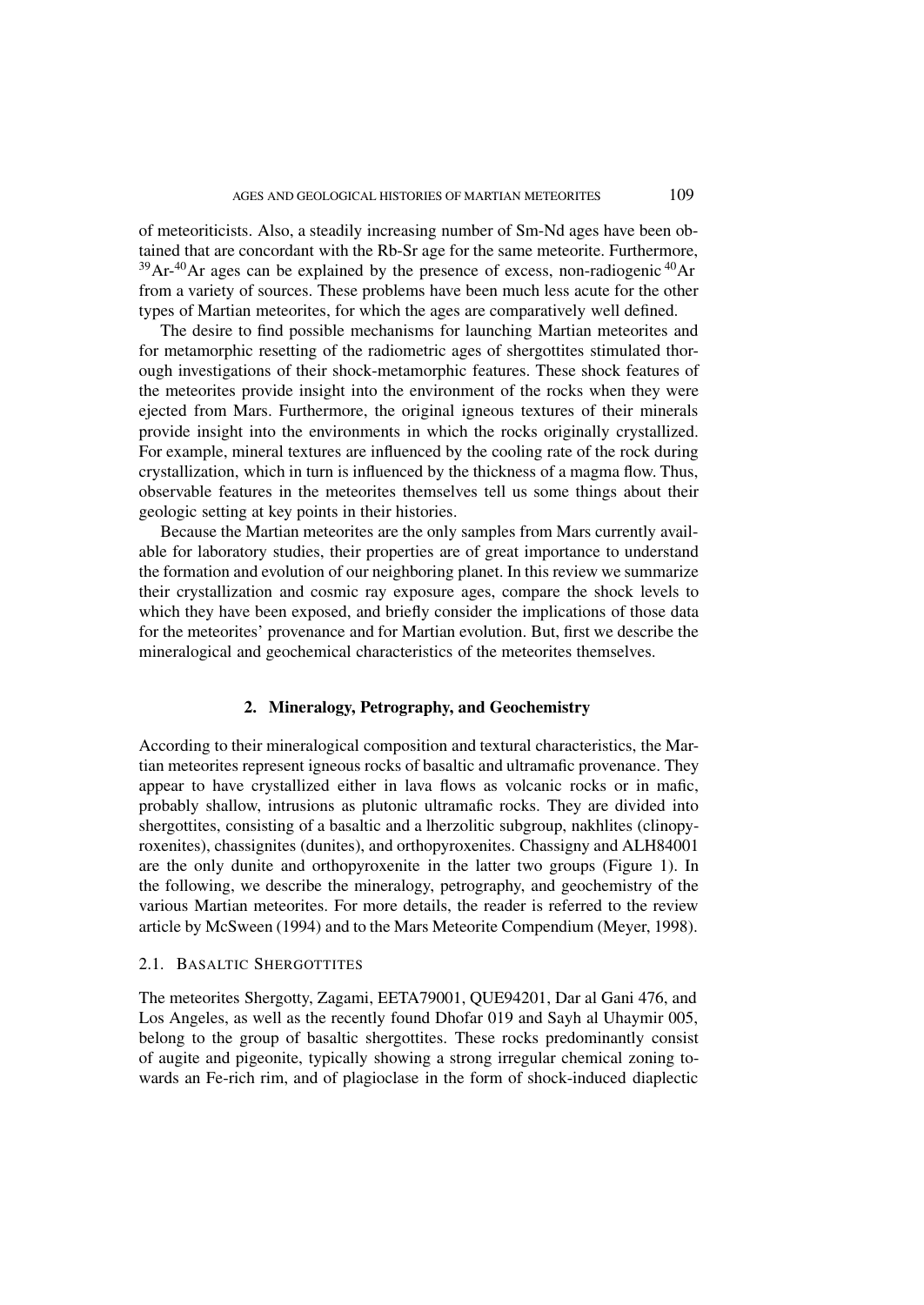110 NYQUIST ET AL.



*Figure 1.* Classification of Martian meteorites (modified after Stephan *et al.*, 1999).

glass (maskelynite). Minor components are pyrrhotite, whitlockite, ilmenite and titanomagnetite (McSween, 1994). Pyroxene often contains small rounded to subrounded melt inclusions of kaersutite, spinel, and sulfides in a Si-rich glassy or microcrystalline groundmass, interpreted as trapped original melt (e.g., Treiman, 1985). EETA79001 contains two basaltic lithologies, termed A and B. The main differences between these units are the small grain size and the occurrence of olivine xenocrysts, orthopyroxene, and chromite in lithology A. Besides formation by simple mixing of basaltic liquids, it was suggested that lithology A represents an impact melt (Mittlefehldt *et al.*, 1997). Among the basaltic shergottites, only Dar al Gani 476 and Sayh al Uhaymir 005 have some similarities to lithology A of EETA79001, containing large xenocrysts of olivine set into a matrix of clinopyroxene and maskelynite (Zipfel *et al.*, 2000; Grossman, 2000). The basaltic shergottites, except QUE94201 and Los Angeles, show a cumulate texture with mostly preferred orientations of the pyroxenes. However, the relatively small grain size of the pyroxenes and the petrographic similarities among the meteorites suggest that the alignment may have occurred by lava flow rather than by accumulation in a subsurface magma chamber (McCoy *et al.*, 1992; McSween, 1994).

Compared to terrestrial basalts, the basaltic shergottites are characterized by a high Fe/(Fe+Mg) ratio and low  $Al_2O_3$  concentrations. All meteorites of this group have complex rare Earth element (REE) patterns with distinct depletions of light REE (LREE) but without a clear Eu anomaly. Except for water, all volatile elements are enriched (Wänke and Dreibus, 1988; Lodders, 1998; Zipfel *et al.*, 2000; Rubin *et al.*, 2000). Initial Sr, Nd, and Pb isotopic compositions are variable among the basaltic shergottites, possibly reflecting different stages of mixing Martian crust with an isotopically homogeneous magma.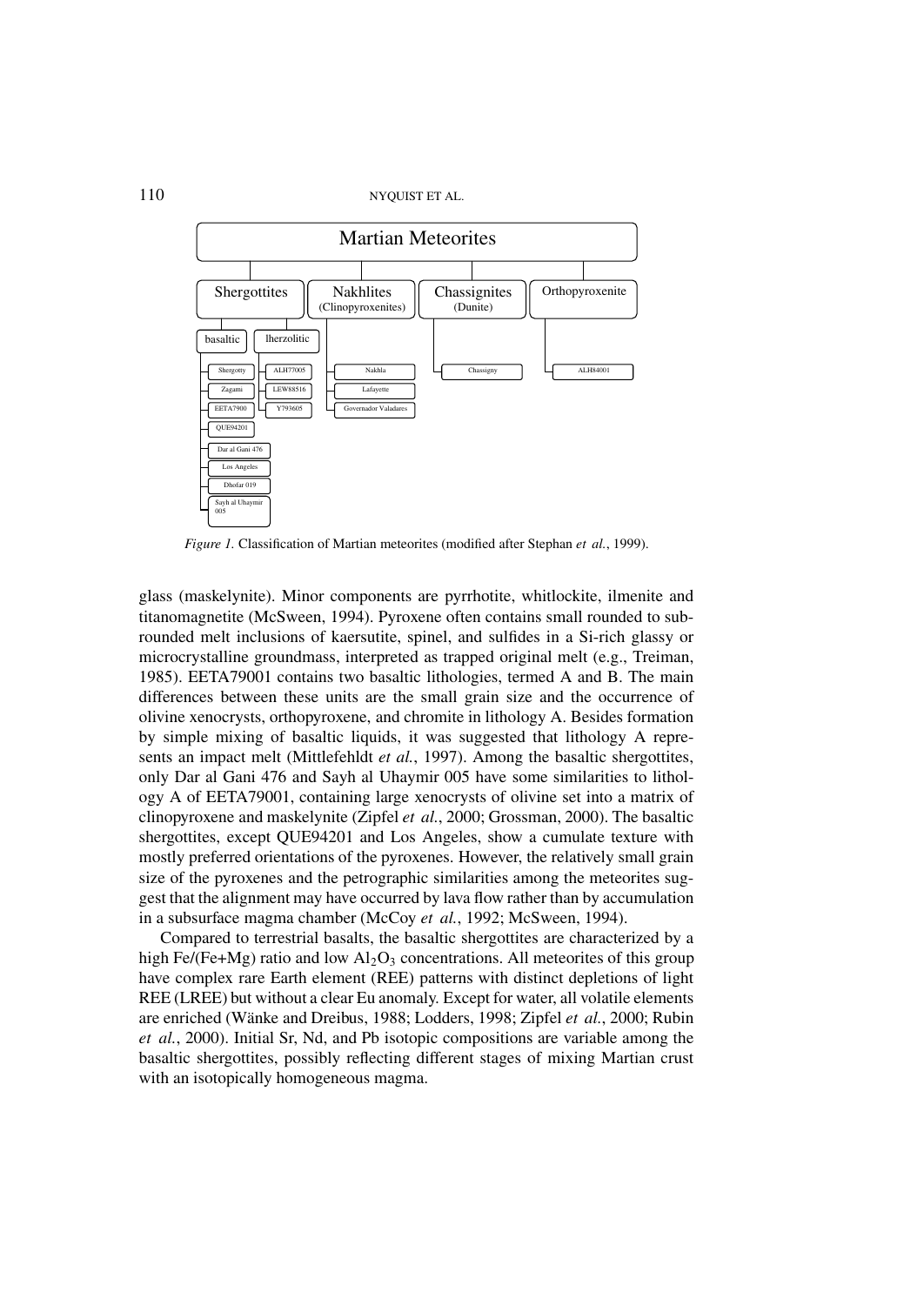### 2.2. LHERZOLITIC SHERGOTTITES

Three shergottites (ALH77005, LEW88516, and Y-793605) are lherzolitic as they contain <10 vol.% plagioclase. They are composed of relatively coarse-grained anhedral to euhedral olivine and chromite enclosed by large orthopyroxene crystals (Harvey *et al.*, 1993; McSween, 1994; Mikouchi and Miyamoto, 1997). Interstices are filled with accessory phases, i.e. maskelynite, pigeonite, augite, and whitlockite. The Fe-Mg-silicates of this suite of ultramafic rocks are much more magnesian than those of the basaltic shergottites, and an observed chemical disequilibrium between coexisting olivine and pyroxene gives evidence for non-linear cooling (Harvey *et al.*, 1993). High concentrations of  $Fe^{3+}$  in chromites suggest high oxygen fugacity during crystallization. Similarly to the basaltic shergottites, the lherzolitic ones are depleted in LREE (Dreibus *et al.*, 1982). However, the composition of radiogenic Sr isotopes in ALH77005 and LEW88516 shows that the two rocks crystallized from different magma sources (Borg *et al.*, 1998a, 1998b).

### 2.3. NAKHLITES

The group of nakhlites contains the three clinopyroxenites Nakhla, Lafayette, and Governador Valadares. They consist of Mg-rich augite and Fe-rich olivine set into a microcrystalline groundmass of mostly radiating crystalline plagioclase, which has not been transformed into maskelynite by shock, pigeonite, ferroaugite, titanomagnetite, pyrite, troilite, chlorapatite, and sometimes  $SiO<sub>2</sub>$ -rich glass. In addition, they contain phyllosilicates (iddingsite) and evaporite mineral assemblages of secondary, but Martian, origin confirming the presence of liquid water on Mars (Gooding *et al.*, 1991; Bridges and Grady, 2000; Swindle *et al.*, 2000).

All three meteorites are cumulates, and lamellar inclusions of augite and magnetite in olivine from Nakhla and Governador Valadares confirm slow cooling under highly oxidizing conditions (Mikouchi and Miyamoto, 1998). In addition, olivine frequently contains small melt inclusions compositionally representing a major and distinct type of Martian magma.

All nakhlites have moderately high contents of volatiles and are enriched in LREE. The almost identical initial Sr and Nd isotopic composition of nakhlites is distinct from that of the shergottites, indicating that the two types of rocks formed from different parent magmas (Nakamura *et al.*, 1982b; McSween, 1994).

### 2.4. CHASSIGNY

Chassigny is the only dunite among the Martian meteorites, and consists of 90% Fe-rich olivine (Fa∼32), 5% pyroxene, 2% feldspar (An∼20; maskelynite), and 3% accessory phases (Floran *et al.*, 1978). High concentrations of  $Fe<sup>3+</sup>$  in chromite as well as lamellar exsolutions in olivine indicate crystallization at high oxygen fugacity and low cooling rates (Floran *et al.*, 1978; Greshake *et al.*, 1998). Its cumulus fabric indicates a fractional crystallization of a mafic magma body.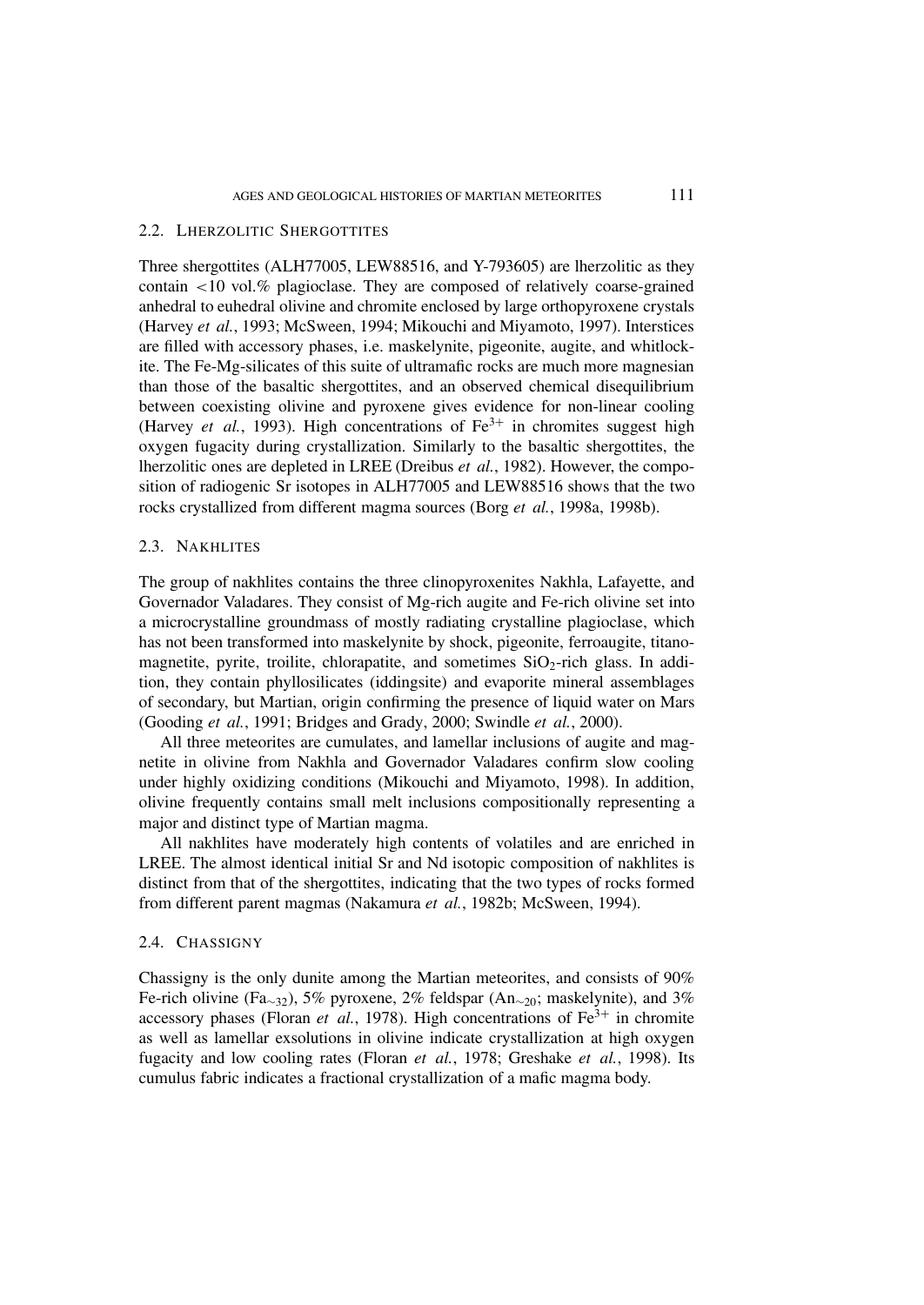Chassigny is enriched in LREE but shows no Eu anomaly. While this pattern is distinct from those of nakhlites, excluding a formation from the same magma, the initial Sr isotope compositions of Chassigny and nakhlites are identical (Nakamura *et al.*, 1982a; McSween, 1994).

# 2.5. ALH84001

ALH84001 is a coarse-grained brecciated orthopyroxenite with a modal composition of 96% orthopyroxene, 2% chromite, 1% plagioclase (maskelynite), and 0.15% phospate. Accessory phases are augite, olivine, pyrite and Fe-Mg-Ca-carbonates (Mittlefehldt, 1994). Texturally, ALH84001 is dominated by up to 6 mm long orthopyroxene crystals joined at 120◦ triple junctions and poikilitically enclosing Fe<sup>3</sup>+-rich euhedral chromites (Berkley and Boynton, 1992; Mittlefehldt, 1994; McSween, 1994). Maskelynite and rarely chromite occur interstitially between orthopyroxene. Predominantly along fractures and in cataclastic areas, compositionally strongly zoned carbonates are found, often forming characteristic globules that appear either as concentric spherules or as flat "pancakes" (e.g., McKay *et al.*, 1996). Many carbonates resemble a "bull's-eye" with a center of dolomiteankerite surrounded by concentric bands of siderite, magnesite, and sulfide, but they come in a multitude of varieties (Scott *et al.*, 1998). High-resolution Scanning Electron Microscope (SEM) images revealed worm-like features in the carbonates. Additionally, the morphologies of some magnetite grains in the carbonates resemble those formed by magnetotactic bacteria, and relatively high concentrations of polycyclic aromatic hydrocarbons (PAHs) have been found. From these observations, McKay *et al.* (1996) concluded early biologic activity was present on Mars. Meanwhile, various other non-biogenic formation mechanisms of the carbonates and magnetite assemblage have been proposed, including impact origin (Harvey and McSween, 1996; Scott *et al.*, 1998; Scott, 1999) and flood-evaporite formation (McSween and Harvey, 1998; Warren, 1998). The high concentrations of PAHs, present in all textural units of ALH84001 (Stephan *et al.*, 1998, 1999), could also be due to terrestrial contamination (Becker *et al.*, 1997; Jull *et al.*, 1998).

ALH84001 is depleted in the LREE and has a negative Eu anomaly. Its very low concentrations of siderophile elements led to the development of a model for the Martian mantle depleted in siderophile elements (Dreibus *et al.*, 1994).

# 2.6. ENVIRONMENTS OF IGNEOUS CRYSTALLIZATION

## 2.6.1. *Basaltic Shergottites*

The textures of the basaltic shergottites are consistent with those expected for surface flows of basaltic lava. McCoy *et al.* (1992) suggested that Zagami was the product of a two-stage magmatic history. The first stage occurred in a slowly cooling magma chamber. The presence of amphibole in the cores of pyroxene crystals requires pressures equivalent to depths >7.5 km on Mars. During the second stage, pyroxene crystals were entrained into a magma that either intruded to the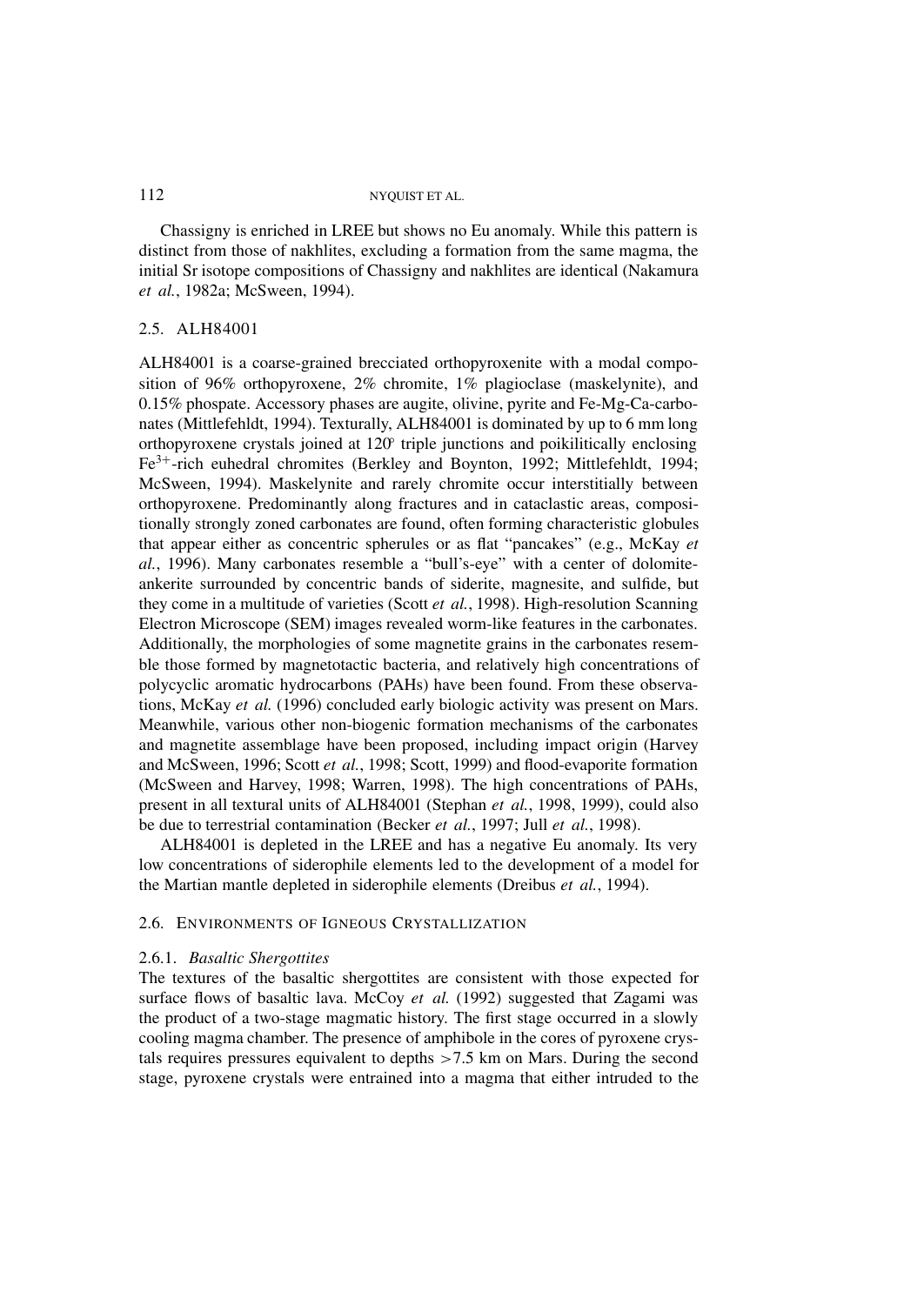near surface and cooled in a relatively thin dike or sill, or extruded to the surface and crystallized in a lava flow  $>10$  m thick. This two-stage scenario is consistent with observations of volcanic constructs and flows in the Tharsis region of Mars.

## 2.6.2. *Lherzolitic Shergottites*

Detailed investigations of lherzolitic textures revealed a preferred crystallographic orientation of olivine, proving that the lherzolitic shergottites are real cumulates, formed in a plutonic sub-surface environment (Berkley and Keil, 1981; McSween, 1994). Ikeda (1994) suggested that the compositional discontinuities among the four zoning types of chromite in ALH77005 arise from magma mixing in shallow magma reservoirs on Mars. Their crystallization histories, as reconstructed by Harvey *et al.* (1993) and McSween (1994), require varying degrees of prolonged cooling to allow olivine to reequilibrate at comparatively low temperature. On Earth, lherzolites crystallize either at depths of  $> 8$  km (mantle rocks) or as cumulates in large magma chambers. Harvey *et al.* (1993) concluded that the trace element and minor element patterns of LEW88516 and ALH77005 minerals were essentially identical and consistent with large-volume, closed-system fractional crystallization followed by localized crystallization of isolated melt pockets.

# 2.6.3. *Nakhlites (Clinopyroxenites)*

The cumulate textures of the nakhlites, combined with the presence of lamellar inclusions of augite and magnetite, require slow cooling under highly oxidizing conditions. These textures, especially those of Nakhla and Governador Valadares, are analogous to those of terrestrial augite-rich igneous cumulate rocks of the Abitibi greenstone belt of northern Ontario (Treiman, 1987), where augite cumulates comprise the lower half of a 125 m thick flow. Augite cumulates in the middle third of a 300 m thick sill have little mesostasis, giving them textures more comparable to those of Lafayette. Treiman (1987) concluded from these comparisons that the nakhlites crystallized in thick flows,  $>125$  m thick, or in shallow intrusions, probably less than 1 km deep, of basaltic or picritic magmas. He noted that volcanoes with thick lava flows and evidence of shallow intrusions were common in the Tharsis region of Mars. Furthermore, greenstone belt volcanism may be related to mantle hot spots, another potential analogy to the Tharsis region.

#### 2.6.4. *Chassigny (Dunite)*

The texture and high modal abundance of olivine suggest that Chassigny is a cumulate, also. Floran *et al.* (1978) described the crystallization history as similar to that of nakhlites, except that olivine is much more abundant, and chromite, absent from naklites, crystallizes early. These characteristics suggest that Chassigny and the nakhlites might represent different parts of the same or similar layered igneous complexes. From their REE abundances, Wadhwa and Crozaz (1994) concluded that they could not have crystallized from the same magma, however.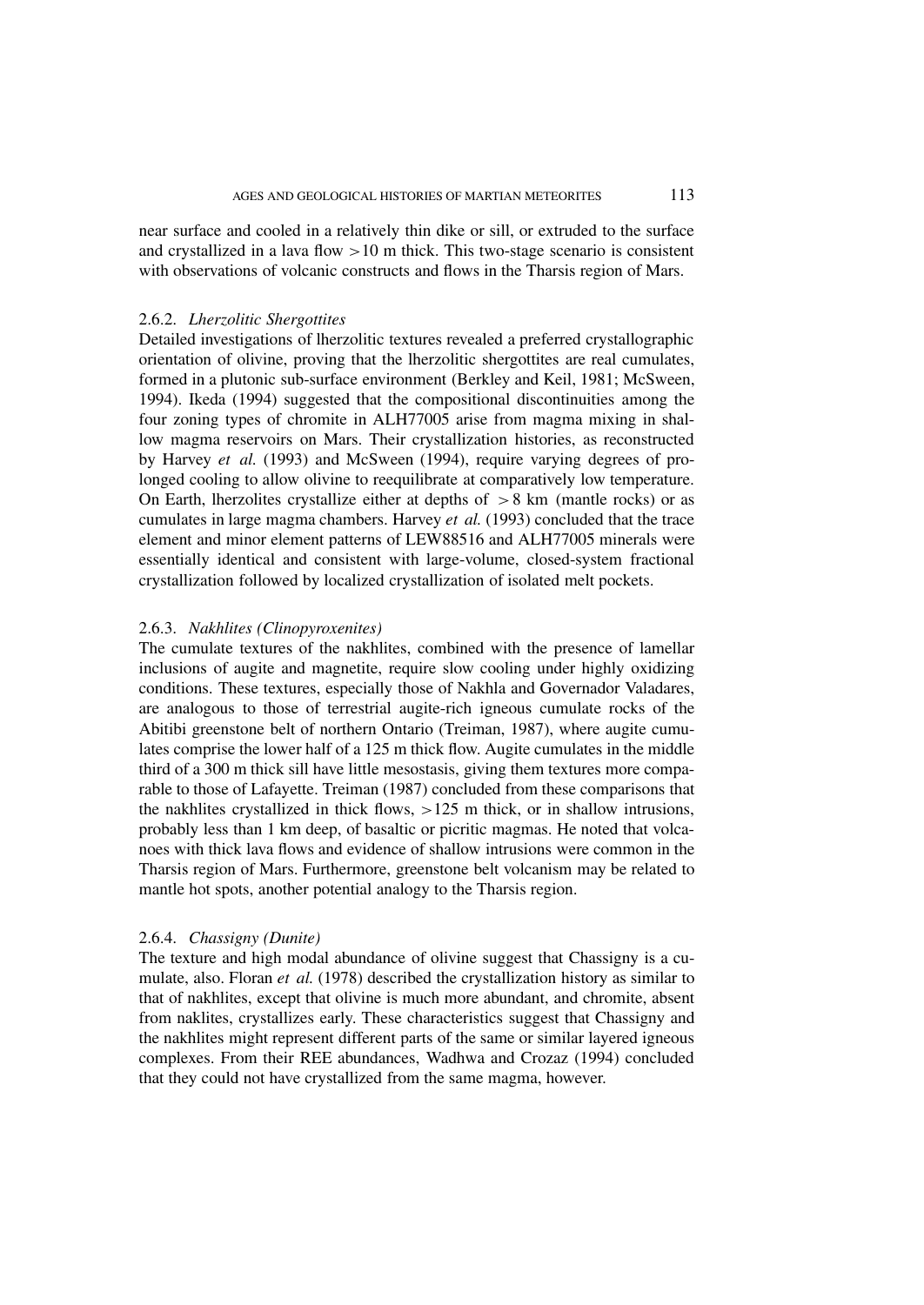## 2.6.5. *ALH84001 (Orthopyroxenite)*

Mittlefehldt (1994) interpreted the orthopyroxene and chromite in ALH84001 as cumulus phases. Their textural features indicate slow cooling either during magmatic crystallization, or metamorphic recrystallization, or both. Mineral compositions in ALH84001 are similar to those of lherzolitic shergottites or nakhlites. Mittlefehldt (1994) cited the uniform pyroxene compositions, unusual for Martian meteorites, as indicating that ALH84001 cooled more slowly than did the shergottites, nakhlites, or Chassigny; i.e., it formed at greater depth than they did. Kring and Gleason (1997) argued that the orthopyroxene-silica assemblage present in ALH84001 corresponded to magmatic temperatures of ∼1400 − 1470◦C, and to a static pressure of ∼0.5 GPa, equivalent to a depth of ∼40 km on Mars. Gleason *et al.* (1997) noted that its texture was reminiscent of those of cataclastic anorthosites from the ancient, heavily-cratered, lunar highlands. They, like Treiman (1995b), suggested that at least some of the secondary carbonate formed by replacement of plagioclase, and cite textural evidence as showing this occurred after plagioclase had been converted to maskelynite. Kring *et al.* (1998) concurred in that suggestion, noting that it implied formation of the carbonate after  $3.92 \pm 0.04$  Gyr ago, the time of Ar-degassing of plagioclase according to Turner *et al.* (1997). However, Scott (1999) alternatively suggested that the original carbonates formed as evaporite deposits, probably prior to impact heating ∼4 Gyr ago, when episodic floods were more common. He suggests that preservation of the carbonates for ∼4 Gyr was aided by the impact, which sealed up the carbonate-bearing fractures and pores, making the rock less pervious to later infiltration of fluids.

# **3. Shock Metamorphism**

# 3.1. EVIDENCE OF SHOCK

It is generally agreed that the Martian meteorites have been ejected from the planet's surface by large-scale impacts. The ejection velocity must have exceeded the escape velocity of Mars, which is about 5 km/s. Material accelerated by a shock wave to >5 km/s should be in a molten state according to basic shock wave physics. The fact that all known Martian meteorites are solid though strongly shocked rock fragments prompted Melosh (1984) to develop a model of the ejection process in which a special spallation mechanism provides most of the required ejection velocity for rock fragments ejected from a thin, uppermost layer of the impacted target without melting them. Although alternative mechanisms have been proposed (Nyquist, 1983; O'Keefe and Ahrens, 1986), this model has been widely accepted. The originally proposed spallation mechanism (Melosh, 1984) required the parent craters of the meteorites to be larger than ∼10 km in diameter. Recent refinements of the model have reduced the size limit to >3 km (Head and Melosh, 2000).

As expected from the impact and ejection model for the origin of the Martian meteorites, the imposed extreme physical conditions caused significant changes in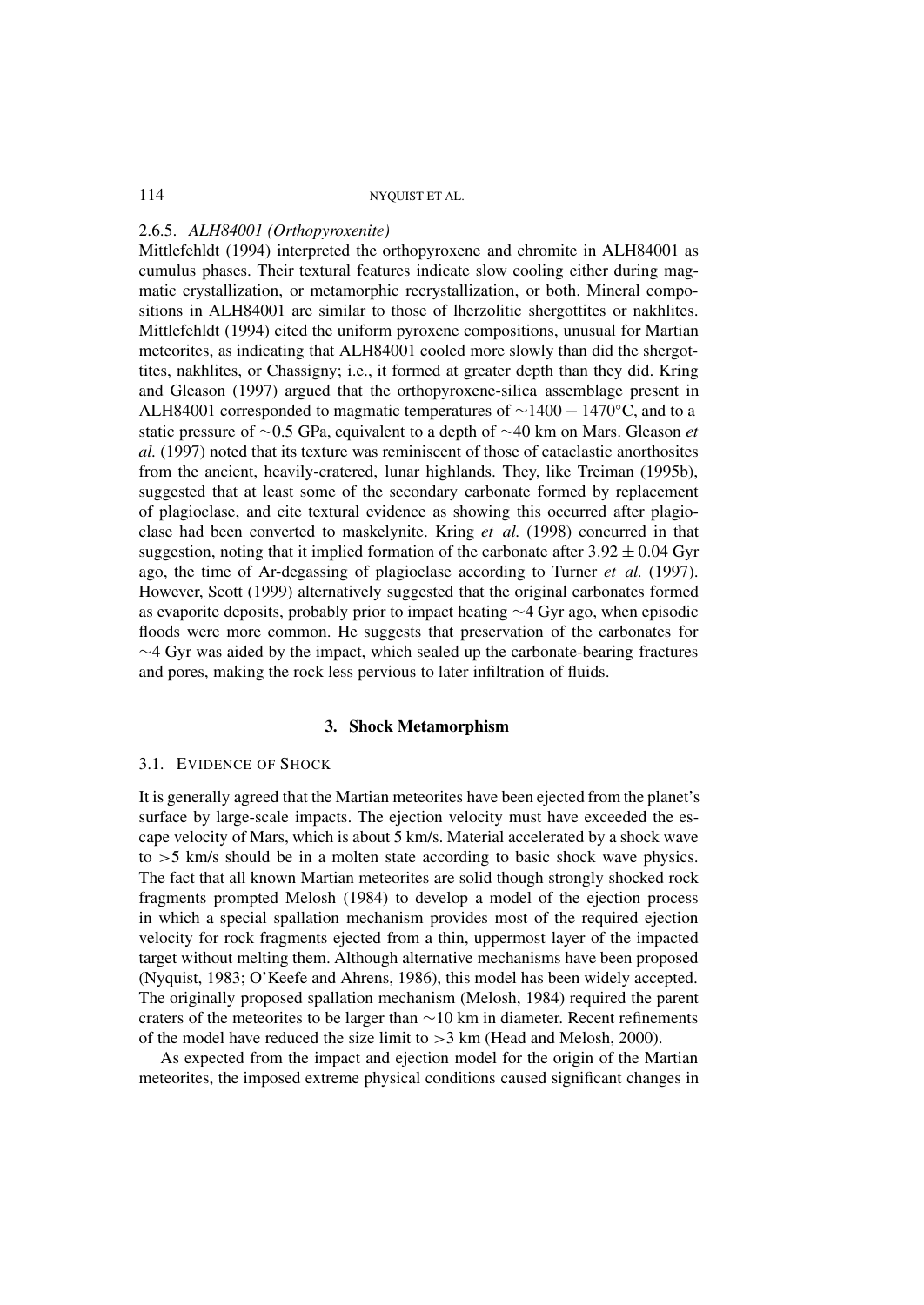the textures, mineralogy, and possibly even the isotopic compositions of constituent mineral phases. It even led to a shock- induced implantation of Martian atmospheric gases into the meteorites (Duke, 1968; Stöffler *et al.*, 1986; Bogard *et al.*, 1986; Wiens and Pepin, 1988; McSween, 1994). *The important obervation is that all Martian meteorites are moderately to strongly shock metamorphosed by shock pressures ranging between about 15 and 45 GPa*. The understanding of the type and intensity of shock metamorphism of Martian meteorites is thus essential for the interpretation of the ejection and possible impact-induced relocation processes, which relate to some extent to the problem of the geological provenance, and to the interpretation of analyzed isotope systems, which may be disturbed by shock.

It has been recognized since the pioneering studies of Tschermak (1872) that shergottites and some other achondrites are severely shocked (Binns, 1967; Duke, 1968). Although shock effects in meteorites were known before the Martian origin of the SNC meteorites was suspected (e.g., Wood and Ashwal, 1981), the Martian origin hypothesis gave new impetus to their study. The degree of shock metamorphism in shergottites was first studied quantitatively on Shergotty (Lambert and Grieve, 1984; Stöffler *et al.*, 1986). In all shergottites the constituent minerals display specific, more or less similar shock effects, well known from naturally and experimentally shocked terrestrial, lunar, and meteoritic rocks (Stöffler, 1972; Stöffler *et al.*, 1988; Bischoff and Stöffler, 1992). Pyroxene shows strong mosaicism, mechanical twinning, shear fractures and various lattice defects such as high dislocation densities revealed in the Transmission Electron Microscope (TEM; e.g., Müller, 1993). Olivine, if present, is affected by strong mosaicism, deformation bands, planar fractures, planar deformation features and high dislocation densities (e.g., Greshake and Stöffler, 1999, 2000). Ostertag *et al.* (1984) attributed the brown staining of olivine in ALH77005 to a shock-induced oxidation of iron to  $Fe<sup>3+</sup>$ . Plagioclase is transformed to diaplectic glass (maskelynite) and retains its primary crystal shape. Based on the experimentally calibrated refractive index of maskelynite, the peak shock pressure (final equilibrium shock pressure) of the host meteorite can be deduced (Stöffler *et al.*, 1986).

A typical feature of the shergottites is the presence of shock-produced veins and melt pockets caused by local pressure and temperature excursions of presumably up to 60−80 GPa and 2000 ◦C (Stöffler *et al.*, 1986). These pressure estimates are based on experimental data (Kieffer *et al.*, 1976; Schaal and Hörz, 1977; Schmitt, 2000). In addition, high pressure phases such as very dense post-stishovite polymorphs of SiO<sub>2</sub> have been discovered in Shergotty (Sharp *et al.*, 1999; El Goresy *et al.*, 2000). It has to be pointed out that these high pressures were only produced very locally and do not represent the equilibration pressure as previously suggested (Sharp *et al.*, 1999). Recently, an assemblage of omphacite, stishovite and  $KAISi<sub>3</sub>O<sub>8</sub>$ -hollandite was found in a shock vein of Zagami, indicating crystallization of these phases during decompression between 25 and 50 GPa (Langenhorst and Poirier, 2000). Also, the high-pressure polymorphs of olivine and pyroxene, ringwoodite and majorite, were tentatively reported from a melt vein in the basaltic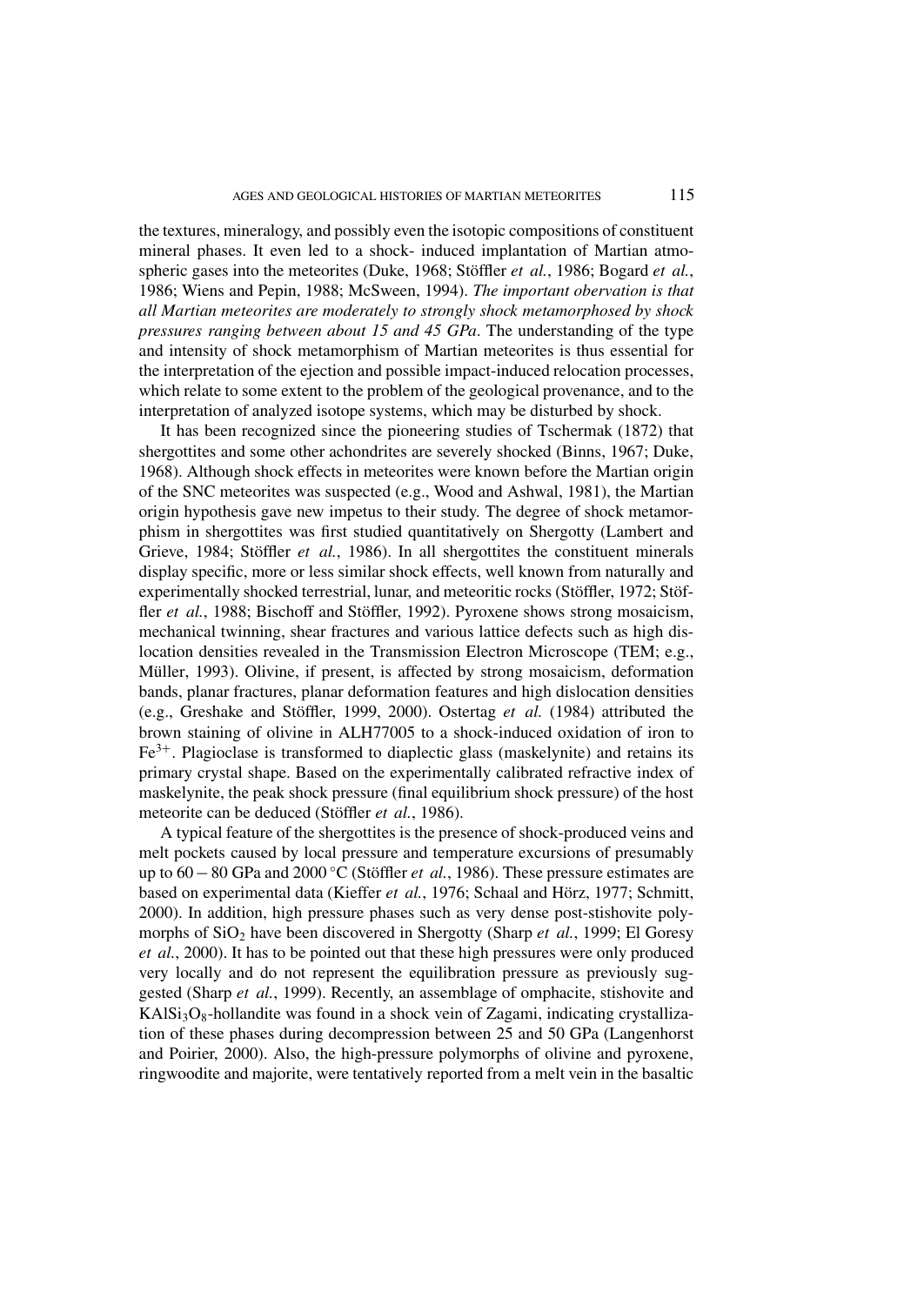shergottite EETA79001 (Steele and Smith, 1982). However, unambiguous identification of these two phases has failed so far (Boctor *et al.*, 1998). Moreover, the melt pockets in some Martian meteorites are obviously the host regions of gases of the Martian atmosphere that were first detected in EETA79001 (Bogard and Johnson, 1983; Becker and Pepin, 1984). These gases must have been implanted during shock metamorphism of the meteorite precursor rocks near the Martian surface. Experimental studies on shock implantation show that shock can relatively easily incorporate an ambient gas phase into solid material, even at temperatures well below melting (Bogard *et al.*, 1986; Wiens and Pepin, 1988).

Refractive index measurements of maskelynite gave quantitative estimates of the peak shock pressure for some shergottites: Shergotty:  $29 \pm 1$  GPa (Stöffler *et*) *al.*, 1986), Zagami:  $31 \pm 2$  GPa (Stöffler *et al.*, 1986; Langenhorst *et al.*, 1991), EET79001:  $34 \pm 2$  GPa (Lambert, 1985), ALH77005:  $43 \pm 2$  GPa (McSween and Stöffler, 1980). For other shergottites the values, based on the overall shock effects in plagioclase, olivine, and pyroxene, and on the presence and abundance of localized melts, are less accurate: Dar al Gani 476: probably 30−35 GPa (Greshake and Stöffler, 1999, 2000), QUE94201:30−35 GPa, Los Angeles:35−40 GPa, Dhofar 019:35 − 40 GPa, Sayh al Uhaymir:35 − 40 GPa, LEW88516:ca. 40 − 45 GPa ("strongly shocked", Keller *et al.*, 1992), Y793605:ca. 40−45 GPa. All estimated peak shock pressures of shergottites are summarized in Table I, along with the estimated post-shock temperatures.

Considering the range of shock pressures observed in shergottites, it is conspicuous that the basalts were all affected by similar shock pressures in the range of ∼30 − 35 GPa, whereas the lherzolites reveal somewhat higher shock pressure  $(\sim 40 - 45 \text{ GPa})$ . Also, Ott and Löhr (1992) noted that the <sup>4</sup>He content of lherzolite LEW88516 indicates complete loss of radiogenic <sup>4</sup>He acquired prior to its ejection from Mars ∼3 Myr ago, consistent with its high post-shock temperature of ∼600 ◦C (Table I). The type and homogeneity of shock damage observed in the constituent minerals of the basaltic shergottites indicates that each of them was affected by only one impact event (Stöffler *et al.*, 1986; Müller, 1993). This seems to be different for the lherzolitic shergottites, as observed for Y793605, which has been brecciated by a first impact and shock metamorphosed by a second impact. The three nakhlites are less intensely affected by shock metamorphism than the other Martian meteorites. Only weak undulatory extinction and a rather low dislocation density in olivine as well as entirely birefringent plagioclase suggest a peak shock pressure of  $\sim$ <20 ± 5 GPa (Bunch and Reid, 1975; Greshake, 1998).

Shock metamorphism in Chassigny was investigated in detail by optical and transmission electron microscope (Langenhorst and Greshake, 1999). Conversion of feldspars to diaplectic glass (maskelynite), the clino-/orthoenstatite inversion, strong mosaicism of olivine, and the activation of numerous planar fractures and cdislocations in olivine are among the shock effects. High-resolution TEM revealed additionally the coexistence of planar fractures with discontinuous fractures in olivine. These findings point to a shock pressure of about 35 GPa.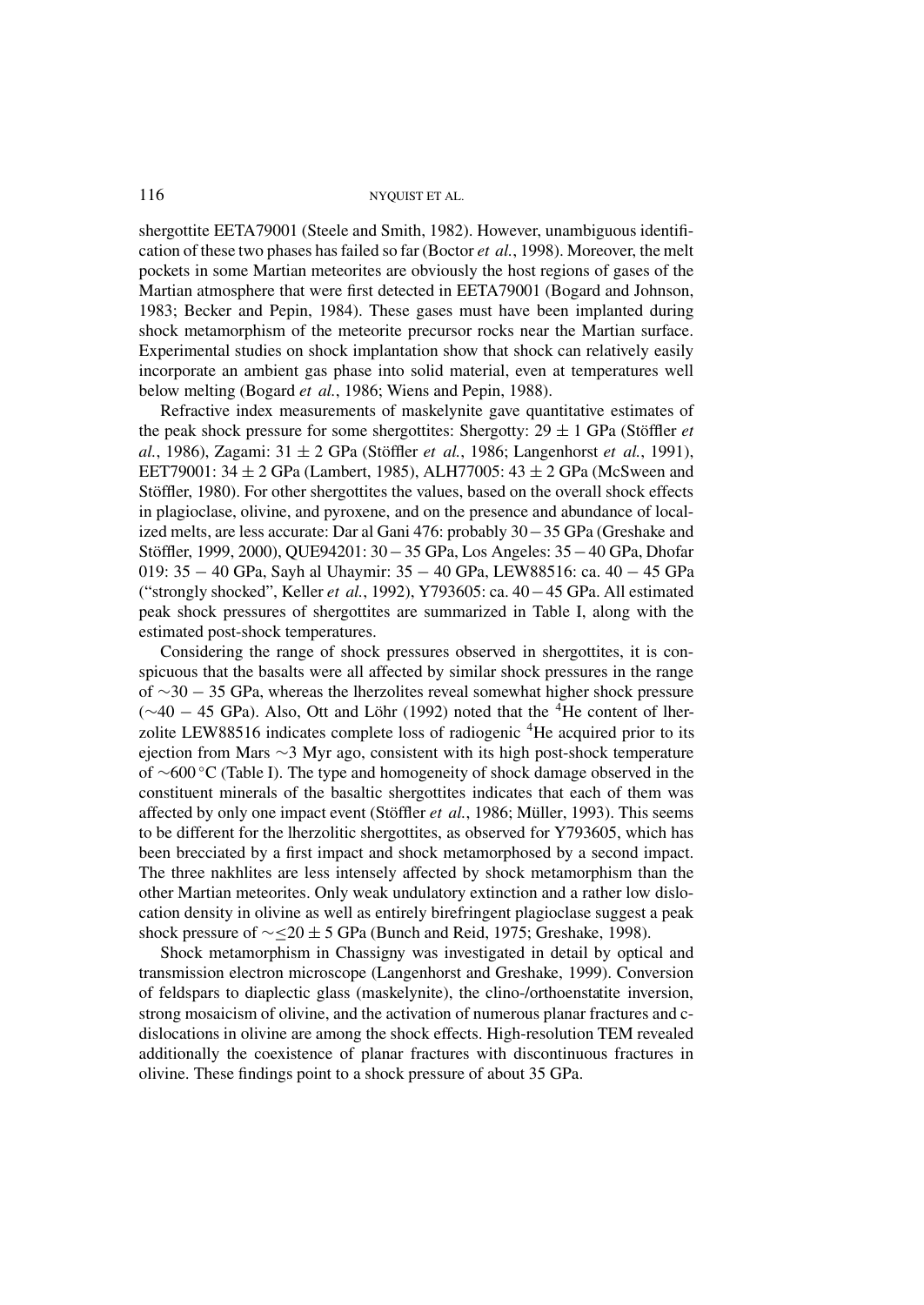#### TABLE I

Estimates of the peak shock pressure (final equilibration shock pressure) and the overall post-shock temperature increase in Martian meteorites. Data from Stöffler *et al.* (1986) and Stöffler (2000) except for Sayh al Uhaymir 005, Los Angeles, and Dhofar (this paper).

| Meteorite                                   | Shock pressure (GPa) | Post-shock temperature* |  |  |  |
|---------------------------------------------|----------------------|-------------------------|--|--|--|
| Shergotty                                   | $29 \pm 1$           | $200 \pm 20$            |  |  |  |
| Zagami                                      | $31 \pm 2$           | $220 \pm 50$            |  |  |  |
| <b>EETA 79001</b>                           | $34 \pm 2$           | $250 \pm 50$            |  |  |  |
| <b>OUE94201</b>                             | $\sim$ 30–35         | $\sim$ 200 - 350        |  |  |  |
| Dar al Gani 467                             | $\sim$ 35–40         | $\sim$ 350 $-$ 450      |  |  |  |
| Los Angeles                                 | $\sim$ 35–40         | $\sim$ 350 $-$ 450      |  |  |  |
| Dhofar 019                                  | $\sim$ 35–40         | $\sim$ 350 $-$ 450      |  |  |  |
| Sayh al Uhaymir 005                         | $\sim$ 35–40         | $\sim$ 350 $-$ 450      |  |  |  |
| ALHA77005                                   | $43 \pm 2$           | $\sim$ 450 - 600        |  |  |  |
| LEW88516                                    | $\sim$ 45            | $\sim 600$              |  |  |  |
| Y793605                                     | $\sim$ 45            | $\sim 600$              |  |  |  |
| ALH84001                                    | $\sim$ 35–40         | $\sim$ 300 $-$ 400      |  |  |  |
| <b>Nakhlites</b>                            | $\sim$ 20 ( $\pm$ 5) | $\sim$ 100              |  |  |  |
| Chassigny                                   | $\sim$ 35            | $\sim$ 300              |  |  |  |
| *Relative to ambient pre-shock temperature. |                      |                         |  |  |  |

In the orthopyroxenite ALH84001, shock metamorphism is documented by complex textures, such as localized brecciation in fine-grained shear zones, strong mosaicism and numerous irregular fractures in orthopyroxene, and by the conversion of all plagioclase to maskelynite. While Mittlefehldt (1994) explained these effects by a single impact event, Treiman (1998) invoked up to five impacts. We believe that the presence of maskelynite in both brecciated and non-brecciated regions indicates that at least two impact events are required: A first weak shock event producing the brecciation and a subsequent stronger shock event which transformed plagioclase to maskelynite throughout the whole rock.

### 3.2. ENVIRONMENTS AND IMPLICATIONS OF SHOCK METAMORPHISM

The observed shock metamorphism of Martian meteorites has important implications for their impact and ejection history and for their geologic provenance, if the geologic settings of their magmatic formation processes are taken into account. Summarizing the essential observations leads us to some general conclusions.

All Martian meteorites are moderately to severely shocked (Table I, Figure 7), with effects being homogeneously distributed throughout the rocks. These shock effects can be attributed to one specific event in each case, most probably the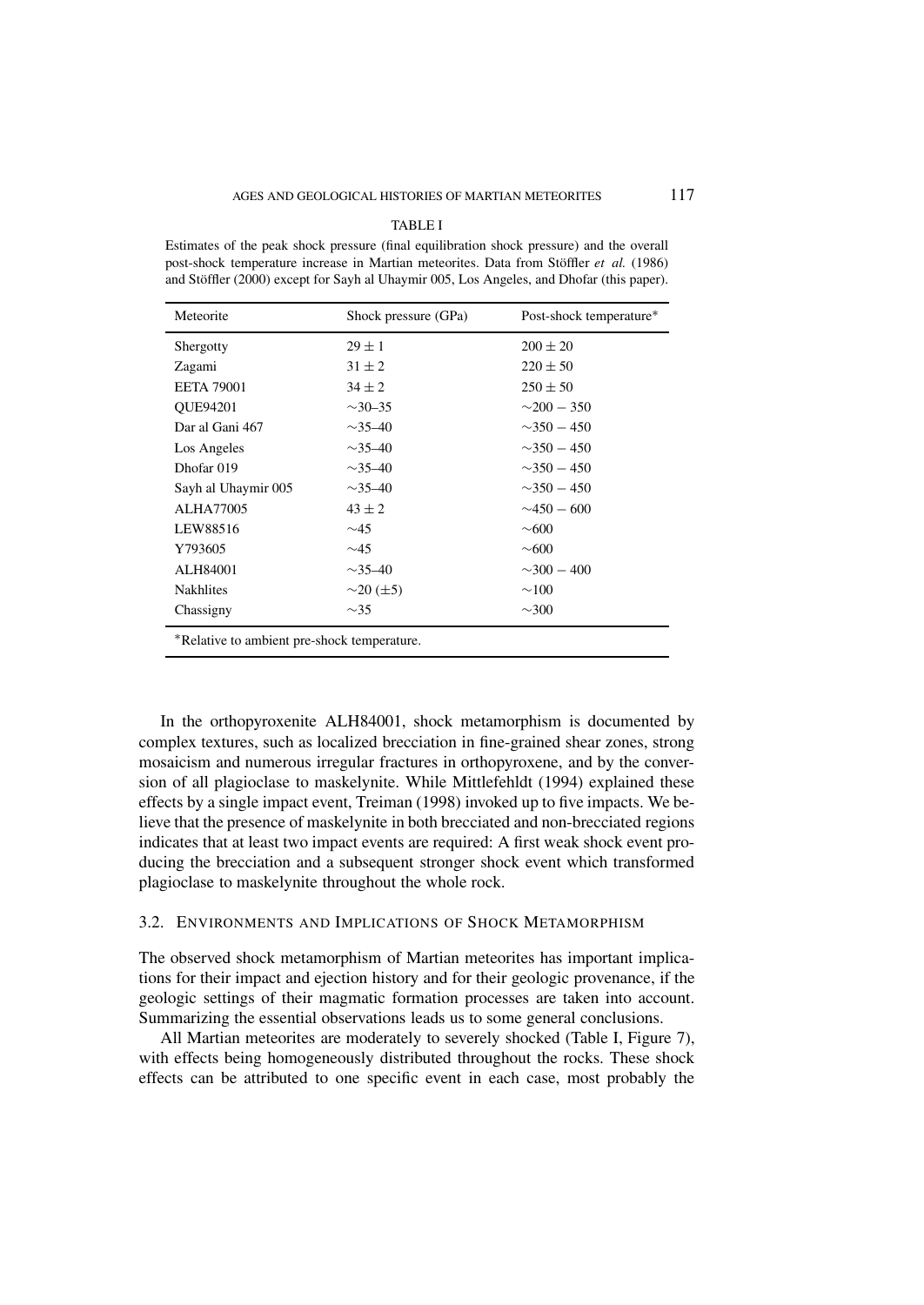ejection event. A single stage shock history is implied for all basaltic shergottites and most likely for the nakhlites and for Chassigny. However, some of the ultramafic "plutonic" rocks such as lherzolitic shergottite Y-793605 and orthopyroxenite ALH84001 are shocked monomict breccias indicating a two-stage shock history: In a first impact, the rocks are brecciated at very low shock pressure at depth and relocated to the surface during the same event as commonly observed in terrestrial impact craters such as the Ries (e.g., Pohl *et al.*, 1977). The transformation of plagioclase to maskelynite indicates strong shock metamorphism in a second impact, most probably the ejection event. Although clear evidence for the two remaining lherzolitic basalts and for the nakhlites/chassigny group is unavailable, an impact-induced relocation of the"plutonic" ultramafic Martian meteorites from their primary deep-seated magmatic setting is highly plausible.

The second fundamental observation relates to the ranges of observed shock pressures for all the Martian meteorites and for particular groups of them (Table I, Figure 7). Although exact values are not yet available, we recognize 1) that the observed shock pressures are restricted to a range of about 15 to 45 GPa, and 2) that the basaltic shergottites range from about 30 to 35 GPa, the lherzolitic shergottites from about 40 to 45 GPa, and the nakhlites from about 15 to 25 GPa. This means that unshocked meteorites as well as shock-fused meteorites are lacking and that the observed 15–45 GPa range may be viewed as a typical "launch window" for Mars. The lower limit may indicate that unshocked rocks and rocks shocked to pressures lower than the Hugoniot Elastic Limit cannot be ejected, in contrast to what has been proposed by Melosh (1995), Mileikowsky *et al.* (2000), and Weiss *et al.* (2000). The upper limit indicates that melt ejecta are too much dispersed and, hence, too small to survive as meteoroids. Comparing meteorites from Mars, the Moon, and the eucrite parent body, it seems that the observed range of shock metamorphism related to the ejection event is a function of the size of the parent planetary body and therefore of the magnitude of the escape velocity: The present data indicate that lunar meteorites are shocked below about 20 GPa (Bischoff and Stöffler, 1992; Greshake *et al.*, 2001), and meteorites of the eucrite-howarditediogenite group, possibly originating from the 550 km diameter asteroid Vesta, are at most mildly shocked, i.e. below ∼5–10 GPa (Metzler *et al.*, 1995).

A third implication of the observed shock metamorphism of Martian meteorites relates to the size of the precursor meteoroids and to their ejection ages. As known from terrestrial craters such as the Ries crater (Pohl *et al.*, 1977; Stöffler and Ostertag, 1983; von Engelhardt and Graup, 1984), the size of displaced shocked rock fragments is inversely proportional to the shock intensity. Crystalline rock fragments in polymict breccias of the Ries shocked to the range of the Martian shergottites ( $\sim$ 30−45 GPa) do not exceed 0.5 m or so, and most sizes are  $\sim$ 0.1−10 cm. Typical shock stage III rocks (45−60 GPa; Stöffler, 1984) are consistently <50 cm in size. Additionally, distal ejecta (solid clasts) in the Ries (Reutter blocks: Upper Jurassic limestone fragments, Pohl *et al.*, 1977) are not only small, <∼20 cm, but are also derived from the uppermost layer of the target in agreement with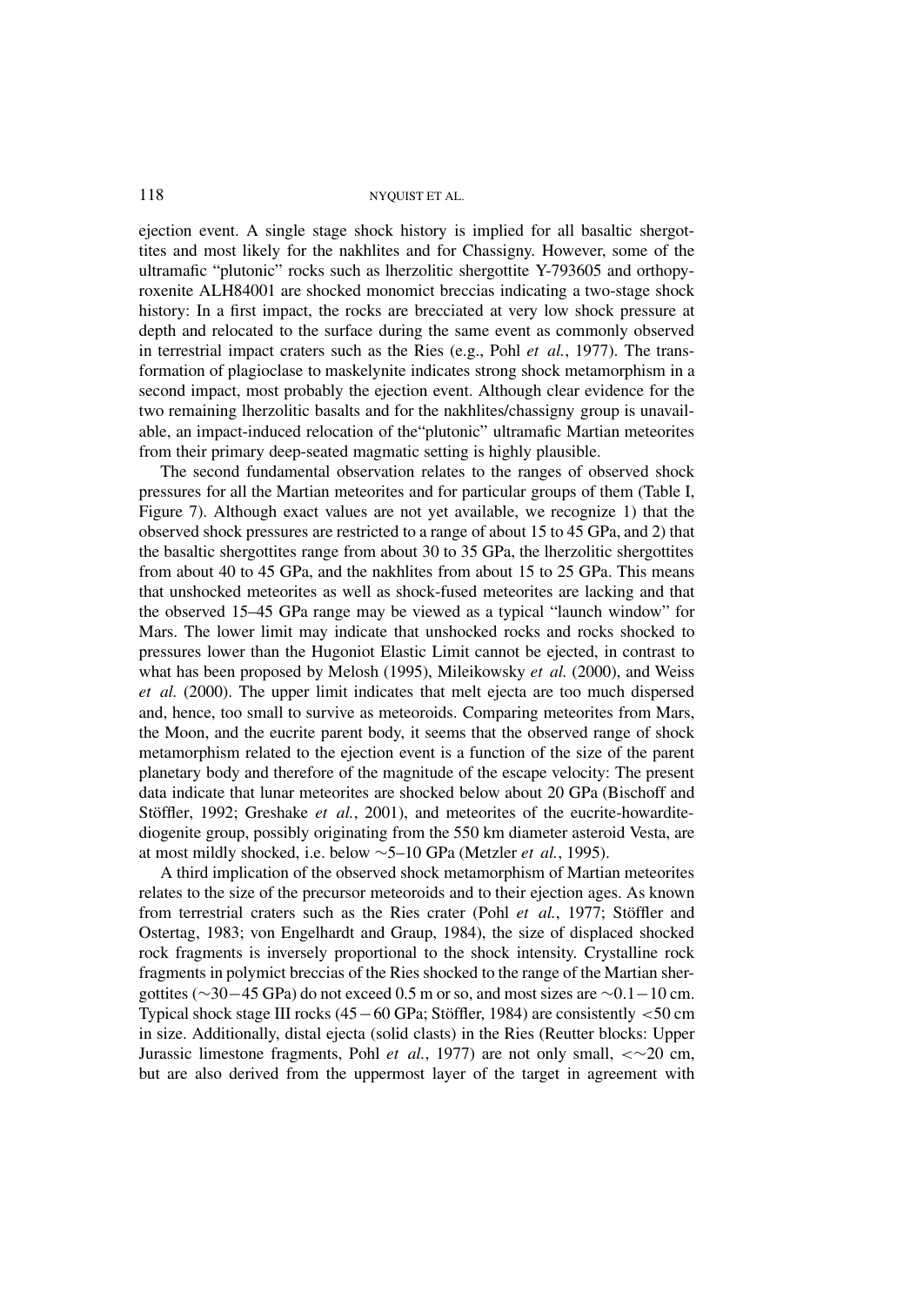the conditions invoked by the spallation model (Melosh, 1984). Consequently, the lherzolitic shergottites (40−45 GPa) must have originated from ≈0.1 m-sized rocks and cannot have been ejected in one block together with those basaltic shergottites that have the same ejection age (Figure 7a). Rather, the basalts and lherzolites may be derived from different surface regions of the same parent crater notwithstanding the fact that the lherzolites had to be relocated first to the surface by a previous impact. A similar case could be made for the nakhlites and Chassigny, which also have identical ejection and crystallization ages but different shock pressures.

The peak shock pressures experienced by the Martian meteorites are likely to be a consequence of their geometrical relationship to "ground zero" at the moment of the impact that is destined to launch them from the planet. The near-surface spall model, for example, outlines rather definite relationships between the impactor, the transient crater cavity, and the target region near ground zero (Melosh, 1984; Figure 11). Those fragments destined for ejection might be considered to constitute the "lid" of the transient cavity; a lid destined to be blown off. In the spallation model, the thickness of the "lid" is given by the depth of the spall zone, and was estimated by Warren (1994) to be 0.2−0.4 times the diameter of the projectile at a distance of 1−3 projectile radii from the the impact. Thus, the "lid" would be on the order of 50 to 100 m thick for a 10 km diameter crater. (See "Potential source terrains" later in the paper). In the lid, peak shock pressure increases in the downward direction from the surface, and decreases in the radial direction from ground zero. The nakhlites, being most lightly shocked, are thus implied to have been ejected from nearest the Martian surface, in spite of having probably crystallized near the center of a thick flow, >∼100 m thick, or in a subsurface intrusion. Chassigny, being more severely shocked, is implied to have been ejected from a deeper region of the lid, if the nakhlites and Chassigny were ejected simultaneously. The lherzolitic shergottites are most highly shocked of all the Martian meteorites, and thus are expected to come from deep within the lid, close to the melt zone. If, for example, they and the basaltic shergottites were ejected simultaneously, the latter would have come from nearer to the surface, consistent with being recent lava flows. The orthopyroxenite ALH84001, which likely crystallized at the greatest depth of the Martian meteorites, experienced peak shock pressure equivalent to those of the shergottites, implying prior excavation from depth to the launch site. This is consistent with an ancient age and origin in the Martian highlands, which probably were "gardened" to depths on the order of a kilometer, or more (W. Hartmann, personal communication). Gardening of the surfaces of ∼180 Myr old basaltic shergottite lava should have been minimal, however, and shergottites are likely to have been ejected from their place of emplacement as lava flows.

Finally, we note that rocks of distinctly different shock pressures, e.g. nakhlites and Chassigny, or basaltic and lherzolitic shergottites, cannot have been ejected from Mars in one large rock unit. Such scenarios have been proposed in order to explain the different exposure ages within the shergottite group as due to later break-up in space. Indeed, the limited size of strongly shocked rocks ejected from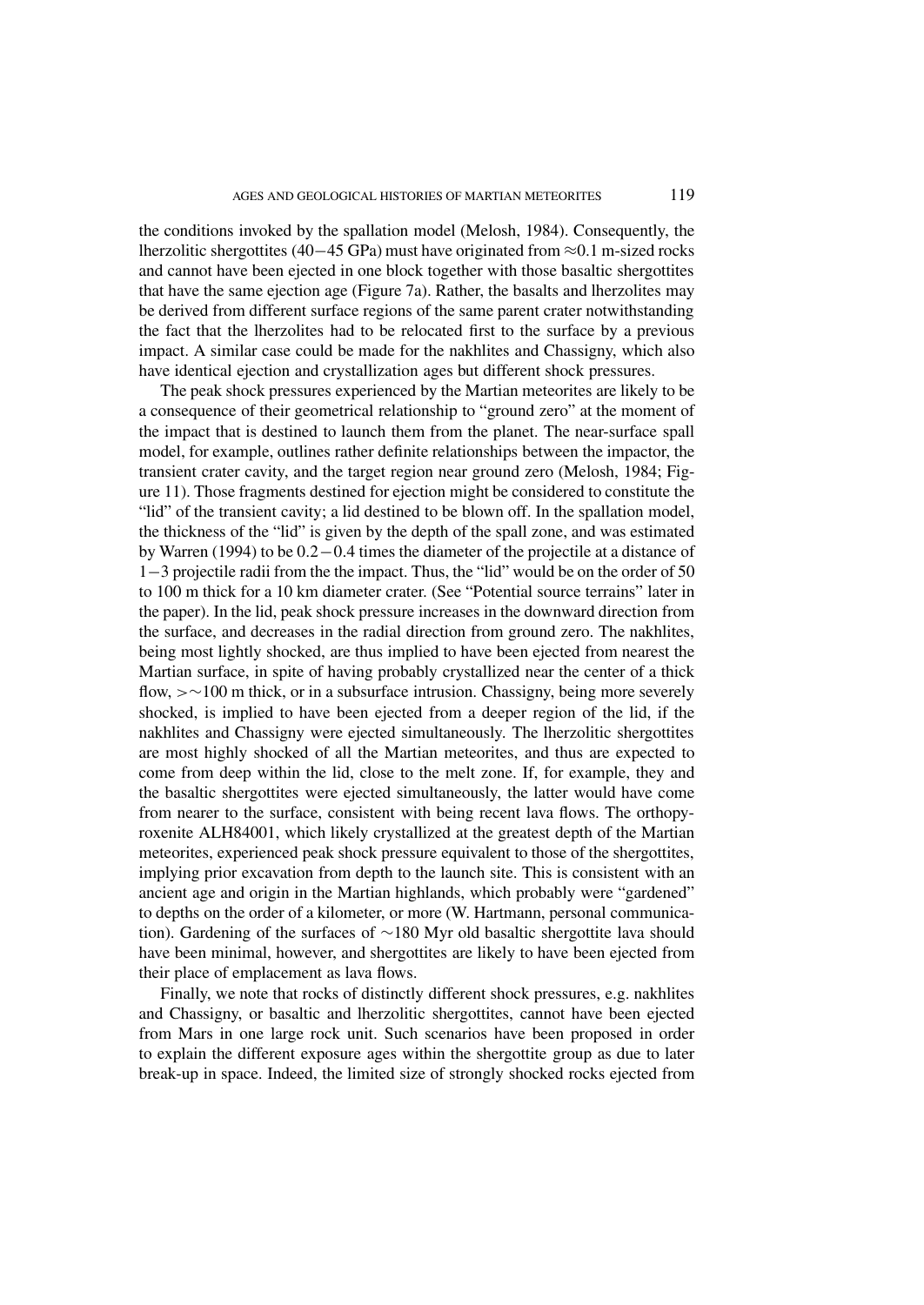

*Figure 2.* The crystallization ages of Martian meteorites separated by compositional group. The values plotted are the "preferred ages" from Tables II and III. The oldest meteorite in the Martian clan is ∼4.5 Gyr old, and the youngest ∼180 Myr old. Thus, Martian magmatism appears to have extended over most of solar system history, a conclusion that agrees with the time span of crater retention ages (Hartmann and Berman, 2000). The thirteen meteorites fall into only five age groups, leaving large gaps in Martian chronology as recorded by the meteorites.

the parent crater (see above) also argues against this possibility. In the case of the basaltic shergottites, however, the peak shock pressures are nearly equivalent, leaving the comparatively large size required of the initial ejecta fragments as the primary physical limitation on secondary break-up scenarios. In later sections, we will further discuss the issue of the number of required ejection events, in conjunction with the problem of the geological provenance of the Martian meteorites.

# **4. Radiometric Ages**

Radiometric ages of Martian meteorites as reported in the literature are given in Tables II and III. We discuss the ages of individual meteorites within each of the meteorite classes separately. For the nakhlites and Chassigny (Table II), the ages determined by the various radiometric methods are in close agreement and present a coherent picture of when those rocks crystallized as thick magma flows or subsurface sills. For the other classes of Martian meteorites, notably the shergottites (Table III), the picture is more complicated.

Figure 2 gives an overview of those data that most reliably give the crystallization ages of the meteorites. The 13 meteorites define only 5 separate ages, covering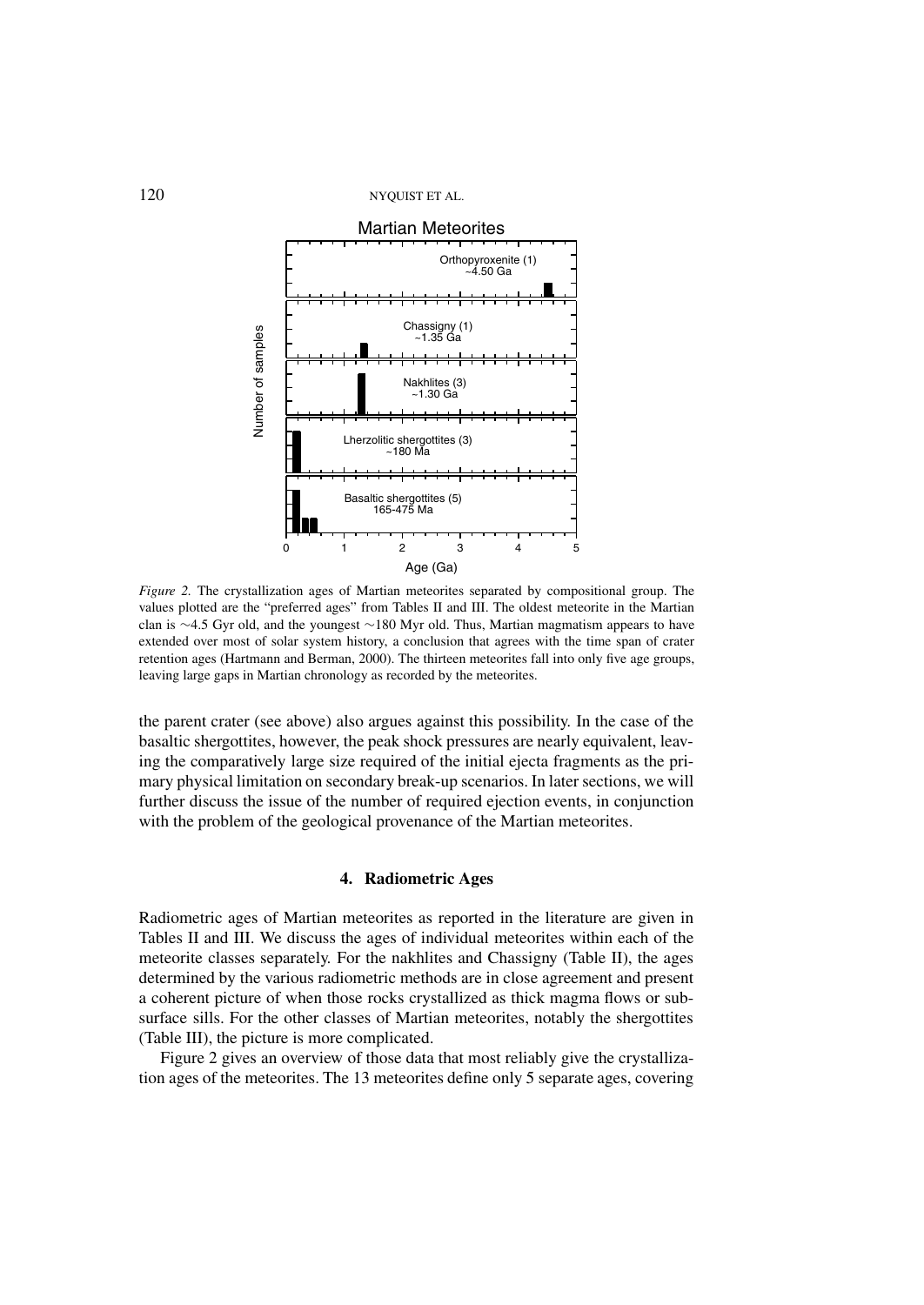| Meteorite                     | $K-Ar$                             | $39$ Ar- $40$ Ar                                                                       | $Rb-Sr$                                                     | Sm-Nd                        | $U$ -Th- $Pb$                                                   | Preferred       |  |
|-------------------------------|------------------------------------|----------------------------------------------------------------------------------------|-------------------------------------------------------------|------------------------------|-----------------------------------------------------------------|-----------------|--|
|                               | (Gyr)                              | (Gyr)                                                                                  | (Gyr)                                                       | (Gyr)                        | (Gyr)                                                           | Age(Gyr)        |  |
| Clinopyroxenites (Nakhlites): |                                    |                                                                                        |                                                             |                              |                                                                 |                 |  |
| <b>Nakhla</b>                 | $1.30 \pm 0.03^a$ 1.3 <sup>b</sup> |                                                                                        | $1.23 \pm 0.01^c$<br>$1.30 \pm 0.02^e$<br>$1.36 \pm 0.02^e$ | $1.26 \pm 0.07^{\rm d}$      | $1.28 \pm 0.05^{\text{d}}$ $1.27 \pm 0.01$<br>$1.24 \pm 0.11^d$ |                 |  |
| Governador                    |                                    | $1.32 \pm 0.04^f$                                                                      | $1.32 \pm 0.01$ g                                           | $1.37 \pm 0.02^{\rm h}$      |                                                                 | $1.33 \pm 0.01$ |  |
| <b>Valadares</b>              |                                    |                                                                                        | $1.19 \pm 0.02^{\rm h}$                                     |                              |                                                                 |                 |  |
| Lafayette                     |                                    | $1.33 \pm 0.03^b$                                                                      | $1.25 \pm 0.08^{\rm i}$                                     | $1.32 \pm 0.05^{\text{I}}$   |                                                                 | $1.32 \pm 0.02$ |  |
| Dunite:                       |                                    |                                                                                        |                                                             |                              |                                                                 |                 |  |
| Chassigny                     |                                    | $1.39 \pm 0.17$ <sup>j</sup> $1.32 \pm 0.07$ <sup>k</sup> $1.22 \pm 0.01$ <sup>l</sup> |                                                             | $1.36 \pm 0.06^{\rm m}$      |                                                                 | $1.34 \pm 0.05$ |  |
| <i>Orthopyroxenite:</i>       |                                    |                                                                                        |                                                             |                              |                                                                 |                 |  |
| <b>ALH 84001</b>              |                                    |                                                                                        |                                                             |                              |                                                                 |                 |  |
| <b>Silicates</b>              |                                    | $3.92 \pm 0.10^{\rm n}$                                                                | $4.55 \pm 0.30^{9}$                                         | $\sim$ 4.56 <sup>s</sup>     |                                                                 | $4.51 \pm 0.11$ |  |
|                               |                                    | $4.07 \pm 0.04^{\circ}$<br>$4.10 \pm 0.20$ <sup>p</sup>                                | $3.89 \pm 0.05^r$                                           | $4.50 \pm 0.12$ <sup>q</sup> |                                                                 |                 |  |
| <b>Carbonates</b>             |                                    | $\sim$ 3.6 <sup>t</sup>                                                                | $3.90 \pm 0.04^{\text{u}}$<br>$1.41 \pm 0.10^r$             |                              | $4.04 \pm 0.10^{\text{u}}$ $3.92 \pm 0.04$                      |                 |  |

TABLE II Summary of Radiometric Ages of Martian Meteorites: Nakhlites, Chassigny, ALH84001

References: <sup>*a*</sup>Stauffer (1962); <sup>*b*</sup>Podosek (1973); <sup>*c*</sup>Gale *et al.* (1975); <sup>*d*</sup>Nakamura *et al.* (1982a); <sup>*e*</sup>Papanastassiou and Wasserburg (1974); *f*<sup>*f*</sup>Bogard and Husain (1977); <sup>*8*</sup>Wooden *et al.* (1979); *<sup>h</sup>*Shih *et al.* (1999); *<sup>i</sup>*Shih *et al.* (1998); *<sup>j</sup>*Lancet and Lancet (1971); *<sup>k</sup>*Bogard and Garrison (1999); <sup>*l*</sup> Nakamura *et al.* (1982b); <sup>*m*</sup> Jagoutz (1996); <sup>*n*</sup> Turner *et al.* (1997); <sup>*o*</sup>Ilg *et al.* (1997); <sup>*p*</sup>Bogard and Garrison (1999); *<sup>q</sup>*Nyquist *et al.* (1995); *<sup>r</sup>*Wadhwa and Lugmair (1996); *<sup>s</sup>*Jagoutz *et al.* (1994); *<sup>t</sup>*Knott *et al.* (1996); *<sup>u</sup>*Borg *et al.* (1999).

an age span from the formation of the planet extending nearly to the present day, and there is only a single Martian rock older than 1.3 Gyr. This is a rather incomplete sample of the ages of Martian surface rocks, and these ages only give a record of Martian evolution, if their geologic context is known. Isotopic data of Martian meteorites are most useful to study the Martian global geochemical evolution.

Radiometric ages, though, provide absolute calibration marks for relative ages from cratering records. By extrapolating the lunar cratering rate to Mars, the relative ages of Martian surface units can be estimated from the density of craters on them (Neukum *et al.*, 2001; Ivanov, 2001; Hartmann and Neukum, 2001). These ages are divided into three major chronostratigraphic units, or epochs: Noachian, Hesperian, and Amazonian. The Noachian and Amazonian are further subdivided into Early, Middle, and Late periods; whereas the Hesperian is simply divided into Early and Late periods (Tanaka, 1986; Tanaka *et al.*, 1992). We begin our discussion with early Mars, working towards the present day.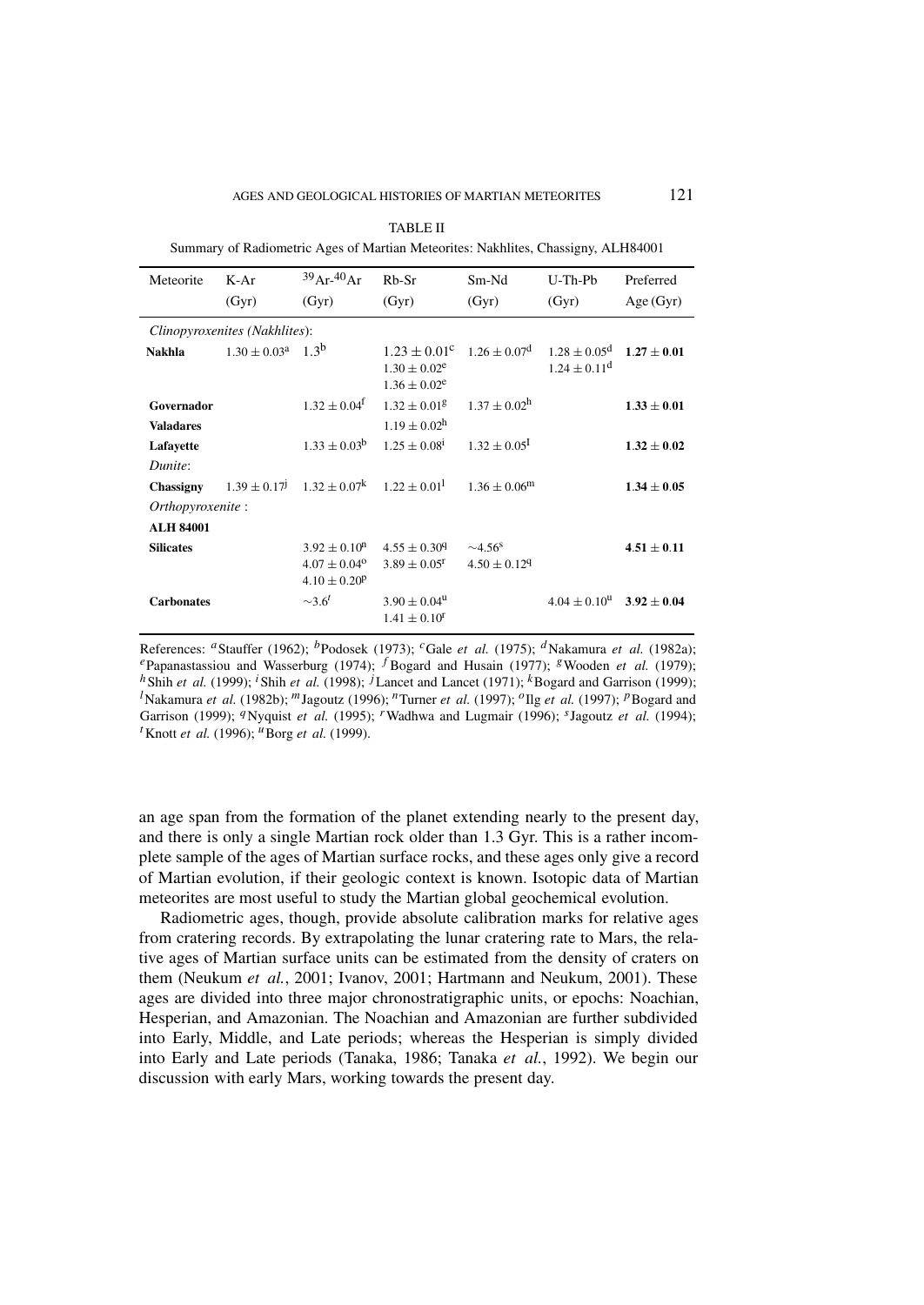|                                         | Summary of Radiometric Ages of Martian Meteorites: Shergottles |                               |                                                      |                                                           |                                                                                                                |                          |  |
|-----------------------------------------|----------------------------------------------------------------|-------------------------------|------------------------------------------------------|-----------------------------------------------------------|----------------------------------------------------------------------------------------------------------------|--------------------------|--|
| Meteorite                               | $K-Ar$<br>(Myr)                                                | $39Ar - 40Ar$<br>(Myr)        | $Rb-Sr$<br>(Myr)                                     | Sm-Nd<br>(Myr)                                            | $U$ -Th- $Pb$<br>(Myr)                                                                                         | Preferred<br>Age $(Myr)$ |  |
| Shergottittes (Basalts):                |                                                                |                               |                                                      |                                                           |                                                                                                                |                          |  |
| <b>Shergotty</b>                        | $580 \pm 50^{a1}$<br>$196 \pm 40^{\rm w}$                      | $254 + 10^b$<br>$167^{\circ}$ | $163 + 12^d$<br>$165 \pm 4^e$                        | $147 \pm 20^e$<br>$360 \pm 16^e$<br>$620 \pm 171^{\rm f}$ | $200 \pm 4^g$<br>$437 \pm 36^{\circ}$<br>$600 \pm 20^{\circ}$<br>$217 \pm 110^{\rm h}$<br>$189 \pm 83^{\rm h}$ | $165 \pm 4$              |  |
| Zagami                                  |                                                                | $242^{\circ}$                 | $178 \pm 3^{f}$<br>$174 \pm 14i$<br>$163 \pm 19^{i}$ | $163 \pm 7^{\rm i}$                                       | $230 \pm 5^{\circ}$<br>$229 \pm 8^g$                                                                           | $177 \pm 3$              |  |
| <b>Los Angeles</b><br><b>EETA79001A</b> |                                                                | 2035c                         | $165 \pm 11^{j}$<br>$172 \pm 18^k$                   | $172 \pm 8^{j}$                                           | $150 \pm 15$ g<br>$170 \pm 36^{\circ}$                                                                         | $170\pm8$<br>$173 \pm 3$ |  |
| <b>EETA79001B</b>                       |                                                                |                               | $177 + 12^k$<br>$173 \pm 3^{\rm l}$                  | $165 \pm 43^{\rm l}$                                      |                                                                                                                |                          |  |
| <b>QUE94201</b>                         |                                                                | 730 <sup>c</sup>              | $327 + 12^m$                                         | $327 \pm 19^{\rm m}$                                      |                                                                                                                | $327 \pm 10$             |  |
| <b>DaG476</b>                           |                                                                |                               |                                                      | $474 \pm 11^{n}$<br>$\sim 800^{\circ}$                    |                                                                                                                | $474 \pm 11$             |  |
| $Shergottites (Lherzolites)$ :          |                                                                |                               |                                                      |                                                           |                                                                                                                |                          |  |
| <b>ALHA77005</b>                        | $1330 \pm 130$ <sup>p</sup>                                    | 3500 <sup>c</sup>             | $156 \pm 69$<br>$188 \pm 11^{f}$<br>$185 \pm 11^{r}$ | $173 \pm 7$ <sup>r</sup>                                  |                                                                                                                | $179 \pm 5$              |  |
| <b>LEW88516</b>                         | $2600^{\circ}$                                                 |                               | $183 \pm 10^{8}$                                     | $166 \pm 16^t$                                            | $\sim$ 170 <sup>u</sup>                                                                                        | $178\pm8$                |  |
| Y793605                                 |                                                                | $1595^{\circ}$                |                                                      |                                                           | $212 \pm 62^v$                                                                                                 | $212 \pm 62$             |  |

TABLE III Summary of Radiometric Ages of Martian Meteorites:Shergottites

References: *<sup>a</sup>*1Geiss and Hess (1958), recalculated to the K-decay constants by Steiger and Jäger (1977);  ${}^a$ Eugster *et al.* (1997a);  ${}^b$ Bogard *et al.* (1979);  ${}^c$ Bogard and Garrison (1999);  ${}^d$ Nyquist *et al.* (1979a); *<sup>e</sup>*Jagoutz and Wänke (1986); *<sup>f</sup>* Shih *et al.* (1982); *<sup>g</sup>*Chen and Wasserburg (1986); *<sup>h</sup>*Sano *et al.* (2000); *<sup>i</sup>*Nyquist *et al.* (1995); *<sup>j</sup>*Nyquist *et al.* (2000); *<sup>k</sup>*Nyquist *et al.* (1986); *<sup>l</sup>* Nyquist *et al.* (2001); *<sup>m</sup>*Borg *et al.* (1997); *<sup>n</sup>*Borg *et al.* (2000); *<sup>o</sup>*Jagoutz *et al.* (1999), Jagoutz and Jotter (2000); *<sup>p</sup>*Miura *et al.* (1995); *<sup>q</sup>* Jagoutz (1989); *<sup>r</sup>*Borg *et al.* (2001b); *<sup>s</sup>*,*<sup>t</sup>* Borg *et al.* (1998a, 1998b); *<sup>u</sup>*Chen and Wasserburg (1993); <sup>v</sup>Misawa *et al.* (1997); <sup>*w*</sup> Terribilini *et al.* (1998).

# 4.1. ORTHPYROXENITE ALH84001:A CARBONATE-BEARING FRAGMENT OF THE NOACHIAN CRUST

ALH84001 is the only meteorite from the ancient Martian crust. We infer its crustal origin from its ancient age, and less directly from its composition. The old crystallization age of ALH84001 is direct evidence that portions of the Martian crust formed quickly after the planet accreted. There have been some variations in the ages reported for ALH84001 (Figure 3). Jagoutz *et al.* (1994) argued that the Sm-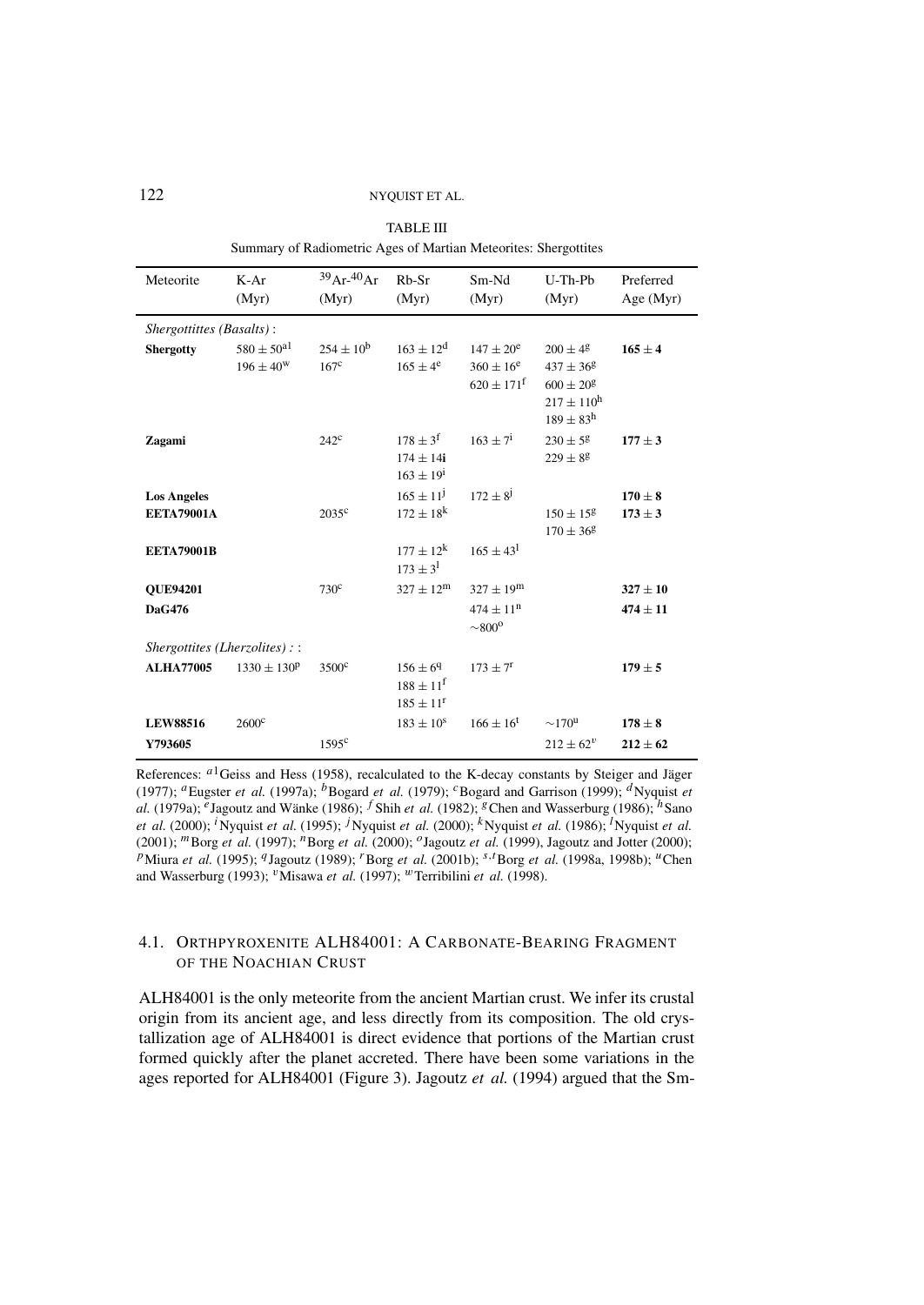

*Figure 3.* Radiometric ages of orthopyroxenite ALH84001, as determined by a variety of techniques. Sm-Nd isochron ages for silicate minerals indicate primary crystallization prior to 4.4 Gyr ago. 39Ar-40Ar ages for the silicates indicate Ar-outgassing between <sup>∼</sup>3.9–4.1 Gyr ago in a secondary heating event, presumably related to impact cratering. Rb-Sr ages of different subsamples have given different results, apparently related to both primary crystallization and secondary reheating. Attempts to date secondary carbonates within ALH84001 have yielded ages as low as ∼1.4 Gyr and as high as  $\sim$ 4.0 Gyr. We prefer a carbonate age of  $\sim$ 3.9 Gyr, which would make carbonate formation directly or indirectly related to the cratering event that reset the 39Ar-40Ar age.

Nd isotopic data plotted along a 4.56 Gyr reference isochron. However, they neither reported an isochron regression nor estimated an uncertainty on the age. Their data were for bulk samples and acid leach/residue pairs, and thus any "isochron" also may be interpreted as an "unmixing" line. This is because phosphate minerals, major contributors to the REE budget, would be dissolved into the "leach" solutions, leaving the residue as a complementary end member. Nyquist *et al.* (1995) reported both Sm-Nd and Rb-Sr data for ALH84001. They obtained a <sup>147</sup>Sm-<sup>144</sup>Nd isochron age of  $4.50 \pm 0.13$  Gyr from a suite of bulk samples and a pyroxene mineral separate. Their isochron also could be interpreted as a mixing line between orthopyroxene and a second component of low Sm-Nd ratio, like phosphate, if that component dominated the REE budget of the rock. However, both phosphate and plagioclase have low Sm/Nd ratios, and contribute to the REE budget. Because both are in low abundance, both could be randomly distributed among the different bulk samples analysed, decreasing the likelihood that the isochron is simply a two-component mixing line. Nyquist *et al.* (1995) also determined initial  $(146\text{Sm}/144\text{Sm})_I = 0.0022 \pm 0.0010$  for ALH84001 from variations in  $142\text{Nd}/144\text{Nd}$ caused by decay of <sup>146</sup>Sm ( $T_{1/2}$  = 103 Myr), initially present in the rock, to  $142$ Nd. This result suggests that ALH84001 formed more than one half-life of  $146$ Sm after the angrite meteorite LEW86010, for which  $(^{146}Sm/^{144}Sm)$ *I* was ∼0.0070–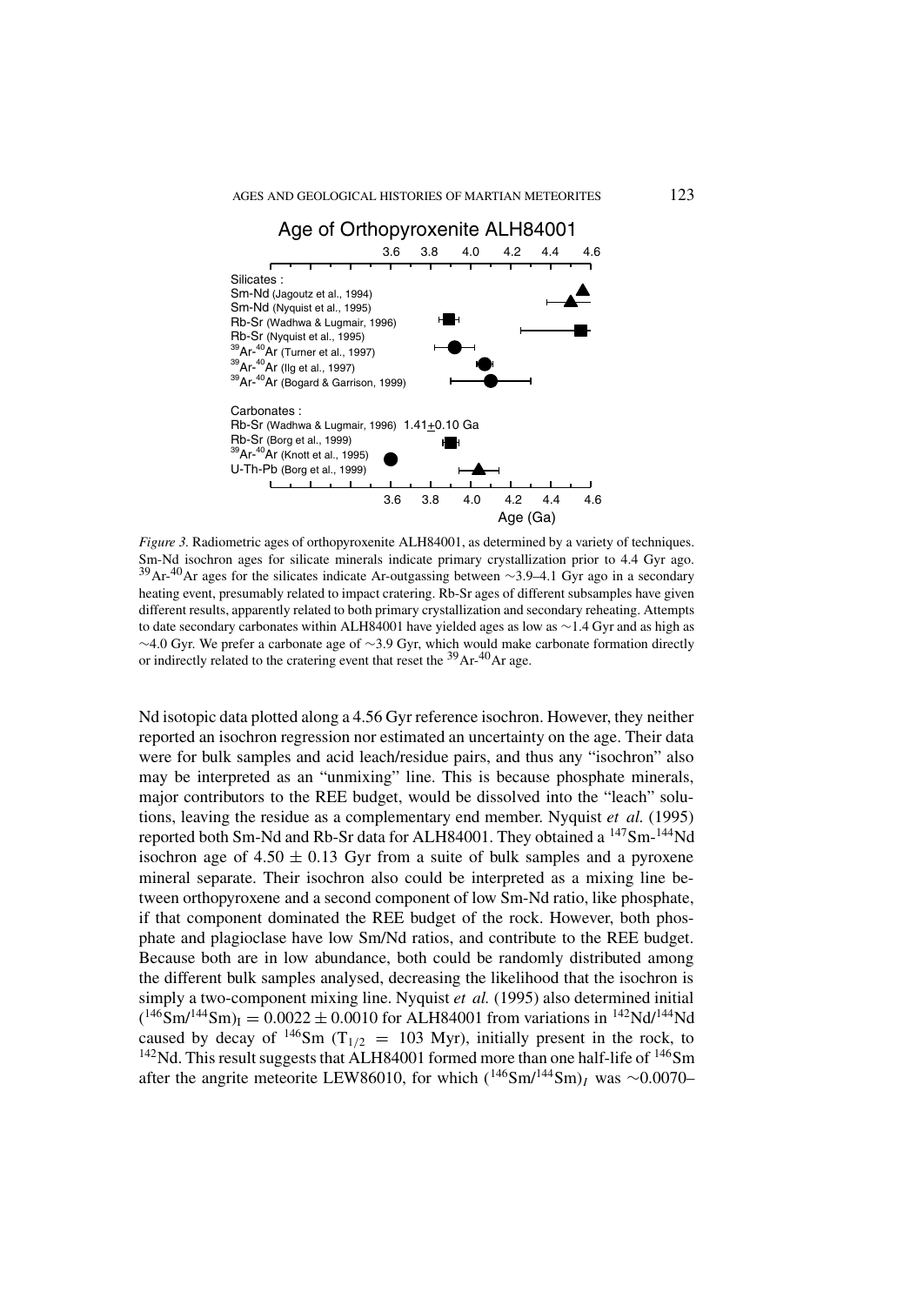0.0076 (Lugmair and Galer, 1992; Nyquist *et al.*, 1994). The 146Sm/144Sm ratio requires closure of the Sm-Nd system in ALH84001 no earlier than ∼115 Myr after formation of the angrite. Although  $142$ Nd/ $144$ Nd measurements are analytically challenging, the long- and short-lived chronometers can be considered concordant for an age of  $\sim$ 4.4 Gyr, the lower limit on the conventional  $147$ Sm- $144$ Nd age. Thus, the great antiquity of ALH84001 appears to be established, in spite of generally lower <sup>39</sup>Ar-<sup>40</sup>Ar ages, and a lower Rb-Sr age (Wadhwa and Lugmair, 1996).

The <sup>39</sup>Ar-<sup>40</sup>Ar ages of ALH84001 are in the range ∼3.8–4.2 Gyr (Figure 3). Thus, Ar-outgassing appears to have occurred after the parental rock solidified. Turner *et al.* (1997) derived an <sup>39</sup>Ar-<sup>40</sup>Ar age of 3.92  $\pm$  0.10 Gyr, whereas Ilg *et al.* (1997) reported an older age of  $4.07 \pm 0.04$  Gyr. Martian Ar components in ALH84001 are difficult to characterize, and correcting for the uncertainty in trapped Martian <sup>40</sup>Ar allows ages in the broader interval  $4.10 \pm 0.20$  Gyr (Bogard and Garrison, 1999). The time when ALH84001 was outgassed corresponds to the hypothesized period of the "terminal cataclysm" on the moon and HED parent body (Bogard, 1995). Perhaps Mars also experienced such a cataclysmic bombardment, but this remains a tentative conclusion, based on a single sample.

The Rb-Sr age of  $3.84 \pm 0.05$  Gyr for ALH84001 (Wadhwa and Lugmair, 1996) is significantly younger than the Sm-Nd age and also than the Rb-Sr age of Nyquist *et al.* (1995). Apparently, the secondary reheating event that reset the  $^{39}Ar^{-40}Ar$ age affected different portions of the rock to different degrees. The rock contains crushed zones (Treiman, 1995b) that may have been more severely affected by the impact event than were intact orthopyroxenite areas. Furthermore, secondary carbonate mineralization is preferentially found within these crushed zones. Thus, we concur with the interpretation of Wadhwa and Lugmair (1996) that the young Rb-Sr age of ~3.9 Gyr (<sup>87</sup>Sr decay constant  $\lambda_{87} = 1.402 \times 10^{-11}$  yr<sup>-1</sup>, Minster *et al.*, 1982) represents a time of intense shock and post-shock thermal annealing. This interpretation implies that the Rb-Sr ages of some portions of the rock also were reset by the impact of a large meteoroid on Mars. Both interpretations may apply, as ALH84001 bears evidence of several major meteoroid impacts (*cf.* Treiman, 1998), not surprising for a rock from the Martian highlands, which have been "gardened" by meteoroid impact to a depth of ∼1 km (Hartmann *et al.*, 2000).

ALH84001 contains ∼1 vol.% of secondary carbonates. The secondary Sr or Nd in these carbonates may have disturbed the isotopic systems. The work of Borg *et al.* (1999), discussed below, shows that the leaching procedure used by Jagoutz *et al.* (1994) to determine the Sm-Nd age of ALH84001 would have dissolved both igneous phosphates and secondary carbonates. Also, the isochron of Nyquist *et al.* (1995), determined by bulk samples plus orthopyroxene, would be subject to variations in the relative proportions of phosphates and carbonates. The REE abundances in the primary phosphates probably are much higher than in the secondary carbonates, however, and it is likely that the presence of carbonates has not significantly affected the Sm-Nd isochrons.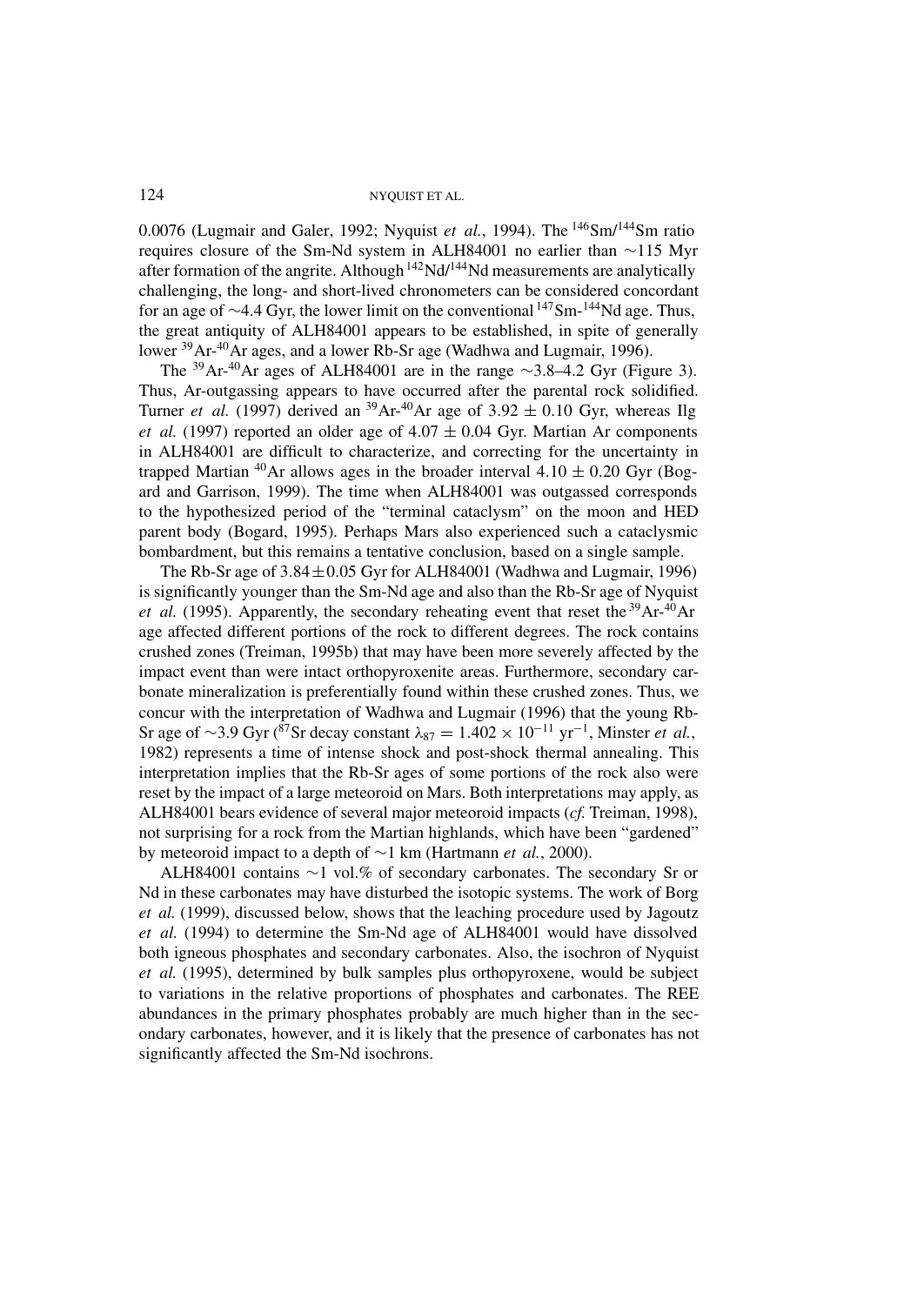Three attempts to date the carbonates have been reported (Figure 3). Knott *et al.* (1996) reported an age of  $\sim$ 3.6 Gyr by laser-probe <sup>39</sup>Ar-<sup>40</sup>Ar dating. Turner *et al.* (1997), however, interpreted those data as heavily influenced by outgassing from the plagioclase substrate beneath the carbonate grain they analysed. Wadhwa and Lugmair (1996), adopting the model of Treiman (1995b) for formation of the carbonates by replacement of plagioclase, proposed an age of  $1.41 \pm 0.10$  Gyr for the carbonates from a two-point carbonate-plagioclase "isochron". However, the Sr-isotopic composition of plagioclase is variable, making pairing of carbonate and plagioclase for dating ambiguous. In the third investigation of the carbonate age, Borg *et al.* (1999) exploited the compositional zoning of the carbonate minerals in ALH84001 to selectively dissolve phases having different parent/daughter ratios for Rb-Sr, U-Pb, and Sm-Nd dating. Although REE concentrations in the resultant solutions were too low for Nd isotopic analysis, the Rb-Sr and U-Pb isotopic analyses yielded concordant ages of ∼3.9–4.0 Gyr, close to those originally obtained by laser probe 39Ar-40Ar dating (Knott *et al.*, 1996). These results, combined with the  $39$ Ar- $40$ Ar studies of ALH84001 silicates, suggest that plagioclase outgassing and carbonate formation were contemporaneous, and possibly even simultaneous. If so, the lower 39Ar-40Ar age reported for "carbonate" by Knott *et al.* (1996) may reflect some <sup>40</sup>Ar loss from this low-temperature secondary mineral phase.

Differences in interpretation of the radiometric age data for the carbonates may be related to the fact that there are several types, and possibly two or more generations, of carbonates present in ALH84001. Mittlefehldt (1994) identified two generations, "early" (pre-shock) carbonates, and "late" (post-shock) carbonates. Treiman (1995b) suggested the carbonates formed via replacement of plagioclase, a suggestion that strongly influenced the Rb-Sr study of Wadhwa and Lugmair (1996), as well as interpretation of the  $39Ar-40Ar$  study of Knott *et al.* (1996). Gleason *et al.* (1997) and Kring *et al.* (1998) also favored carbonate formation via dissolution-replacement reactions between  $CO<sub>2</sub>$ -charged fluids and maskelynite. They present as evidence carbonates filling small pockets in pyroxene previously occupied by maskelynite, as seen in photomicrographs of a thin section of the meteorite (Gleason *et al.*, 1997; Figure 4). Kring *et al.* (1998) argue from an electron microprobe study of K and Ca in six different complexly zoned carbonate patches in a single thin section that the laser probe 39Ar-40Ar study of Knott *et al.* (1996), as reported by Turner *et al.* (1997), does not give the age of the carbonates. They reached this conclusion because most of the data for which carbonate was identified as the target in the study of Turner *et al.* (1997) showed the presence of more K than could be accounted for by carbonates alone in the electron probe study. However, carbonates  $\sim$ 100  $\mu$ m in diameter also are easily visible with a binocular microscope along fractured surfaces of macroscopic pieces of the meteorite. There usually is no visible association with comparatively rare maskelynite, although sometimes such an association does exist. (The proportions of maskelynite and carbonate are subequal at ∼1%). These latter carbonates are of the globular variety, a photomicrograph of which was shown by McKay *et al.* (1996). These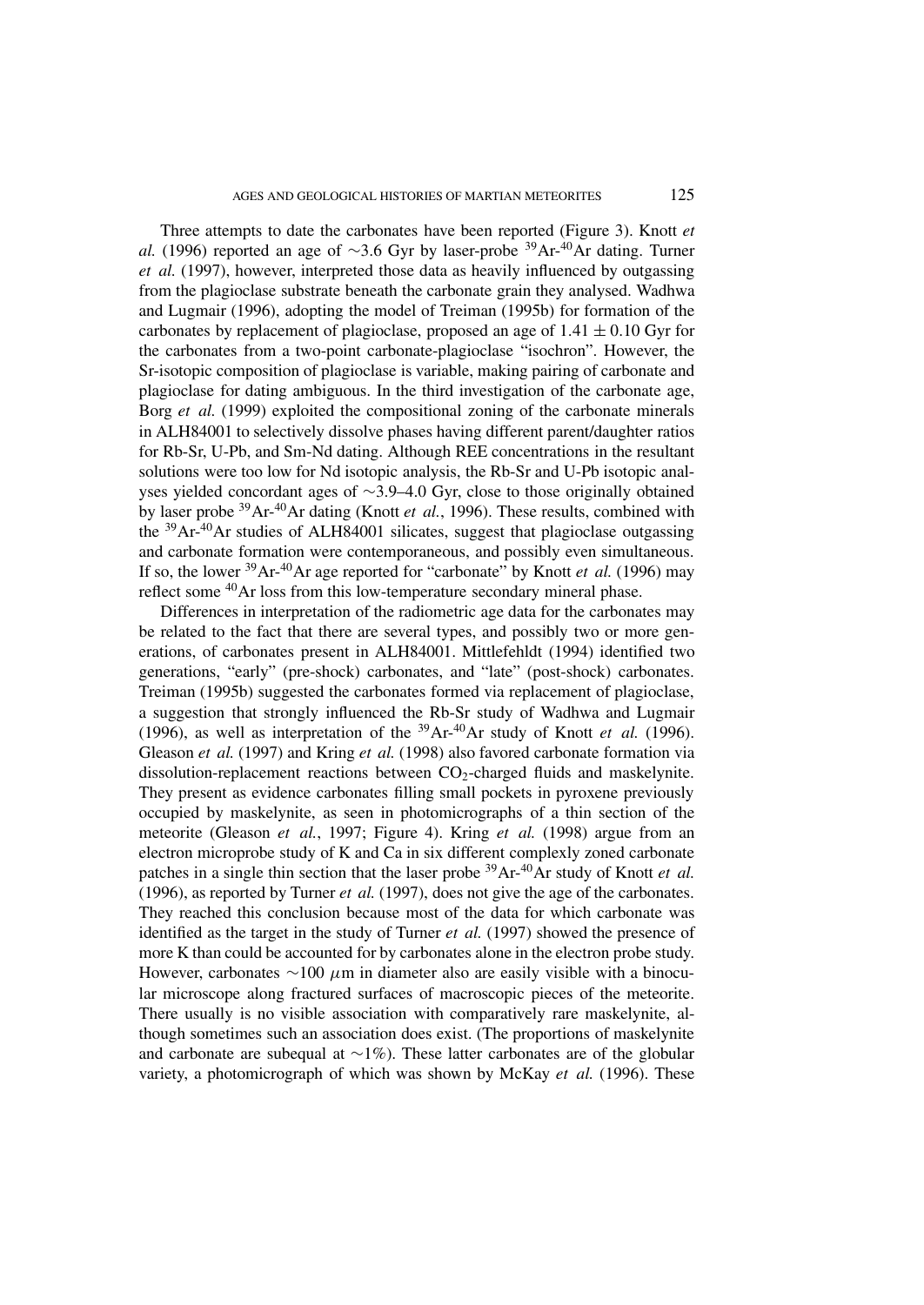fracture-filling carbonates are described very completely in the paper by Scott *et al.* (1998), and were the intended objects of the investigation by Borg *et al.* (1999) of carbonate fragments picked from ∼1 g of the meteorite.

It seems probable that some of the confusion concerning interpretation of the carbonate ages stems from occasionally inappropriate application of observations made on limited samples of the meteorite. Here, we follow most closely the discussion of Scott *et al.* (1998), who examined nine polished thin sections of the meteorite. Quoting: "Carbonates in ALH84001 occur in three distinct locations: in pyroxene fractures, in crushed zones (also called granular bands; Treiman, 1995b), and as massive grains and globules on pyroxene grain boundaries (e.g., Mittlefehldt, 1994; Treiman, 1995b) .... Carbonates in pyroxene fractures can be divided conveniently into three types according to their shape and nature of the fractures in which they formed: disks, dike-shaped veins, and irregularly shaped grains." These authors (and others) document that all types of carbonates are similarly compositionally zoned. The carbonates nucleated with Ca-rich cores and became richer in Fe and then Mg as they grew outward. Last to form were the magnesite rims. It is this zonation that the experiment of Borg *et al.* (1999) was designed to exploit: Enrichment of Sr and Pb over Rb and U in the Ca-rich cores, leaving enhanced Rb/Sr and U/Pb ratios in the last-formed magnesites. Similar zoning profiles in all types of carbonates imply that carbonate formation took place as a single event. Again quoting Scott *et al.*: "...there is much evidence that carbonates in fractures did not form by replacement of plagioclase glass."

The simplest interpretation of the observations appears to be:

- 1. Some carbonates formed by replacement reactions with crystalline plagioclase. A probable example is seen in Figure 4d of Gleason *et al.* (1997). If, as argued by the authors and Kring *et al.* (1998), replacement was of maskelynite, a prior shock event is required.
- 2. Not all carbonates formed by replacement reactions (Scott *et al.*, 1998). The majority of carbonates probably formed without need of plagioclase or maskelynite, but if some were present, reactions could occur.  $CO<sub>2</sub>$ -enriched aqueous fluids apparently circulated through the rock, implying the prior existence of a fracture network. Thus, the rock had been brecciated prior to that time, probably by excavation from great depth to a surface or near-surface location. The compositional zoning of the carbonates was established at that time, and dated at ∼4.0 Gyr ago by Borg *et al.* (1999).
- 3. A second shock fractured some carbonates and formed maskelynite and plagioclase glass, some of which can now be found in fractures. This shock also opened up some pre- existing fractures in which carbonates already had formed (Scott *et al.*, 1998, Figure 3a), and resealed others. This last shock is most likely the ejection event. The other Martian meteorites invariably show shock levels of 15–45 GPa, implying that such shock levels are required for their ejection from the planet. Thus, this second shock happened ∼15 Myr ago, the ejection age of ALH84001, as discussed in a later section.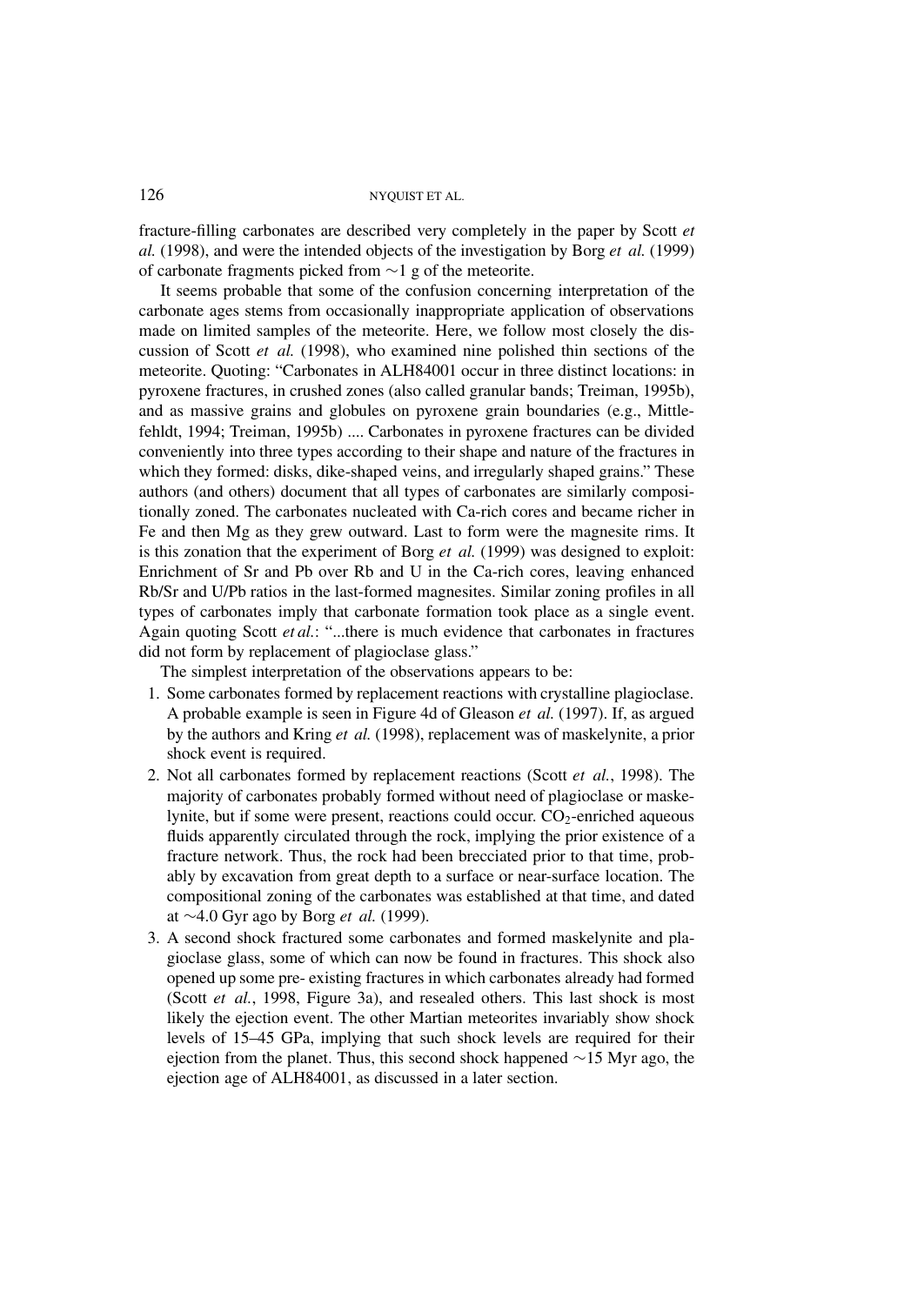Treiman (1998) suggested a more complex scenario involving 4 "compositional", 6 to 8 "deformational", and 4 "impact" events. A critical difference to the scenario above is that Treiman's last impact event occurs without major shock metamorphism. Attempts to refine the inferred history of ALH84001, including the radiometric age of the carbonates, are likely to continue, but the concordant Rb-Sr and U-Pb ages of Borg *et al.* (1999) seem presently to be preferred.

The mechanism of carbonate formation has been debated in the context of "impact metasomatism" (Harvey and McSween, 1996) and "playa lake" models. Playa lake models have gained favor, seeming to be more consistent with various types of data (*cf.*, Warren, 1998). Also, in an experimental study, Golden *et al.* (2000a, 2000b) were able to reproduce the carbonate zonation profiles in ALH84001. They used a multi-step, sequential aqueous precipitation from fluids of changing composition, followed by a final reheating to  $470^{\circ}$ C. Whether this process mimics what might happen on Mars, perhaps in a Martian playa lake, has not been addressed in detail. However, one can easily envision a scenario in which Ar-outgassing from ALH84001 accompanied a crater-forming event that left ALH84001 either as part of the crater ejecta blanket, or, in the playa lake model, at the bottom of a crater. Scott *et al.* (1998) have suggested that ALH84001 may have been located beneath the central region of a large impact crater or basin that formed ∼4 Gyr ago. The playa lake model would definitely be favored over impact metasomatism if Ar outgassing were earlier than carbonate formation, occuring at most 4.1 Gyr ago. The carbonate age data would then be consistent with precipitation from a crater lake filled slightly later by surface runoff into the crater. Alternatively, formation of a crater lake might be triggered by formation of the crater itself, filled by melted groundwater released by the heat of the impact. Newsom *et al.* (1996) have argued that formation of large  $(> 65 \text{ km diameter})$  impact craters on Mars may have been accompanied by the creation of ice-covered impact crater lakes, which would not freeze totally over a lifetime of  $\sim 10^4$  years. Supply of water to them from deep aquifirs might provide a connection to possible life residing in the aquifirs (Boston *et al.*, 1992). Thus, although the suggestion by McKay *et al.* (1996) that certain worm-like morphological features in ALH84001 might be relics of Martian life has proven controversial, that interpretation is consistent with the apparent age of the carbonates, the time of formation of equivalent lifeforms on earth, and possible access to potential subsurface habitats via crater formation. The crater lake scenario remains speculative, but is consistent with suggested modes of carbonate formation, and is made more plausible by the apparent near coincidence of the outgassing and carbonate formation ages. The apparent presence of liquid water at later times, perhaps even up to the present day (Malin and Edgett, 2000), appears to be permissive of later carbonate formation also. Currently, however, there appears to be little rationale to consider alternate scenarios.

Although ALH84001 is a sample of the Noachian crust, it should not be considered a "typical" Martian crustal rock. It is an orthopyroxenite cumulate with much higher MgO and FeO, and lower  $\text{Al}_2\text{O}_3$ ,  $\text{SiO}_2$ , and  $\text{K}_2\text{O}$  than typical Martian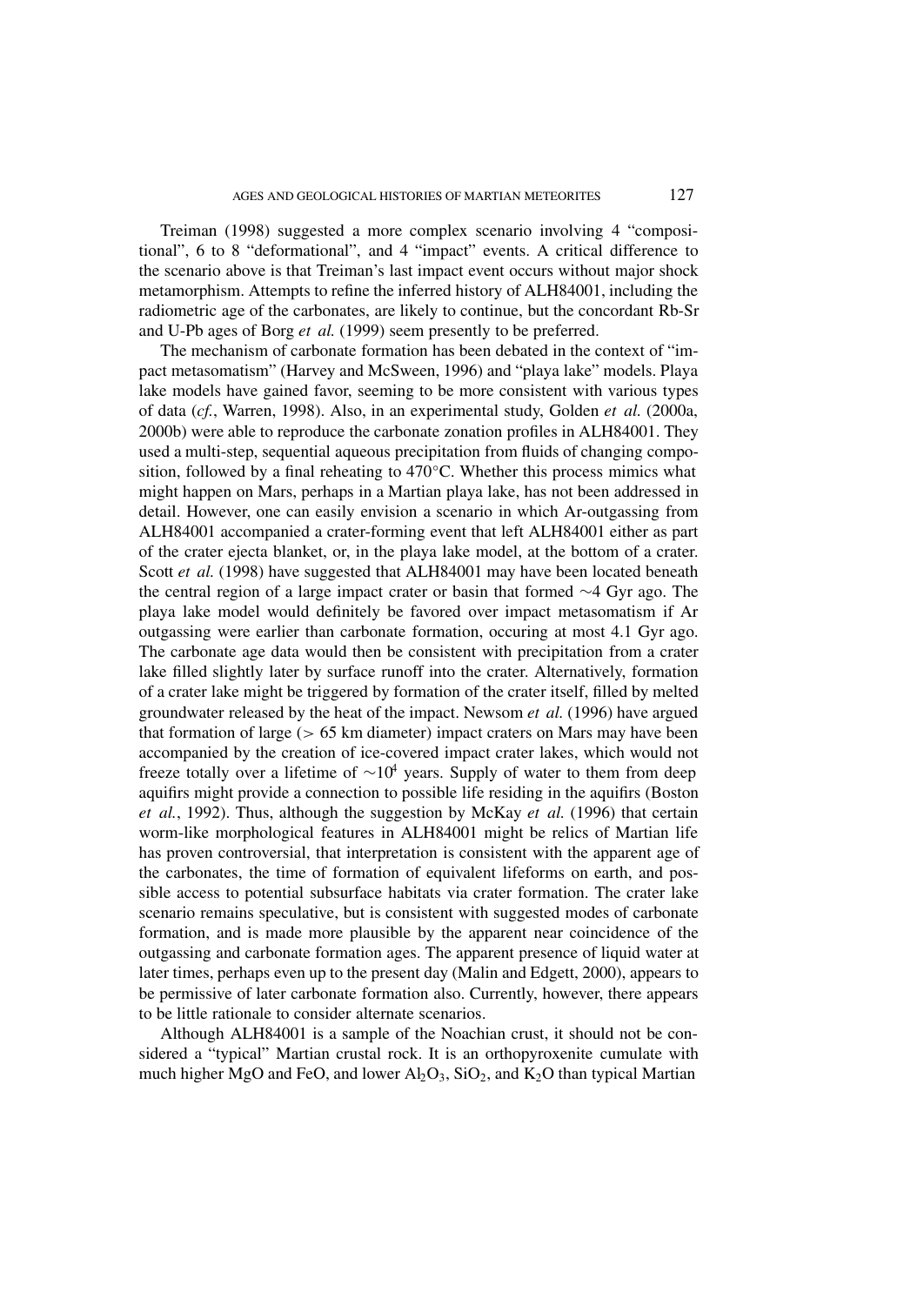crustal rocks such as the Pathfinder "sulfur free rock" (Rieder *et al.*, 1997; Bell *et al.*, 2000). Although rocks at the Pathfinder site are thought to be derivative from the southern Martian highlands, the  $Al_2O_3$  content of the "sulfur free rock" is much lower than that of lunar highland soils and even lower than in lunar mare soils. On average, the Martian crust appears to be rather  $Al_2O_3$ -poor. McSween and Keil (2000) conclude that if the global Martian dust is representative of the Martian upper crustal composition, the planet's surface geology is dominated by contributions from evaporitic salts and a basaltic protolith chemically similar to basaltic shergottites. Thus, fractionated MgO- and FeO-rich magmas may have been common within the crust, and orthopyroxenite ALH84001 may have formed as a mafic cumulate in a layered igneous province. The mode and timing of its formation may have been analogous to those of rocks of the lunar "Mg-suite", except that the composition of the surrounding crust was basaltic rather than anorthositic.

Finally, viewed from the context of the lunar samples, it seems fortuitous that even one out of 16 dated Martian rocks would have preserved such an old age. Only a few lunar crustal rocks have been reliably dated to have ages in the range of ∼4.3–4.5 Gyr. Furthermore, the dated lunar ferroan anorthosites were small clasts extracted from lunar highland breccias, in which they often were surrounded by impact melt glass. The rarity of unadulterated "original" crustal material among the lunar highlands rocks poses some questions relative to ALH84001 and the Martian crust: Did Mars and Moon both experience the same heavy meteor bombardment early in their history? Did Mars experience a "terminal cataclysm" of bombardment? Was ALH84001 excavated from a considerable depth where it was shielded from bombardment? If 4.5 Gyr-old crustal rocks are fairly common on Mars, but not on the Moon, it may imply that the moon had a much heavier terminal bombardment that physically destroyed its crust. ALH84001 has given us a few clues, but answers to these questions await combination of spacecraft orbital imaging and absolute dating of samples returned from heavily cratered areas on Mars.

# 4.2. THE NAKHLITES AND CHASSIGNY: AMAZONIAN OR HESPERIAN CUMULATES?

So far, we have no Martian meteorites that are clearly Hesperian in age; i.e., ∼3.5– 1.8 Gyr old, according to the Hartmann-Tanaka (HT) cratering model, or even older according to Hartmann and Neukum (2001). The ∼1.3 Gyr radiometric ages of four cumulate rocks, three clinopyroxenite nakhlites (Nakhla, Lafayette, and Governador Valadares), and the dunite Chassigny (Figure 2) are Early Amazonian in the HT model, but close to the lower age limit of the Hesperian. However, they are squarely in the Middle Amazonian in the Neukum-Wise (NW) model. Close agreement of the ages of these four meteorites by four dating techniques, Rb-Sr, Sm-Nd,  $39Ar-40Ar$ , and U-Pb, apparently unambiguously define their crystallization ages at ∼1.3 Gyr (Figure 4). Type localities for the Early and Middle Amazonian are Amazonis Planitia (EA) and Acidalia Planitia (MA), respectively (Tanaka, 1986).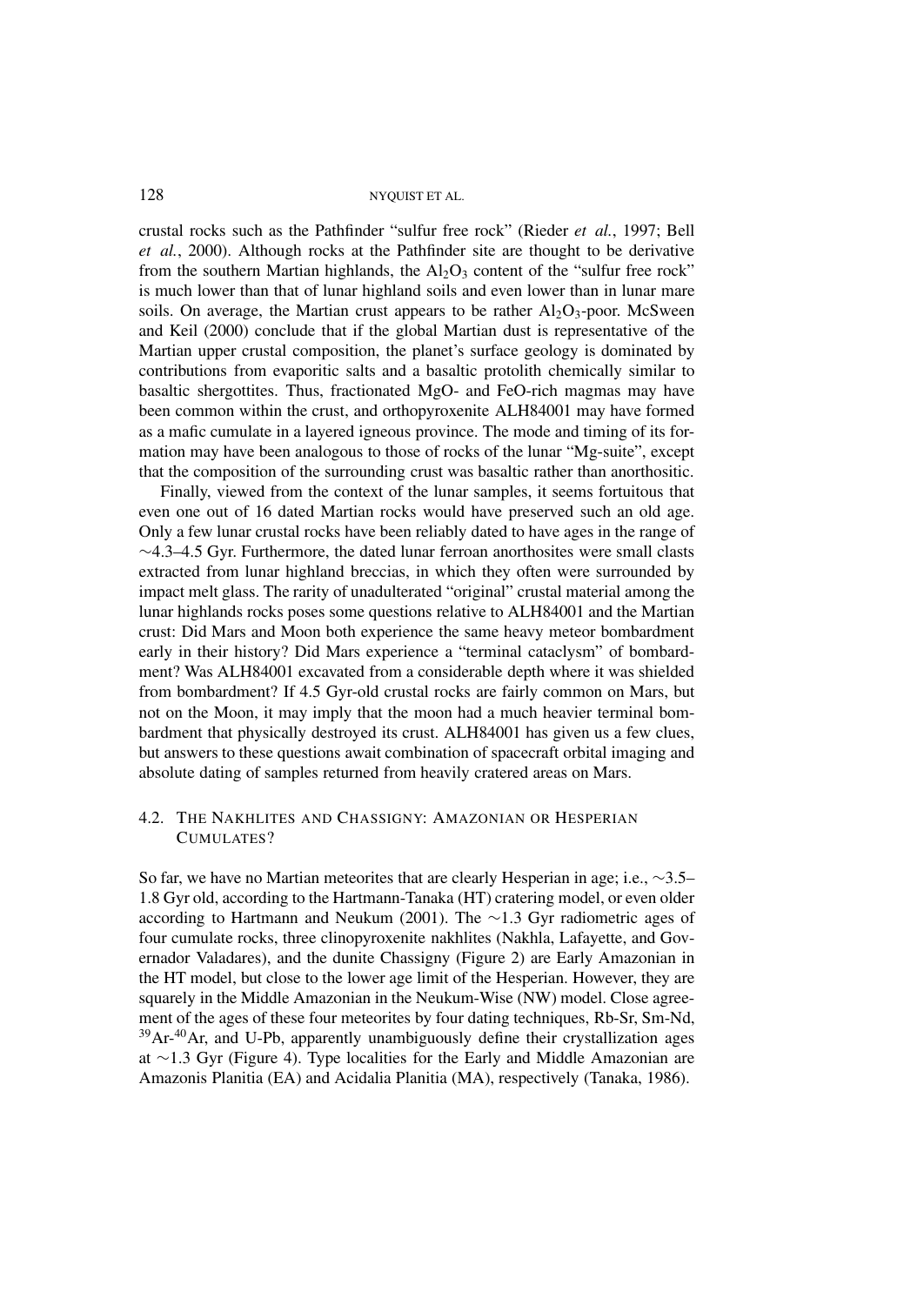

*Figure 4.* Radiometric ages of the Nakhlites and Chassigny. Nearly all the ages are compatible with an average age of ∼1.3 Gyr.

Although the radiometric ages of the nakhlites are in general well-defined, they do show some isotopic disturbances, first evident in the Sr-isotopic heterogeneity noted by Papanastassiou and Wasserburg (1974). Some of the disturbance may be attributed to iddingsite, an apparent Martian weathering product formed during alteration by water. Some of the isotopic heterogeneity may perhaps be magmatic in origin. Attempts to date the formation time of iddingsite in the Lafayette nakhlite by the K-Ar and Rb-Sr techniques have yielded apparent ages of 600–700 Myr (Swindle *et al.*, 1999; Shih *et al.*, 1998), suggesting liquid water activity on Mars  $\sim$  650 Myr ago. Malin and Edgett (2000) have cited a number of lines of evidence, such as the observations of gullies within the walls of a small number of impact craters, as indicating groundwater seepage and surface run-off on even younger Martian landforms. Examples are shown in this book (Hartmann, 2001).

# 4.3. THE SHERGOTTITES: LATE AMAZONIAN VOLCANISM

The preferred radiometric ages of basaltic and lherzolitic shergottites lie in the range  $\sim$ 165–475 Myr. Individual ages from the literature and unpublished data from the JSC lab are given in Table III and are shown with error limits in Figure 5. Confusion about the ages of the shergottites is slowly being dispelled. The initial apparent age discordance of the shergottites has been shown to arise from three sources: a) The presence of trapped  $40$ Ar from the Martian atmosphere and mantle, and possibly excess, inherited, radiogenic <sup>40</sup>Ar as well, in sufficient quan-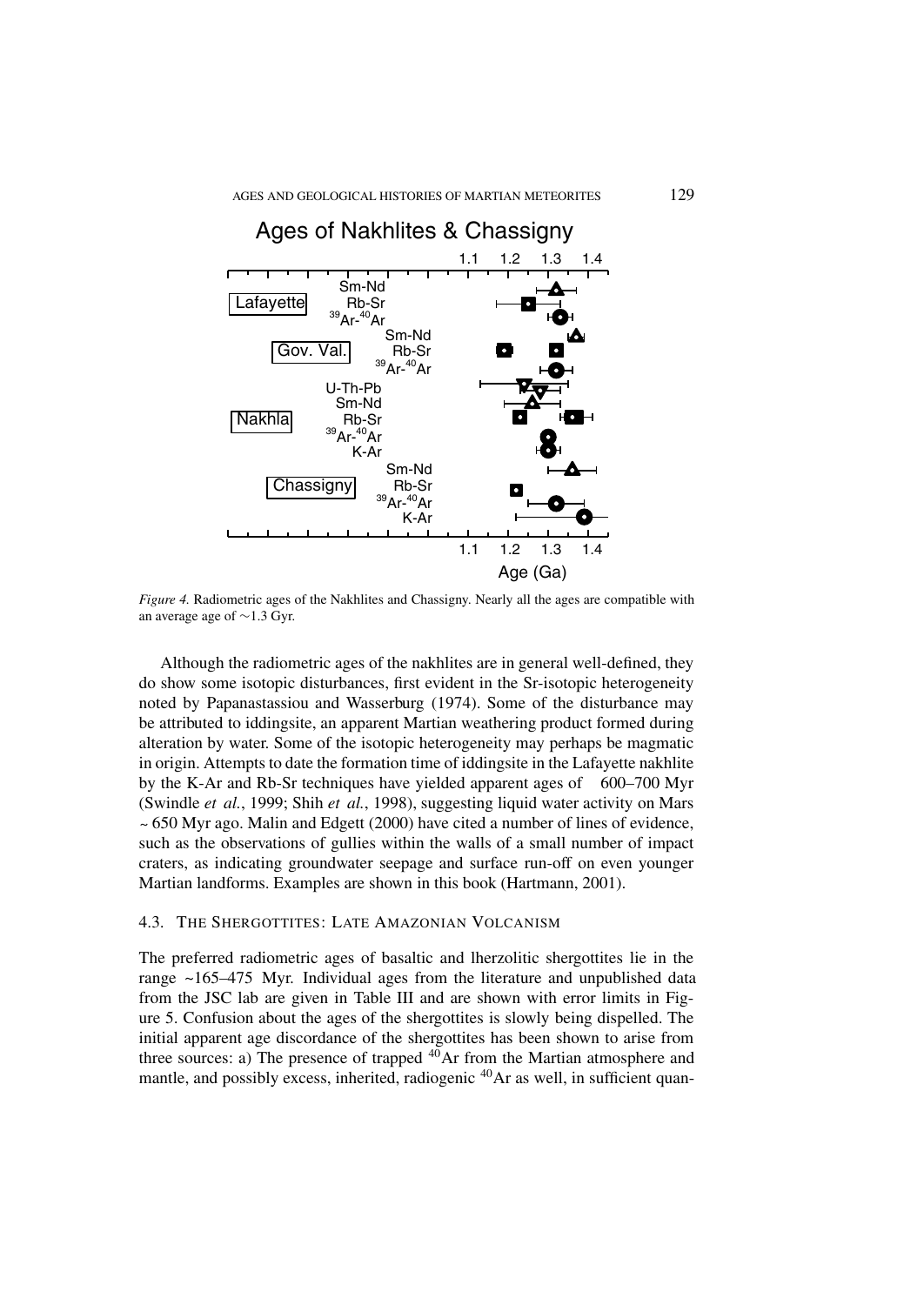

*Figure 5.* Radiometric ages of the shergottites. The Shergotty ages >0.3 Gyr seem to be in error due to unexplained analytical effects. Concordant Rb-Sr and Sm-Nd ages of ∼327 Myr indicate that age is the true crystallization of QUE94201. The ubiquitous presence of terrestrial contamination has prevented determination of a Rb-Sr age for DaG476. The ubiquity of such contamination causes us to favor the 475 ± 11 Myr Sm-Nd age of Borg *et al.* (2000) to the older ∼800 Myr age reported by Jagoutz *et al.* (1999) and Jagoutz and Jotter (1999) for this meteorite. See Table II for references.

tities to significantly affect measured  $39Ar^{-40}Ar$  ages. b) Analytical difficulties accompanying isotopic analyses of young samples with low abundances of the trace elements being analysed. c) The apparent presence of isotopic heterogeneity probably preserved in the basalts in the cores of pyroxene and olivine phenocrysts. These difficulties are being worked out, and preferred ages can be given with a degree of confidence (Table III).

It is also worth noting that a major contributor to initial confusion about the ages of the shergottites, and indeed all the SNC meteorites, was simply an early reluctance of meteoriticists to accept radiometric ages significantly less than  $~24.5$  Gyr as giving the time of igneous crystallization of any meteorite. The first radiometric age for a meteorite now considered to be of Martian origin was the K-Ar age of  $580 \pm 50$  Myr (recalculated with the decay parameters by Steiger and Jäger, 1977) determined for Shergotty by Geiss and Hess (1958) in an early study of the K-Ar ages of stony meteorites. Geiss and Hess (1958) considered their age to be "too young". They excluded the possibilities of K contamination or heterogeneity in the K content of the meteorite. Not knowing of Shergotty's Martian origin and, hence, assuming that Ar extracted from the meteorite could only consist of the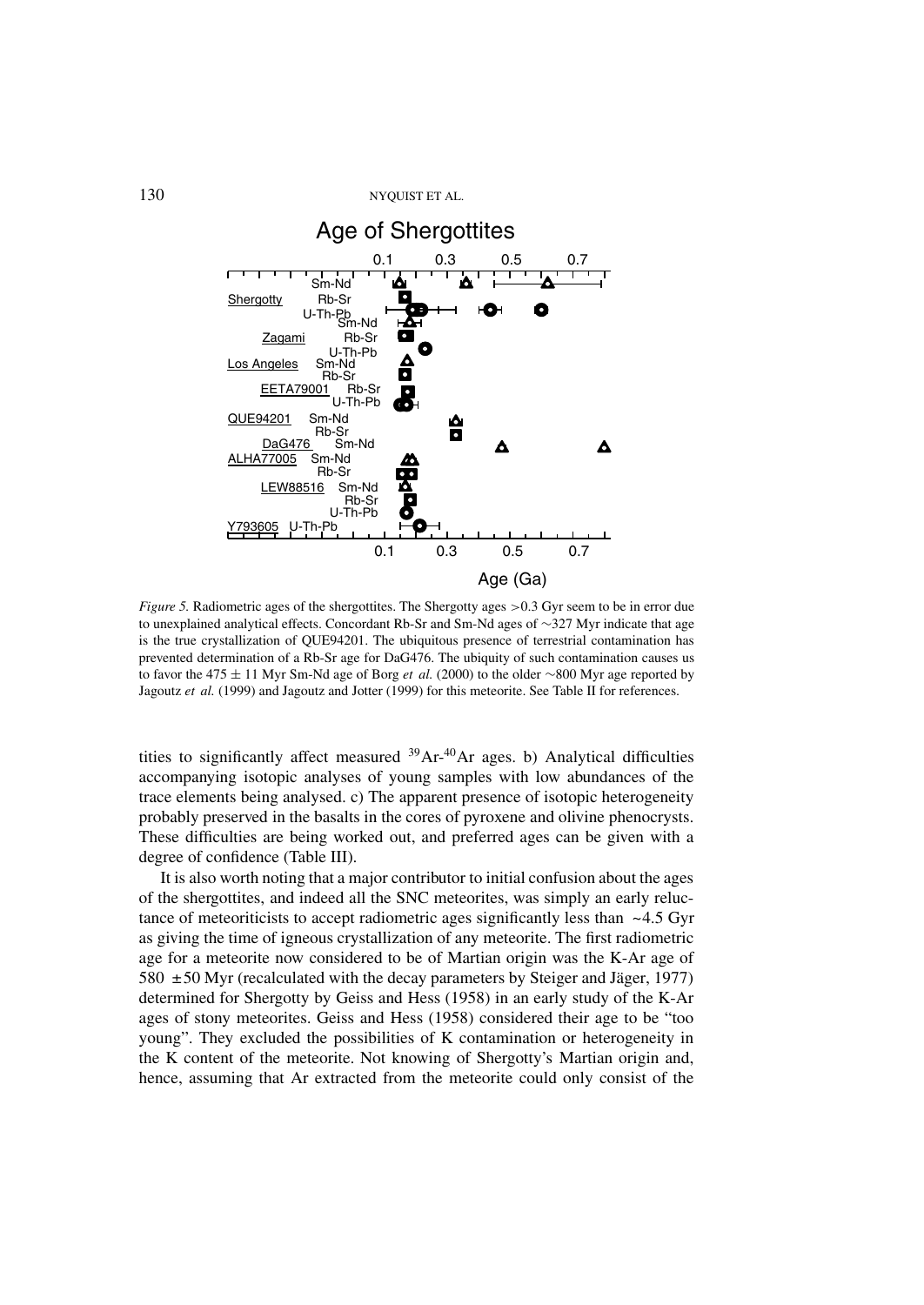radiogenic, spallogenic, and (terrestrial) atmospheric components, they considered Ar loss as being unlikely to explain its young age. A loss of ∼95% of the Ar would be required, and they concluded that diffusive loss of that magnitude would be unlikely either via solar heating at the earth's orbit or beyond, or via frictional heating during passage through earth's atmosphere. We now know that correction for the "atmospheric" component using 40Ar/36Ar ∼2000 for the Martian atmosphere, instead of 296 for the terrestrial atmosphere, gives an even younger age, more in agreement with currently accepted values for the Martian meteorites. Of course, the possible presence of a second atmospheric component, and the possibility that these young rocks might contain a mantle Ar component as well, introduces ambiguity in correcting for non-radiogenic  $40$  Ar. Later work showed that K-Ar ages <1 Gyr were relatively common among shocked chondritic meteorites and are produced by impact heating on meteorite parent bodies.

The question of the age of Shergotty was revisited by Bogard *et al.* (1979), who redetermined the K-Ar age using the  $39$ Ar- $40$ Ar technique, and also by Nyquist *et al.* (1979b), who determined the Rb-Sr age as well. The <sup>39</sup>Ar-<sup>40</sup>Ar ages of stepped extractions of Ar from a whole rock were variable, but similar to the value of Geiss and Hess (1958). The  $39Ar^{-40}Ar$  ages of stepped extractions from a plagioclase separate were approximately constant and gave a good age plateau at  $254 \pm 10$  Myr. The Rb-Sr age was younger still at 165±11 Myr. Nyquist *et al.* (1979b) interpreted the ∼165 Myr Rb-Sr age of Shergotty as due to metamorphic resetting because it was the lower of the Rb-Sr and <sup>39</sup>Ar-<sup>40</sup>Ar ages. Subsequent work showed that not only was the Rb-Sr age younger than the <sup>39</sup>Ar-<sup>40</sup>Ar age of 254  $\pm$  10 Myr, but also younger than the still older Sm-Nd and U-Pb ages of Shih *et al.* (1982), Jagoutz and Wänke (1986), and Chen and Wasserburg (1986) (Table III; Figure 5). These latter measurements mostly have not been repeated, but it now seems likely that they were influenced by sample contamination, or other sources of analytical errors.

A recent *in situ* isotopic analysis by ion probe of U-Th-Pb in phosphates in Shergotty (Sano *et al.*, 2000) yields the time of closure of the U-Pb system in Shergotty phosphates as  $204 \pm 68$  Myr ago. Whether this result excludes those Sm-Nd and U-Pb "ages" in excess of 300 Myr in Figure 5 as real crystallization ages depends on the actual mode of petrogenesis of these rocks. Jagoutz and Wänke (1986) preferred the older Sm-Nd age of  $360 \pm 16$  Myr obtained from a pyroxeneleachate isochron to the younger Sm-Nd age of  $147 \pm 20$  Myr they obtained from an isochron including the whole rock data. However, the lower value of ∼147 Myr normally would be favored by the isotopic systematics, since data for the bulk ("whole rock") sample must lie on the isochron for closed-system evolution of the Sm-Nd system. Jagoutz and Wänke (1986) argued for an open Sm-Nd system, and that the phosphates crystallized from a metasomatic contaminant infiltrating a pyroxene cumulate. This possibility continues to be allowed by the results of Sano *et al.* (2000). Thus, the interpretation of Jagoutz and Wänke (1986) probably cannot be totally excluded, but it is nevertheless weakened by several observations. First, it requires Sr in plagioclase, as well as Nd in phosphates, to be derived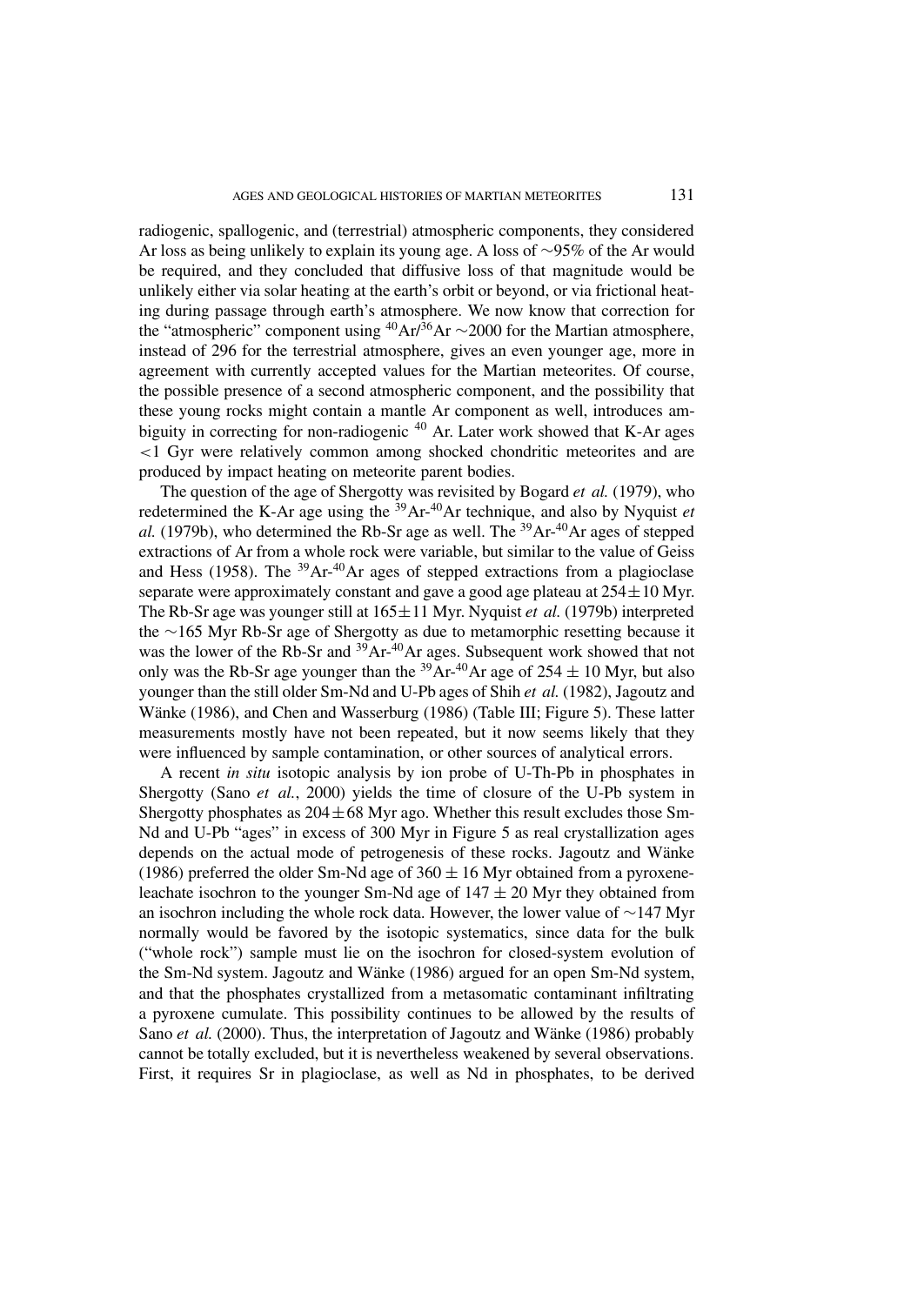from the metasomatic contaminant. Second, the Sm-Nd data for Shergotty also can be explained by recent terrestrial contamination, which may have been a greater problem than previously recognized. Third, Bogard and Garrison (1999) decomposed the Ar released from an irradiated sample of Shergotty into a radiogenic component that would be produced in 165 Myr of decay, and a trapped component with an  $^{40}Ar/^{36}Ar$  ratio of 1780. This  $^{40}Ar/^{36}Ar$  ratio is within the range of values believed representative of the Martian atmosphere, supporting the validity of this approach. Because most of the K and radiogenic  $40Ar^*$  is contained in plagioclase, this result would require that most of the K, as well as Nd and Sr, be attributed to the hypothesized metasomatic fluid. These more recent observations substantially support the earlier arguments of Jones (1986) against metamorphic resetting of the Rb-Sr ages of Shergotty and other shergottites by either thermal or hydrothermal events. Finally, a Sm-Nd age of  $163 \pm 7$  Myr was found for Zagami, a "twin" of Shergotty (Nyquist *et al.*, 1995), concordant with three determinations of the Rb-Sr age averaging  $177 \pm 3$  Myr. These arguments suggest that an age of crystallization as old as ∼360 Myr for Shergotty is unlikely. Our preferred age of  $165 \pm 4$  Myr is the weighted average of the two Rb-Sr ages (Nyquist *et al.*, 1979b; Jagoutz and Wänke, 1986) converted to a <sup>87</sup>Sr decay constant  $\lambda_{87} = 0.01402 \text{ Gyr}^{-1}$ , as used throughout this paper (Minster *et al.*, 1982).

That the young radiometric ages of the SNCs are indeed crystallization ages seems incontrovertible in light of the recent data summarized in Tables II and III. Three other basaltic shergottites, Zagami, EET79001, and Los Angeles have similar preferred ages as Shergotty; i.e.,  $177 \pm 3$  Myr,  $173 \pm 3$  Myr, and  $170 \pm 7$  Myr, respectively. For Zagami, the value is based on three Rb-Sr ages and one Sm-Nd age (Table III). For EET79001, the preferred age is based on three Rb-Sr ages, one Sm-Nd age, and two U-Th-Pb ages. In this case the weighted mean is greatly influenced by a precise Rb-Sr age of  $173 \pm 3$  Myr recently determined in the JSC lab (Nyquist *et al.*, 2001). For Los Angeles, the age is the weighted average of Rb-Sr and Sm-Nd ages. Although the preferred age for Shergotty appears to be slightly younger, its resolution from the other ages is problematic. The calculated uncertainty of  $\pm 4$  Myr for the Shergotty age may be unrealistically low in light of apparent cm-scale isotopic heterogeneity in Zagami (Nyquist *et al.*, 1995).

Two of the basaltic shergottites, QUE94201 and DaG 476, have older crystallization ages. Concordant Rb-Sr and Sm-Nd ages of  $327 \pm 12$  and  $327 \pm 19$  Myr were obtained for QUE94201 by Borg *et al.* (1997). QUE94201 contained easilyleachable components which may have formed as Martian weathering products. The presence of these phases and also of impact-produced glass veining throughout the rock led to significant complications of the isotopic systematics, but, nevertheless, the age appears to be robustly determined.

The age of DaG476, another basaltic shergottite with compositional similarities to QUE94201, is currently debated. Jagoutz *et al.* (1999), and Jagoutz and Jotter (2000) have presented Sm-Nd data leading to an apparent age of ∼800 Myr. Borg *et al.* (2000) found instead an age of  $474 \pm 11$  Myr. This shergottite is heavily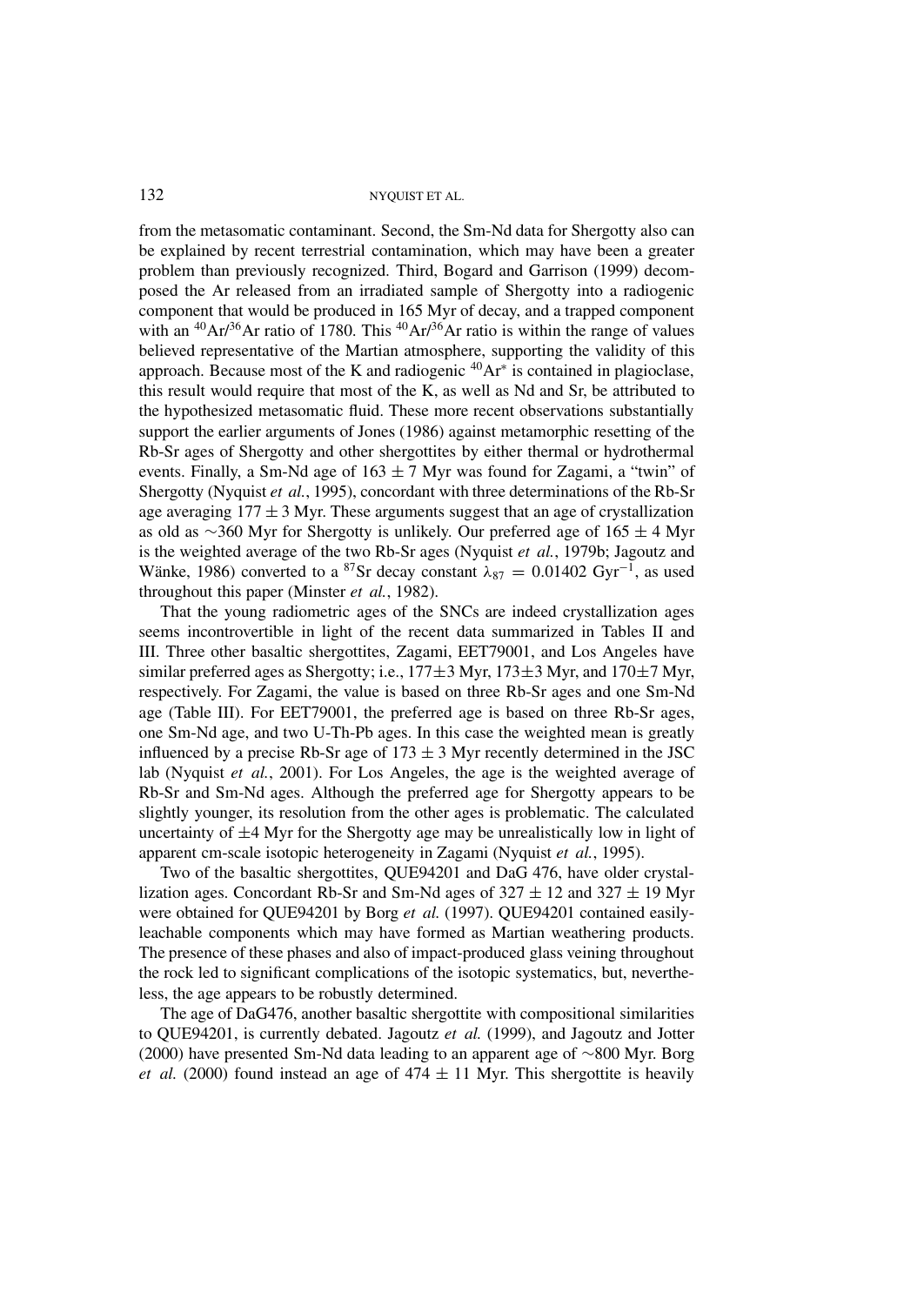weathered, making the Rb-Sr data useless for age determination. Terrestrial contamination accompanies the weathering throughout the meteorite and is evident in elevated K and LREE abundances in some mineral phases (Crozaz and Wadhwa, 1999). Because the effect of terrestrial contamination would be to displace the apparent age to higher values, we favor the lower value of ∼474 Myr as most likely to be the true crystallization age.

Concordant Rb-Sr and Sm-Nd ages have been determined for two of the lherzolitic shergottites, ALH77005, and LEW88516. Our preferred ages for these two meteorites are  $178 \pm 6$  Myr and  $179 \pm 6$  Myr, respectively (Table III). An U-Pb age of ∼170 Myr for LEW88516 (Chen and Wasserburg, 1993) is also concordant with these values, as is an U-Pb age of  $212 \pm 62$  Myr for the third lherzolitic shergottite, Yamato 793605 (Misawa *et al.*, 1997). These crystallization ages are the same, within uncertainties of a few percent, as the crystallization ages of several of the basaltic shergottites. Historically, these shergottites have been referred to as having crystallization ages of ∼180 Myr as suggested by Jones (1986), based on the  $178 \pm 3$  Myr Rb-Sr age reported for Zagami by Shih *et al.* (1982).

The interpretation of the radiometric data for shergottites has been controversial in part because of the complexities that often exist both within and between radiometric systems. One of the most puzzling problems has been the observation that the apparent 39Ar-40Ar ages of the shergottites are systematically older than the Rb-Sr ages, as we have already mentioned for Shergotty. Although 39Ar-40Ar ages in terrestrial basalts can sometimes be "too old" because of inherited radiogenic  $^{40}Ar$ , such situations are rare among meteorites. Bogard and Johnson (1983) first found that melt glass in the EET79001 shergottite contained trapped Martian atmospheric gases, including substantial amounts of <sup>40</sup>Ar, which had been shock-implanted by impacts on the Martian surface. Martian atmospheric gases have also been found in Zagami, ALH77005, and Y793605. In addition, an elementally fractionated component of the Martian atmosphere has been measured in some samples of the nakhlites and ALH84001 (see references in Bogard and Garrison, 1998). The  $^{40}$ Ar/<sup>36</sup>Ar ratio of the Martian atmosphere has a relatively high value of ~1800 (Bogard and Garrison, 1999), which makes it difficult to correct for atmospheric  $^{40}$ Ar using  $^{36}$ Ar. Further, it is now recognized that some Martian meteorites contain a trapped volatile component from the Martian interior, which appreciably differs in elemental and isotopic composition from the atmospheric component (Ott, 1988; Bogard and Garrison, 1998; Marti and Matthew, 2000). The  $40Ar^{36}Ar$  ratio of this interior component is not known and is probably variable. In many phases of Martian meteorites the Martian atmospheric and interior volatile components occur as mixtures in variable proportions.

Because of the presence of multiple Ar components, shergottites do not generally give reliable  $39$ Ar- $40$ Ar ages (Bogard and Garrison, 1999), as can be seen from the  $39$ Ar- $40$ Ar ages given for them in Table III. Most of the listed  $39$ Ar- $40$ Ar ages are from the compilation of Bogard and Garrison (1999), and are "total  $40$ Ar ages" for stepped  $39Ar^{-40}Ar$  analyses. Those  $39Ar^{-40}Ar$  ages that are closest to the preferred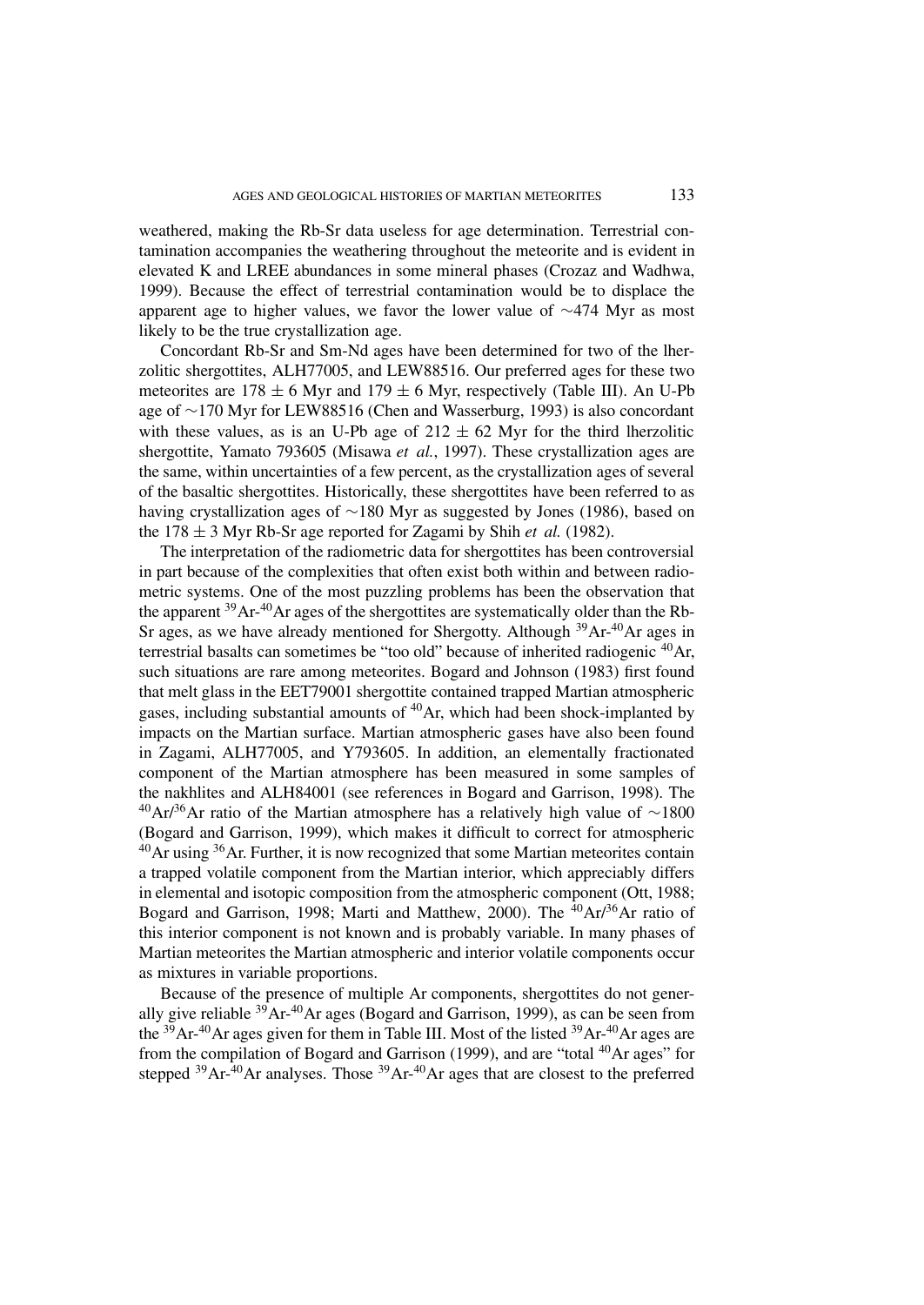crystallization ages of the samples are for plagioclase separates of basaltic shergottites with relatively high modal abundance of plagioclase, and thus relatively high K-contents. Relatively good 39Ar-40Ar plateau ages of ∼254 Myr and ∼242 Myr were determined for Shergotty and Zagami feldspar. Also, as already mentioned, it was possible to decompose the ∼387 Myr total <sup>40</sup>Ar age for a bulk sample of Shergotty into trapped and radiogenic 40Ar components. Data for Zagami feldspar are consistent with a similar decomposition of Ar components for a crystallization age of 180 Myr. However, Bogard and Garrison (1999) were unable to reliably determine the amount of radiogenic 40Ar for other shergottite samples because of the multiplicity of Ar components that might have been present in the analyses. Terribilini *et al.* (1998) determined a conventional <sup>40</sup>K-<sup>40</sup>Ar age of 196  $\pm$  40 Myr from an isochron plot of  $^{40}Ar^{36}Ar$  versus K $/36Ar$  in a bulk sample and separated minerals of Shergotty. The corresponding ratio for trapped  ${}^{40}Ar/{}^{36}Ar$  was found to be ∼1100, however, a value significantly lower than  $^{40}Ar^{36}Ar \sim 1800$  in the Martian atmosphere, showing that the shergottites contain both Martian atmospheric Ar and a mantle Ar component of significantly lower  $^{40}Ar^{36}Ar$  ratio. These two components mix in variable proportions in Martian meteorites, making it necessary to independently determine the  $40Ar^{36}Ar$  ratio for each sample.

Subtle isotopic inconsistencies are present in the other isotopic systems as well. Some of these are manifest in the U-Pb ages summarized in Table III. Blichert-Toft *et al.* (1999) note also that Lu-Hf data for bulk shergottites do not show isochron relationships. Rb-Sr isochrons of different samples of the shergottites can give identical ages for different initial 87Sr/86Sr ratios (e.g., Nyquist *et al.*, 1995). Some isotopic inconsistencies for nakhlites probably are due to the presence of Martian weathering products. The differences in initial <sup>87</sup>Sr/<sup>86</sup>Sr ratios among subsamples of shergottites and nakhlites require unusual petrogenetic processes.

As already mentioned, the Rb-Sr ages were originally interpreted as dating the time of shock metamorphism accompanying their ejection from Mars. An attraction of that explanation was that it accounted for the simultaneity of ages near 180 Myr. Nyquist *et al.* (1979b) argued that subsolidus *isotopic* equilibration might be achieved by heating at low temperatures ( $\sim$ 300 − 400 °C) for long times  $(\sim 10^4 \text{ yr})$  while allowing elemental zoning to be preserved. Jones (1986) criticized that interpretation on the grounds that preservation of elemental zoning patterns in major mineral phases of the shergottites, in spite of shock-induced transformation of plagioclase to maskelynite, precluded identification of the Rb-Sr ages with the time of shock metamorphism.

Because of the discordant ages obtained for Shergotty and other shergottites by the various methods, Shih *et al.* (1982) sought an approach that would "see through" secondary events, if such were the explanation of the young, ∼180 Myr ages. They noted that the whole rock Sm-Nd data for the basaltic shergottites, Shergotty and Zagami, combined with that of the lherzolitic shergottite, ALH77005, defined an apparent "isochron" of slope corresponding to an age of ∼1.34 Gyr, in remarkable agreement with the ages of the nakhlites. This coincidence was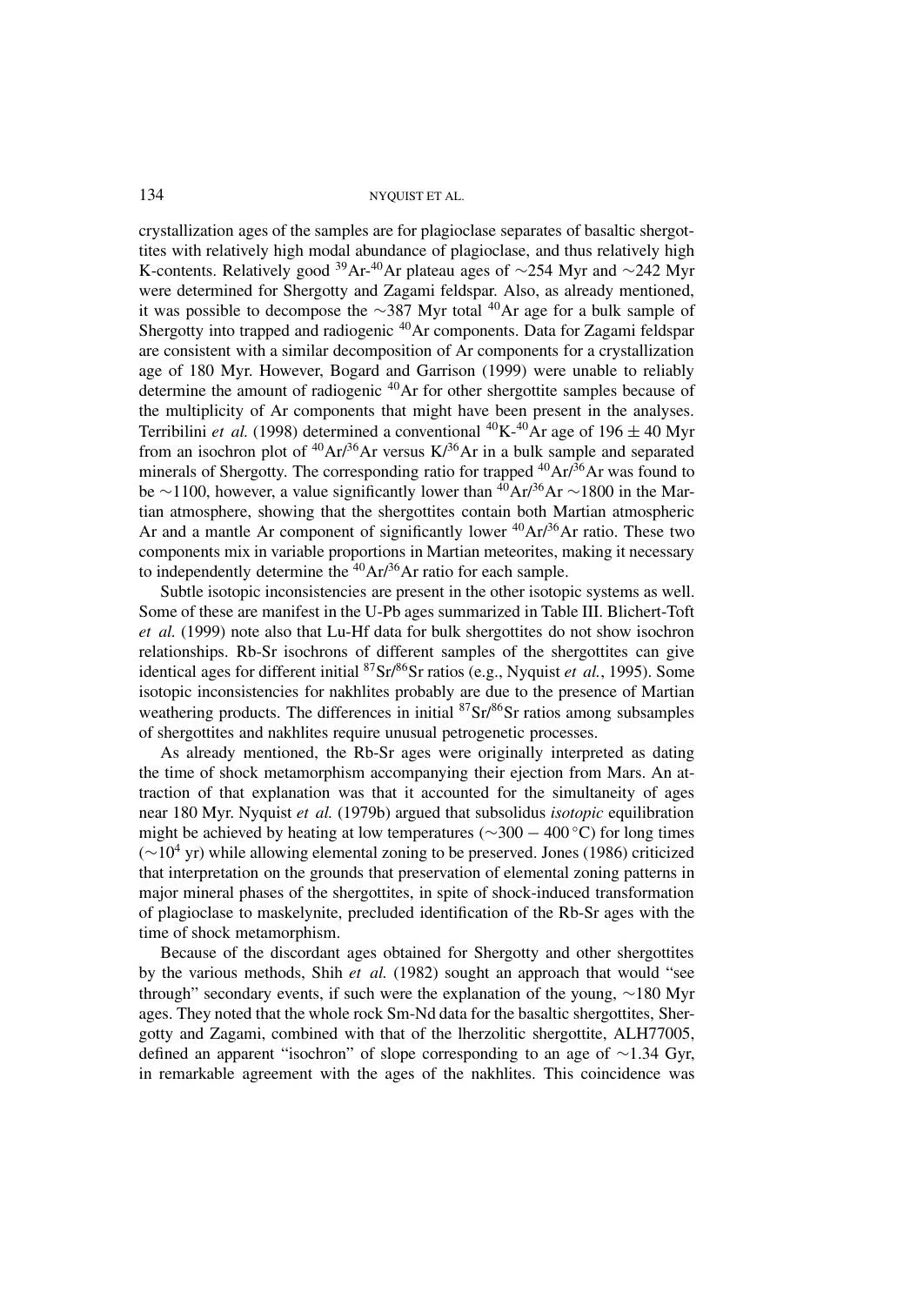

*Figure 6.* Whole rock Sm-Nd data for Martian meteorites. A 4.50 Gyr reference isochron is shown for bulk samples (*dotted circles*) and mineral separates (*open circles*) for ALH84001 orthopyroxenite. Dhofar019: preliminary data, Borg *et al.* (2001a). DaG476: constructed from the mineral isochron (Borg *et al.*, 2000) and the bulk  $^{147}$ Sm/ $^{144}$ Nd ratio (Jagoutz *et al.*, 1999). The other data are from the literature. A reference 1.3 Gyr isochron (*T*ref) has been drawn through the data for Shergotty, Zagami, and Los Angeles. For reasons that are unclear, the data of the shergottites Dhofar019, QUE94201, and DaG476 appear to lie along *T*nak, a nakhlite isochron for the average age of the nakhlites Nakhla, Governador Valadares, and Lafayette. The linear alignment along *T*ref from the traditional shergottites to EETA79001 has been interpreted as a mixing line between a mantle component to the right of EETA79001 and a "crustal" component to the left of the intersection of this line with the ∼4.5 Gyr isochron. The isotopic data for a Chondritic Uniform Reservoir (CHUR) fall on this isochron (*squares*). Short lines through the individual data points show the slopes of mineral isochrons determined for these rocks. Rocks satisfying a simple two-stage isotopic evolution history would be derived from Martian mantle source regions having  $147 \text{Sm}/144 \text{Nd}$  ratios determined by the intersection of the mineral isochrons with the primary ∼4.5 Gyr mantle differentiation isochron. Such an intersection would occur at <sup>147</sup>Sm/<sup>144</sup>Nd ∼0.3 for QUE94201, DaG476, and Dhofar 019. QUE94201, DaG476, and the nakhlites also have measured excesses of 142Nd from decay of 103 Myr 146Sm (Harper *et al.*, 1995; Borg *et al.*, 1997; Jagoutz and Jotter, 2000), showing that Martian differentiation occurred very early. The likely addition of a crustal component to the parental magmas of the younger, ~175 Myr old shergottites would have displaced the apparent mantle <sup>147</sup>Sm/<sup>144</sup>Nd ratios to the lower left along the primary mantle isochron.

reinforced by later data for basaltic shergottite EET79001. It seemed to suggest that the shergottites and the nakhlites might be related, if only indirectly, via mantle processes. It also suggested that the  $\sim$ 1.3 Gyr age might have significance for the shergottites. However, later interpretations have favored the view that this "isochron" is a mixing line, representing mixing among "crustal" and "mantle" end-members as suggested by Jones (1989) and Longhi (1991).

Figure 6 shows the currently available whole rock Sm-Nd data for Martian meteorites. Whole rock analyses and mineral separates for ALH84001 define an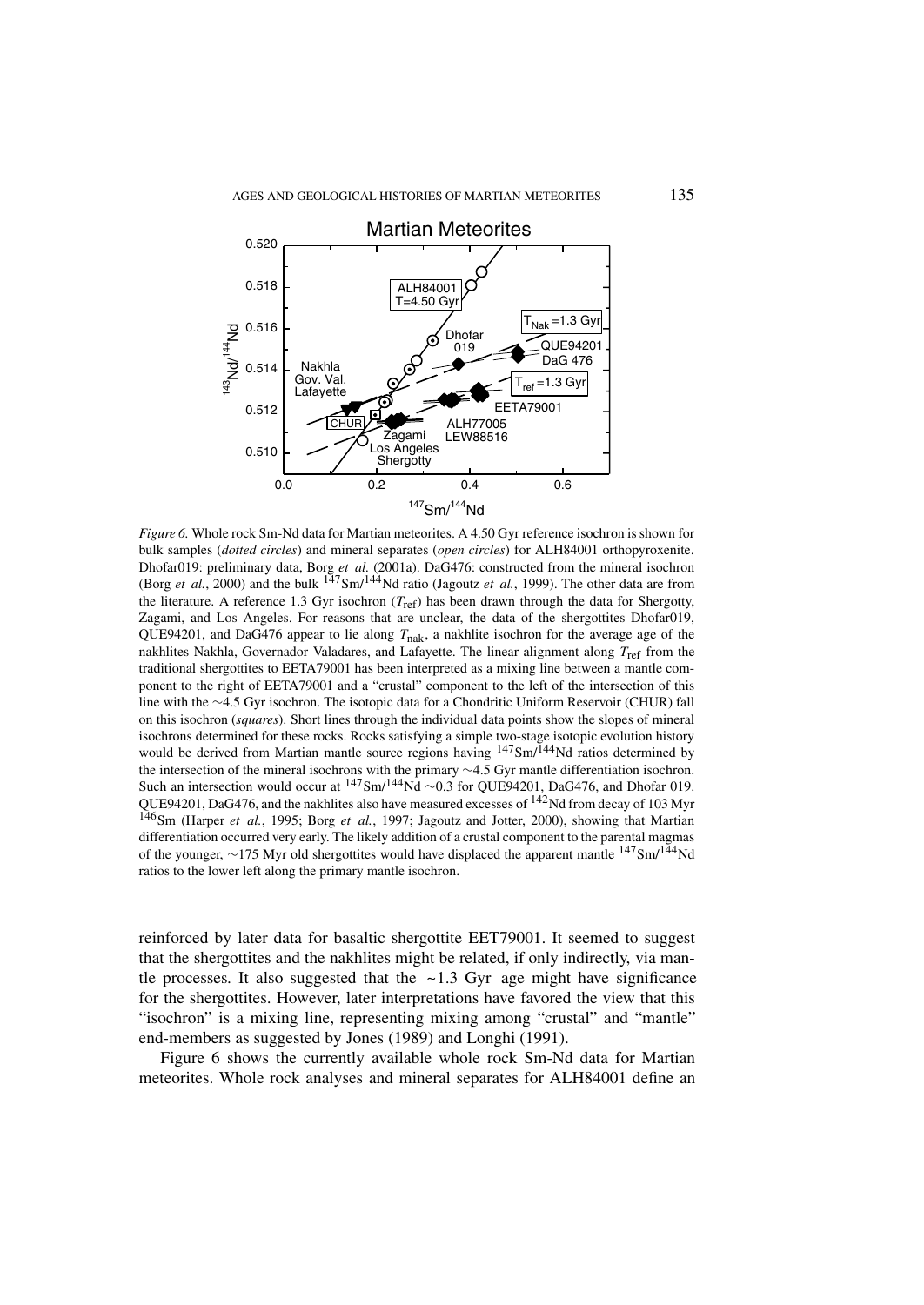$~\sim$ 4.5 Gyr reference isochron, used here as a reference isochron giving the approximate age of the planet. The "traditional" basaltic shergottites (Shergotty, Zagami, and Los Angeles), plus the lherzolitic shergottites (ALH77005 and LEW88516) and basaltic shergottite EET79001 plot along an ∼1.3 Gyr reference isochron similar to the one originally defined for Shergotty, Zagami, and ALH77005 by Shih *et al.* (1982). The line in the figure is constrained to pass through the data for the traditional basaltic shergottites. According to the isotopic mixing models of Jones (1989) and Longhi (1991), the linear alignment of data is due to mixing of more radiogenic Nd (higher  $147$ Sm/ $144$ Nd and  $143$ Nd/ $144$ Nd ratios) from the Martian mantle with less radiogenic Nd (lower <sup>147</sup>Sm/<sup>144</sup>Nd and <sup>143</sup>Nd/<sup>144</sup>Nd ratios) from the Martian crust. End member compositions are to be found along the line to the right or left of the data array. This interpretation attributes no time significance to the linear data array, and suggests that the correspondence of the slope of the line to an apparent Sm-Nd age of ∼1.3 Gyr is a coincidence. This approach has much to recommend it. Norman (1999) found self-consistent results for the Nd isotopic compositions and REE abundances in Shergotty as a mixture between a LREE-depleted mantle-derived magma similar in composition to EET79001A and a LREE-enriched "crustal" component with  $>10$  ppm Nd. The success of such models depends in large part on identification of at least one of the end member components. A number of meteorites have been suggested as representative of mantle-derived Martian magmas, including the nakhlites (Jones, 1989; Longhi, 1991), QUE94201 (Borg *et al.*, 1997), and EET79001 (Norman, 1999).

Recent data for newly found Martian meteorites have reopened the issue of whether Sm-Nd whole rock "isochrons" may have time significance, however. Jagoutz and Jotter (2000) note that leachates (∼phosphates) from Nakhla, DaG476, and QUE94201 lie along a line of slope corresponding to an isochron age of 1.2 Gyr, and that these samples all have significant excess 142Nd anomalies, showing that they all were derived from an early-formed mantle source with significant depletion in LREE relative to HREE (H for *H*eavy; *cf.* Harper *et al.*, 1995). Figure 6 shows that whole rock data for the nakhlites (Shih *et al.*, 1998, 1999), QUE94201 (Borg *et al.*, 1997), and newly found Dhofar019 (Borg *et al.*, 2001a) all plot close to the extension of the 1.3 Gyr nakhlite isochron. Because whole rock data for DaG476 are unreliable due to terrestrial contamination, we show a value calculated to lie on the mineral isochron of Borg *et al.* (2000) for the<sup>147</sup>Sm/<sup>144</sup>Nd ratio measured by Jagoutz *et al.* (1999). If the ∼1.3 Gyr alignments have any time significance, it may be due to "mantle" end members generated by successive episodes of partial melting and magma extraction over an extended interval from before ∼1.3 Gyr ago until the crystallization ages of the basalts. Melt extraction on a massive scale may account for the large depletion of LREE abundances in QUE94201 and DaG476, and may have left surface evidence for large expanses of volcanic flows ∼1.3 Gyr ago. Models for the Nd and Sr isotopic evolution of QUE94201 (Borg *et al.*, 1997), however, require successive melt extractions from the source to be restricted to times near the basalt crystallization age.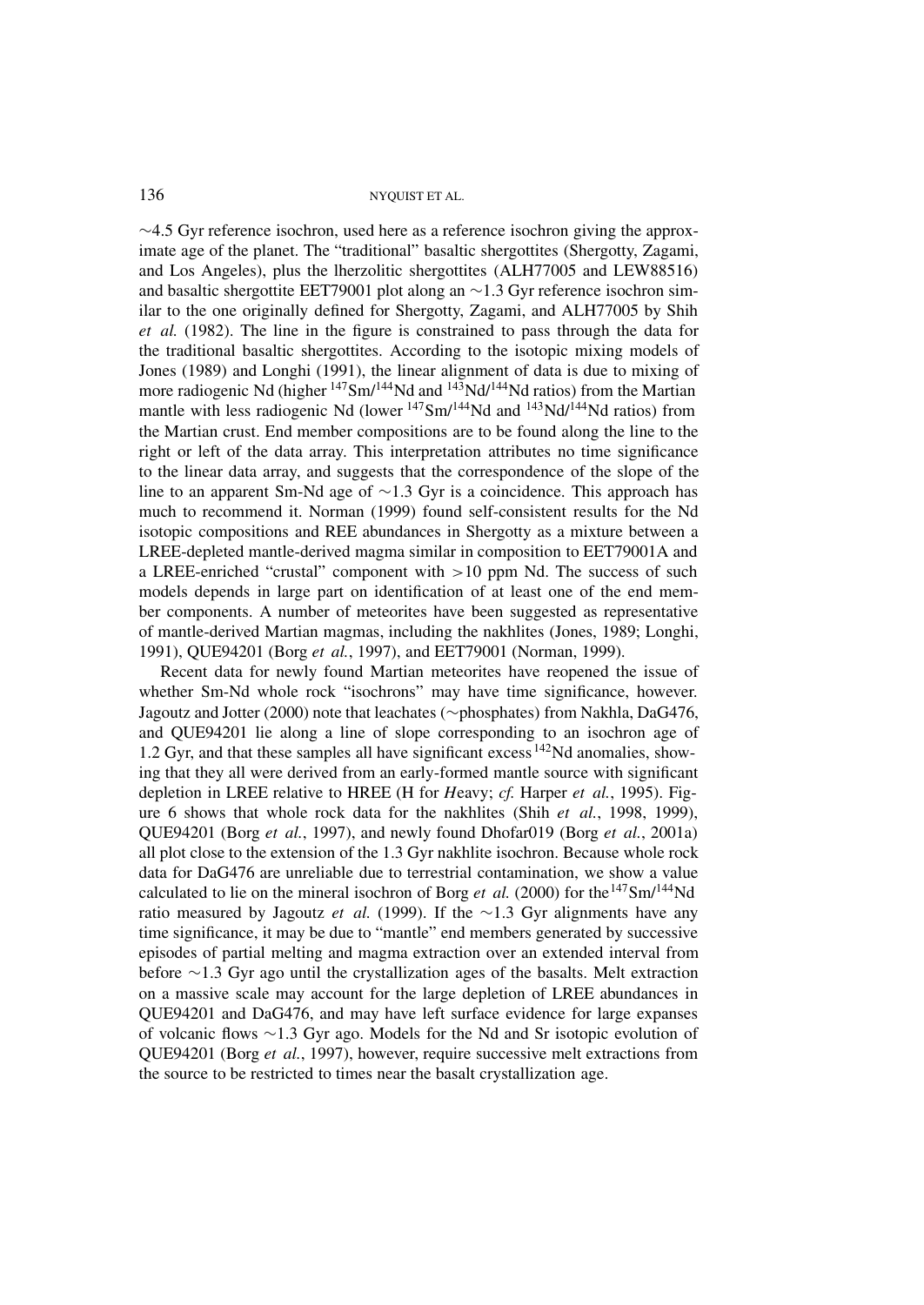In contrast to the Sm-Nd data, the whole rock Rb-Sr age for most Martian meteorites is ∼4.5 Gyr (Shih *et al.*, 1982). Thus, the Rb-Sr data require planet-wide differentiation at ∼4.5 Gyr, accompanied by establishment of mantle reservoirs that remained essentially closed systems to Rb/Sr fractionation thereafter. That major fractionation in Sm-Nd could occur <∼1.3 Gyr ago without some additional fractionation of Rb/Sr is a strong constraint on isotopic models for crust/mantle differentiation. The models of Jones (1989) and Longhi (1991) for the petrogenesis of SNC meteorites invoked crustal assimilation following partial melting of the Martian mantle for nakhlite genesis at 1.3 Gyr ago and shergottite genesis at 180 Myr ago. Borg *et al.* (1997) presented a related multi-stage model of mantle melting and crustal assimilation for petrogenesis of QUE94201 at 330 Myr ago.

### **5. Ejection Ages and Events**

Assuming a meteorite is ejected as a small object from the Martian surface and comes directly to Earth without secondary breakup in space, its "ejection age", i.e. the time since its ejection, equals the sum of its cosmic ray exposure (CRE) age and its terrestrial age (Eugster *et al.*, 1997b). Table IV gives all presently available CRE and terrestrial ages of Martian meteorites, and its notes explain how these ages were calculated. The CRE ages based on the stable noble gas isotopes <sup>3</sup>He, <sup>21</sup>Ne, and  $38$ Ar and appropriate production rates,  $T_s$ , may be subject to several sources of systematic bias, such as diffusive loss of spallogenic noble gases, which is possibly related to particular orbital parameters, errors in correction of production rates for variations in chemical composition, variations in shielding from cosmic ray particles, and contributions of solar particles to  $^{21}$ Ne production. However, the <sup>81</sup>Kr-Kr ages,  $T_{81}$ , and, to a lesser extent, the <sup>10</sup>Be-<sup>21</sup>Ne ages,  $T_{10}$ , are less subject to all these sources of bias (Marti, 1967; Eugster *et al.*, 1967). Terribilini *et al.* (2000) obtained  $T_{81}$  ages for 7 Martian meteorites. Their averages are 3% lower than the average  $T_s$  ages. The  $T_{10}$  ages, calculated for 5 Martian meteorites by several authors, are on an average also  $3\%$  lower than the  $T_s$  ages. It appears that these  $T_s$  ages have little or none of the biases mentioned above.

Figure 7a plots peak shock pressures from Table I versus ejection ages from Table IV. Both of these parameters are expected to be related to ejection of the meteorites from Mars. Most of the data, with exception of that for the nakhlites, plot within a range of shock pressures from ∼30 GPa to ∼80 GPa corresponding, respectively, to the pressures at which plagioclase is converted to maskelynite  $(P_{\text{mask}})$ , and at which shock melting occurs  $(P_{\text{melt}})$ . Melosh (1985) notes that in the spallation model for meteorite ejection, the ejection velocity is proportional to the pressure *gradient*, not the pressure. The implication of Figure 7 is that just prior to ejection, the shock pressure due to a compressive pulse at the shergottite location had reached nearly the maximum sustainable without shock melting. Furthermore, in the context of the Melosh model, the pressure gradient due to interfering com-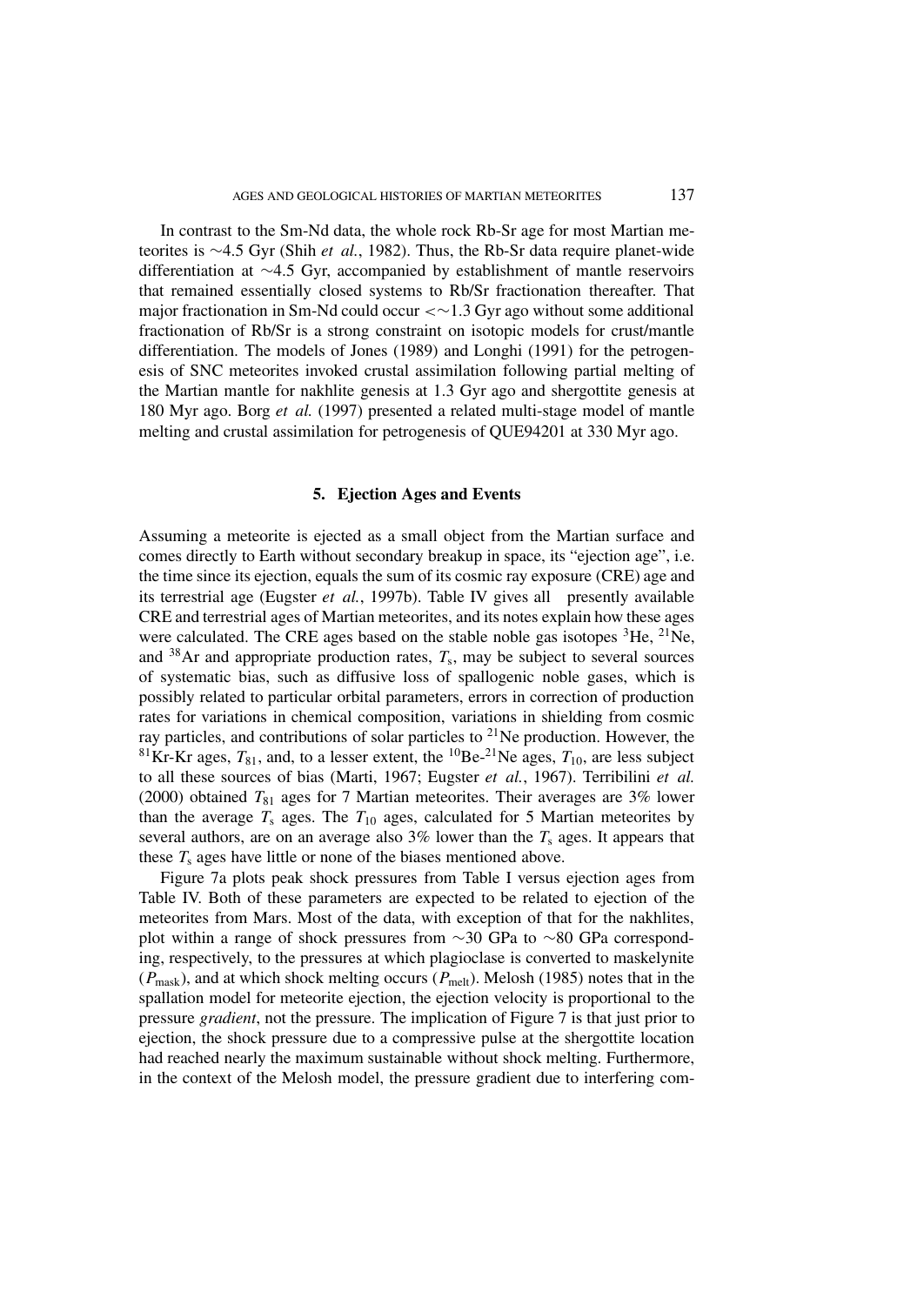# TABLE IV

Cosmic-ray exposure ages, terrestrial ages, and ejection ages of Martian meteorites in Myr.

|                               | $T_3$                                 | $T_{21}$                             | $T_{38}$                              | Meth.        | $T_{\rm s,av}$     | $T_{81}$                 | $T_{10}$                      | $T_{\text{pref}}$  | $T_{\rm terr}$                      | $T_{\rm ej}$       |
|-------------------------------|---------------------------------------|--------------------------------------|---------------------------------------|--------------|--------------------|--------------------------|-------------------------------|--------------------|-------------------------------------|--------------------|
| <b>Shergottites (basalts)</b> |                                       |                                      |                                       |              |                    |                          |                               |                    |                                     |                    |
| Dhofar019                     | (13.7 <sup>δ</sup> )                  | $18.1^{\delta}$                      | $21.4^{\delta}$                       | A            | 19.8<br>$\pm 2.3$  |                          |                               | 19.8<br>$\pm 2.3$  |                                     | 19.8<br>$\pm 2.3$  |
| Los<br>Angeles                | (1.9 <sup>a</sup> )                   | 3.0 <sup>a</sup>                     | 2.8 <sup>a</sup>                      | $\mathsf{A}$ | 3.02<br>$\pm 0.30$ | $3.10^{b}$<br>$\pm 0.70$ | $3.10\beta$<br>$\pm 0.20$     | 3.10<br>$\pm 0.20$ |                                     | 3.10<br>$\pm 0.20$ |
|                               | $(1.3^{\gamma})$                      | $3.2\gamma$                          | $3.1\gamma$                           |              |                    |                          |                               |                    |                                     |                    |
| QUE94201                      | 2.17 <sup>c</sup>                     | $3.12^{\circ}$                       | 2.56 <sup>c</sup>                     | A            | 2.50<br>$\pm 0.25$ | $2.10^{b}$<br>$\pm 0.25$ | $2.6^{\circ}$<br>$\pm 0.5$    | 2.42<br>$\pm 0.20$ | $0.29^{\circ}$<br>$\pm 0.05$        | 2.71<br>$\pm 0.20$ |
|                               | 2.20 <sup>d</sup>                     | 2.60 <sup>d</sup>                    | 2.50 <sup>d</sup>                     | A            |                    |                          |                               |                    |                                     |                    |
|                               | 1.91 <sup>e</sup><br>2.0 <sup>f</sup> | $\ast$<br>3.4 <sup>f</sup>           | $2.75^e$<br>2.3 <sup>f</sup>          | A            |                    |                          |                               |                    |                                     |                    |
|                               |                                       | $1.5^{\epsilon}$                     |                                       | A<br>A       | 1.5                |                          |                               | 1.5                |                                     | 1.5                |
| Sayh al<br>Uhaymir            |                                       |                                      |                                       |              | $\pm 0.3$          |                          |                               | $\pm 0.3$          |                                     | $\pm 0.3$          |
| Shergotty                     | 2.56 <sup>g</sup>                     | 3.56 <sup>g</sup>                    | 2.54 <sup>g</sup>                     | A            | 2.91<br>$\pm 0.25$ | $2.71^{b}$<br>$\pm 0.30$ | 2.1 <sup>p</sup><br>$\pm 0.2$ | 2.73<br>$\pm 0.2$  |                                     | 2.73<br>$\pm 0.20$ |
| px                            | 3.31 <sup>g</sup>                     | 3.17g                                | 2.71 <sup>g</sup>                     | A            |                    |                          |                               |                    |                                     |                    |
| mask                          |                                       | 3.9 <sup>g</sup><br>3.2 <sup>h</sup> | 3.00 <sup>g</sup><br>2.3 <sup>h</sup> | A            |                    |                          |                               |                    |                                     |                    |
|                               | $2.4^h$                               |                                      |                                       | B            |                    | 2.79<br>$\pm 0.9$        |                               |                    |                                     |                    |
|                               | $2.7^{1}$                             | 3.9 <sup>1</sup>                     | $2.1^{1}$                             | B            |                    |                          |                               |                    |                                     |                    |
|                               | 2.5 <sup>f</sup><br>2.9 <sup>j</sup>  | 3.3 <sup>f</sup>                     | $2.2^{\mathrm{f}}$                    | A<br>B       |                    |                          |                               |                    |                                     |                    |
|                               | $3.2^k$                               | 4.0 <sup>k</sup>                     | 2.7 <sup>k</sup>                      | B            |                    |                          |                               |                    |                                     |                    |
|                               | 2.0 <sup>1</sup>                      | $3.4^{1}$                            | $2.4^{1}$                             | B            |                    |                          |                               |                    |                                     |                    |
| Zagami                        | 2.84 <sup>c</sup>                     | 3.31 <sup>c</sup>                    | 2.56 <sup>c</sup>                     | $\mathsf{A}$ | 2.85               | $3.05^{b}$               |                               | 2.92               |                                     | 2.92               |
|                               |                                       |                                      |                                       |              | $\pm 0.45$         | $\pm 0.30$               |                               | $\pm 0.15$         |                                     | $\pm 0.15$         |
|                               | $3.2^k$                               | 3.8 <sup>k</sup>                     | 2.6 <sup>k</sup>                      | B            |                    |                          |                               |                    |                                     |                    |
|                               | 3.4 <sup>m</sup>                      | 4.3 <sup>m</sup>                     | 1.8 <sup>m</sup>                      | B            |                    |                          |                               |                    |                                     |                    |
|                               | 2.1 <sup>n</sup>                      | 2.1 <sup>n</sup>                     | 2.2 <sup>n</sup>                      | B            |                    |                          |                               |                    |                                     |                    |
| <b>Lherzolites</b>            |                                       |                                      |                                       |              |                    |                          |                               |                    |                                     |                    |
| ALHA<br>77005                 | $3.64^t$                              | $2.45^t$                             | $2.50^t$                              | A            | 2.98<br>$\pm 0.45$ |                          | 2.5 <sup>p</sup><br>$\pm 0.3$ | 2.87<br>$\pm 0.20$ | 0.19 <sup>r</sup><br>$\pm 0.07$     | 3.06<br>$\pm 0.20$ |
|                               | 3.8 <sup>m</sup>                      | 2.6 <sup>m</sup>                     | 2.9 <sup>m</sup>                      | B            |                    |                          | 2.89<br>$\pm 0.6$             |                    | 0.19 <sup>s</sup><br>$\pm 0.07$     |                    |
|                               |                                       |                                      |                                       |              |                    |                          |                               |                    | $0.21^{A}$                          |                    |
| <b>LEW</b>                    | $4.52^c$                              | 4.90 <sup>c</sup>                    | $3.92^c$                              | A            | 4.01               |                          | 3.0 <sup>w</sup>              | 3.92               | $\pm 0.08$<br>$0.021$ <sup>u</sup>  | 3.94               |
| 88516                         | $4.42^{x}$                            | $4.22^{x}$                           |                                       | B            | $\pm 0.40$         |                          |                               | $\pm 0.40$         | $\pm 0.001$<br>$0.021$ <sup>V</sup> | $\pm 0.40$         |
|                               | $3.96^{2}$                            | 3.0 <sup>z</sup>                     |                                       | B            |                    |                          |                               |                    | $\pm 0.001$                         |                    |
|                               | $4.4^{\mathrm{W}}$                    | $3.8^{\rm W}$                        | $3.0^{\mathrm{w}}$                    | B            |                    |                          |                               |                    |                                     |                    |
| Y793605                       | 4.72 <sup>g</sup>                     | 3.98 <sup>g</sup>                    | 3.13 <sup>g</sup>                     | A            | 4.67               |                          |                               | 4.67               | $0.035^{A}$                         | 4.70               |
|                               |                                       |                                      |                                       |              | $\pm 0.50$         |                          |                               | $\pm 0.50$         | $\pm 0.035$                         | $\pm 0.50$         |
|                               | $4.9^{\rm f}$                         | $5.2^{\mathrm{f}}$                   | $4.6^{\rm f}$                         | A            |                    |                          |                               |                    |                                     |                    |
|                               | $5.36^{B}$                            | $5.46^{B}$                           |                                       | A            |                    |                          |                               |                    |                                     |                    |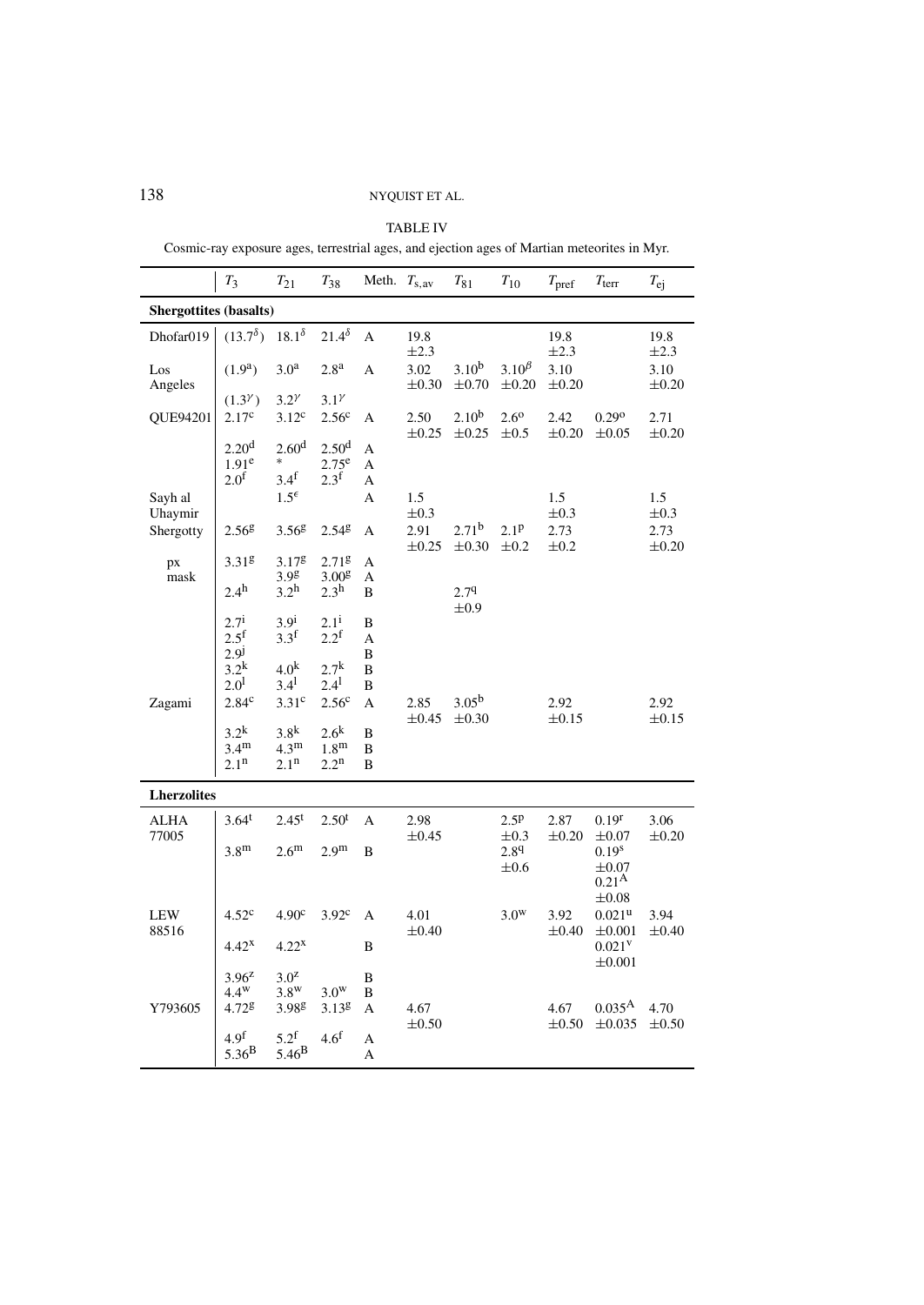|                                |                                                        |                                                   |                                                       |                        | <b>TABLE IV</b><br>(continued) |                                |                                 |                     |                                       |                     |
|--------------------------------|--------------------------------------------------------|---------------------------------------------------|-------------------------------------------------------|------------------------|--------------------------------|--------------------------------|---------------------------------|---------------------|---------------------------------------|---------------------|
|                                | $T_3$                                                  | $T_{21}$                                          | $T_{38}$                                              | M.                     | $T_{\rm s,av}$                 | $T_{81}$                       | $T_{10}$                        | $T_{\text{pref}}$   | $T_{\rm terr}$                        | $T_{\rm ej}$        |
| <b>Shergottite/Lherzolites</b> |                                                        |                                                   |                                                       |                        |                                |                                |                                 |                     |                                       |                     |
| DaG476                         | 1.08 <sup>H</sup>                                      | $1.26^{\rm H}$                                    | $1.14$ <sup>H</sup>                                   | $\mathbf{A}$           | 1.16<br>$\pm 0.11$             |                                |                                 | 1.16<br>$\pm 0.11$  | $0.085^{\alpha}$<br>$\pm 0.050$       | 1.24<br>$\pm 0.12$  |
| DaG489                         | $1.05$ <sup>T</sup>                                    | $1.36^{T}$                                        | $1.09$ <sup>T</sup>                                   | A                      | 1.17<br>$\pm 0.19$             |                                |                                 | 1.17<br>$\pm 0.19$  | $0.085^{\alpha}$<br>±0.050            | 1.25<br>$\pm 0.20$  |
| <b>EETA</b><br>79001 A         | $0.68^{\rm m}$                                         | $0.52^{\rm m}$                                    | $0.74^{\rm m}$                                        | B                      | 0.54<br>$\pm 0.09$             |                                | $0.78^{\text{L}}$<br>$\pm 0.14$ | 0.60<br>$\pm 0.09$  | $0.012$ <sup>K</sup><br>$\pm 0.002$   | 0.73<br>$\pm 0.15$  |
|                                | 0.51 <sup>M</sup>                                      | $0.43^{M}$                                        | 0.30 <sup>M</sup>                                     | B                      |                                |                                | $0.5^{\rm P}$<br>$\pm 0.1$      |                     | $0.320^{\rm L}$<br>±0.170             |                     |
|                                | $0.61^L$                                               | 0.54 <sup>L</sup>                                 | $0.45^L$                                              | B                      |                                |                                | 0.739<br>$\pm 0.19$             |                     | ${<}0.06^{\rm P}$                     |                     |
|                                |                                                        | $0.45^{N}$                                        |                                                       | B                      |                                |                                |                                 |                     | (av.0.13)<br>$\pm 0.12$               |                     |
| <b>EETA</b><br>79001B          | $0.45^{\rm m}$                                         | 0.69 <sup>m</sup>                                 | $1.02^{\rm m}$                                        | B                      |                                |                                | 0.90 <sup>q</sup><br>$\pm 0.17$ |                     |                                       |                     |
| <b>EETA</b><br>79001 C         | $0.46^{M}$                                             | $0.45^{M}$<br>$0.42^{N}$                          |                                                       | B<br>B                 |                                |                                | $T_{10,av}$ =0.73               |                     |                                       |                     |
| <b>Nakhlites</b>               |                                                        |                                                   |                                                       |                        |                                |                                |                                 |                     |                                       |                     |
| Governador<br>Valadares        | $12.2^P$                                               | 12.3 <sup>P</sup>                                 | 6.7 <sup>P</sup>                                      | B                      | 10.0<br>$\pm 2.1$              |                                |                                 | 10.0<br>$\pm 2.1$   |                                       | 10.0<br>$\pm 2.1$   |
|                                |                                                        | 9.5Q                                              | 9.2 <sup>Q</sup>                                      | B                      |                                |                                |                                 |                     |                                       |                     |
| Lafayette                      | 10.1 <sup>n</sup>                                      | 12.4 <sup>n</sup>                                 | 8.8 <sup>n</sup>                                      | $\, {\bf B}$           | 11.9<br>$\pm 2.2$              |                                |                                 | 11.9<br>$\pm 2.2$   | $0.0089$ <sup>U</sup><br>$\pm 0.0013$ | 11.9<br>$\pm 2.2$   |
|                                | $13.7^{R}$                                             | 16.0 <sup>R</sup>                                 | 10.3 <sup>R</sup>                                     | B                      |                                |                                |                                 |                     |                                       |                     |
| Nakhla                         | $11.4^{i}$                                             | $12.4^{i}$                                        | $8.4^{i}$                                             | $\, {\bf B}$           | 12.2<br>$\pm 1.5$              | $10.75^{b}$<br>$\pm 0.40$      |                                 | 10.75<br>$\pm 0.40$ |                                       | 10.75<br>$\pm 0.40$ |
|                                | $12.1^{\mathrm{J}}$<br>14.8 <sup>R</sup>               | 12.0 <sup>J</sup><br>16.0 <sup>R</sup>            | 10.6 <sup>J</sup><br>12.2 <sup>n</sup>                | B<br>B                 |                                |                                |                                 |                     |                                       |                     |
| <b>Dunite</b>                  |                                                        |                                                   |                                                       |                        |                                |                                |                                 |                     |                                       |                     |
| Chassigny                      | 13.3 <sup>g</sup>                                      | 11.1 <sup>g</sup>                                 | 10.5 <sup>g</sup>                                     | A                      | 11.6<br>$\pm 1.6$              | 10.7 <sup>b</sup><br>$\pm 1.8$ |                                 | 11.3<br>$\pm 0.6$   |                                       | 11.3<br>$\pm 0.6$   |
|                                | 14.7 <sup>F</sup>                                      | 13.9 <sup>F</sup>                                 | $7.1$ F                                               | B                      |                                |                                |                                 |                     |                                       |                     |
|                                | $15.1^{\rm E}$                                         | 13.7 <sup>E</sup>                                 | $8.8^{\text{E}}$                                      | B                      |                                |                                |                                 |                     |                                       |                     |
|                                | $12.3^{i}$                                             | $11.8^{i}$                                        | $7.1^{\rm i}$                                         | $\, {\bf B}$           |                                |                                |                                 |                     |                                       |                     |
| Orthopyroxenite                |                                                        |                                                   |                                                       |                        |                                |                                |                                 |                     |                                       |                     |
| ALH<br>84001                   | $15.4^{\zeta}$                                         | $17.0^{5}$                                        | $12.3^{5}$                                            | A                      | 14.7<br>$\pm 0.9$              | $15.8^{b}$<br>$\pm 3.3$        |                                 | 15.0<br>$\pm 0.8$   | $0.0065$ <sup>v</sup><br>±0.0010      | 15.0<br>$\pm 0.8$   |
| opx                            | 15.6 <sup>c</sup><br>$15.4^\circ$<br>14.9 <sup>G</sup> | 13.3 <sup>c</sup><br>$15.4^{\circ}$<br>$17.7^{G}$ | $12.2^{\rm c}$<br>12.9 <sup>c</sup><br>$17.5^{\rm G}$ | A<br>A<br>$\mathbf{A}$ |                                |                                |                                 |                     | $\sim 0.013^{\rm Y}$                  |                     |
|                                | $15.3^t$<br>14.6 <sup>f</sup>                          | $15.4^{\rm t}$<br>$14.1^f$                        | $12.8^t$<br>$12.2^{f}$                                | A<br>$\mathbf A$       |                                |                                |                                 |                     |                                       |                     |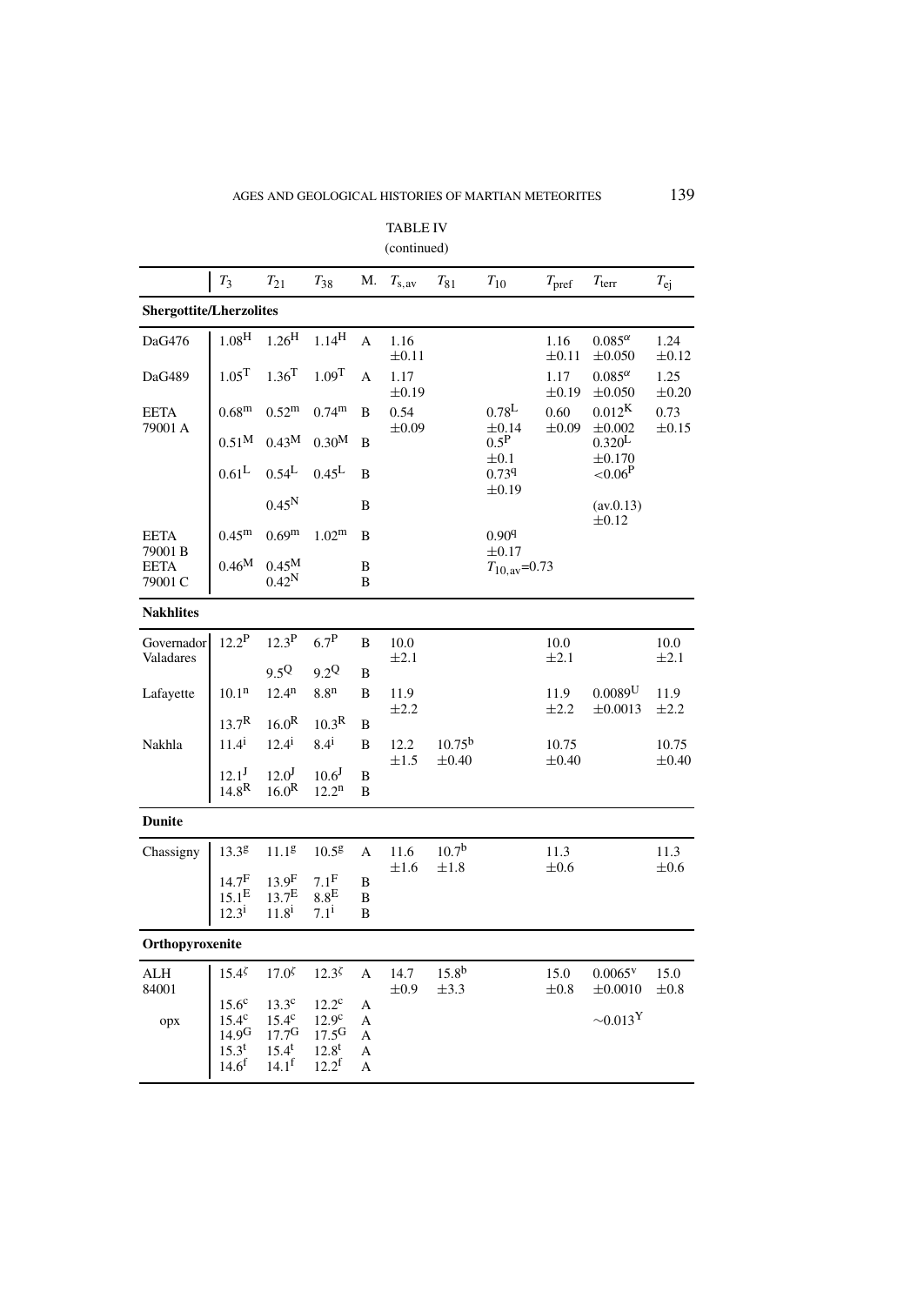#### TABLE IV

#### (continued)

**Notes**

|                     | $T_3$ , $T_{21}$ , $T_{38}$ : Cosmic-ray exposure ages based on <sup>3</sup> He, <sup>21</sup> Ne, <sup>38</sup> Ar and appropriate production rates.       |
|---------------------|-------------------------------------------------------------------------------------------------------------------------------------------------------------|
| Meth., $M$ .:       | Method used for calculating $T_3$ , $T_{21}$ , $T_{38}$ :                                                                                                   |
|                     | $A - CRE$ ages as given by author(s). Applies to papers published after 1990.                                                                               |
|                     | B – CRE age calculated using production rates according to Eugster and Michel                                                                               |
|                     | (1995). Applies to papers published before 1990 and to work where authors do not                                                                            |
|                     | give CRE ages.                                                                                                                                              |
| $T_{\rm s,av}$ :    | Mean value of all $T_3$ , $T_{21}$ , and $T_{38}$ ages for a particular meteorite. Errors are $2\sigma_{\text{mean}}$ .                                     |
| $T_{81}$ :          | $81$ Kr-Kr CRE age (Terribilini <i>et al.</i> , 2000).                                                                                                      |
| $T_{10}$ :          | ${}^{10}$ Be- ${}^{21}$ Ne CRE age as given by authors.                                                                                                     |
| $T_{\text{pref}}$ : | Preferred CRE age, $T_{\text{pref}} = 0.5 \times [T_{s,av} + 0.5 \times (T_{81} + T_{10,av})].$                                                             |
|                     | Error of $T_{\text{pref}}, \Delta T_{\text{pref}} = 2\sqrt{\sum \left(2\Delta_{\text{s,av}}^2 + \Delta_{\text{81}}^2 + \Delta_{\text{10,av}}^2\right)/12}.$ |
| $T_{\text{terr}}$ : | Terrestrial age as given by authors.                                                                                                                        |
| $T_{\rm ei}$ :      | Mars ejection age, $T_{ej} = T_{pref} + T_{terr}$ . Error of $T_{ej}$ , $\Delta T_{ej} = \sqrt{(\Delta T_{pref})^2 + (\Delta T_{ej})^2}$ .                  |

#### **References**

<sup>a</sup> Garrison and Bogard (2000); <sup>b</sup> Terribilini *et al.* (2000); <sup>c</sup> Eugster *et al.* (1997b); <sup>d</sup> Dreibus *et al.* (1996); <sup>e</sup> Swindle *et al.* (1996); <sup>f</sup> Garrison and Bogard (1998); <sup>g</sup> Terribilini *et al.* (1998); <sup>h</sup> Becker and Pepin (1986); <sup>i</sup> Ott (1988); <sup>j</sup> Eberhardt and Hess (1960); <sup>k</sup> Heymann *et al.* (1968); <sup>1</sup> Müller and Zähringer (1969); <sup>m</sup> Bogard *et al.* (1984); <sup>n</sup> Ott (1989), unpubl. data (see Schultz and Franke, 2000); <sup>o</sup> Nishiizumi and Caffee (1996); <sup>p</sup> Nishiizumi *et al.* (1986); <sup>q</sup> Pal *et al.* (1986); <sup>r</sup> Schultz and Freundel (1984); <sup>s</sup> Evans *et al.* (1992); <sup>t</sup> Miura *et al.* (1995); <sup>u</sup> Nishiizumi *et al.* (1992); <sup>v</sup> Jull *et al.* (1994); <sup>w</sup> Treiman *et al.* (1994); <sup>x</sup> Becker and Pepin (1993); <sup>z</sup> Ott and Löhr (1992); <sup>A</sup> Nishiizumi and Caffee (1997); <sup>B</sup> Nagao *et al.* (1997); <sup>D</sup> Bogard (1995); <sup>E</sup> Lancet and Lancet (1971); <sup>F</sup> Schultz and Signer (1973), unpublished; <sup>G</sup> Swindle *et al.* (1995); <sup>H</sup> Zipfel *et al.* (2000); <sup>J</sup> Stauffer (1962); K Jull and Donahue (1988); <sup>L</sup> Sarafin *et al.* (1985); <sup>M</sup> Becker and Pepin (1984), for *R*=35 to >1000 and  $d=6-80$  g/cm<sup>2</sup>; <sup>N</sup> Swindle *et al.* (1986); <sup>P</sup> Bogard and Husain (1977); <sup>Q</sup> Swindle *et al.* (1989); <sup>R</sup> Ganapathy and Anders (1969); <sup>T</sup> Folco *et al.* (1999), same production rates used as for DaG476; U Jull *et al.* (1997); <sup>Y</sup> Jull *et al.* (1995); <sup> $\alpha$ </sup> Nishiizumi *et al.* (1999; same *T*<sub>terr</sub> for the paired meteorites DaG476/489);  $\beta$  <sup>21</sup>Ne and <sup>10</sup>Be data from Garrison and Bogard (2000) and Nishiizumi and Masarik (2000), respectively;  $\gamma$  Lorenzetti and Eugster (2001);  $\delta$  Shukolyukov *et al.* (2000);  $\epsilon$  Paetsch *et al.* (2000);  $\delta$  Eugster (1994).

pressive and tensile pulses, the latter reflected from the free surface of the planet, is sufficient to accelerate ejecta to escape velocity. These conditions define an annulus around the impact site from which material is ejected (*cf.* Warren, 1994).

From Figure 7a there appear to be 7 ejection events: at ∼20, 15, 12, 4.5, 3, 1.3 and 0.7 Myr, respectively. Five of the total are for either basaltic or lherzolitic shergottites, suggesting that shergottites must be widespread on the Martian surface, or that the ejection mechanism preferentially selects basaltic compositions. Interestingly, both the oldest and the youngest events are for shergottites: Dhofar 019 at ∼20 Myr ago, and EET79001 at ∼0.7 Myr ago.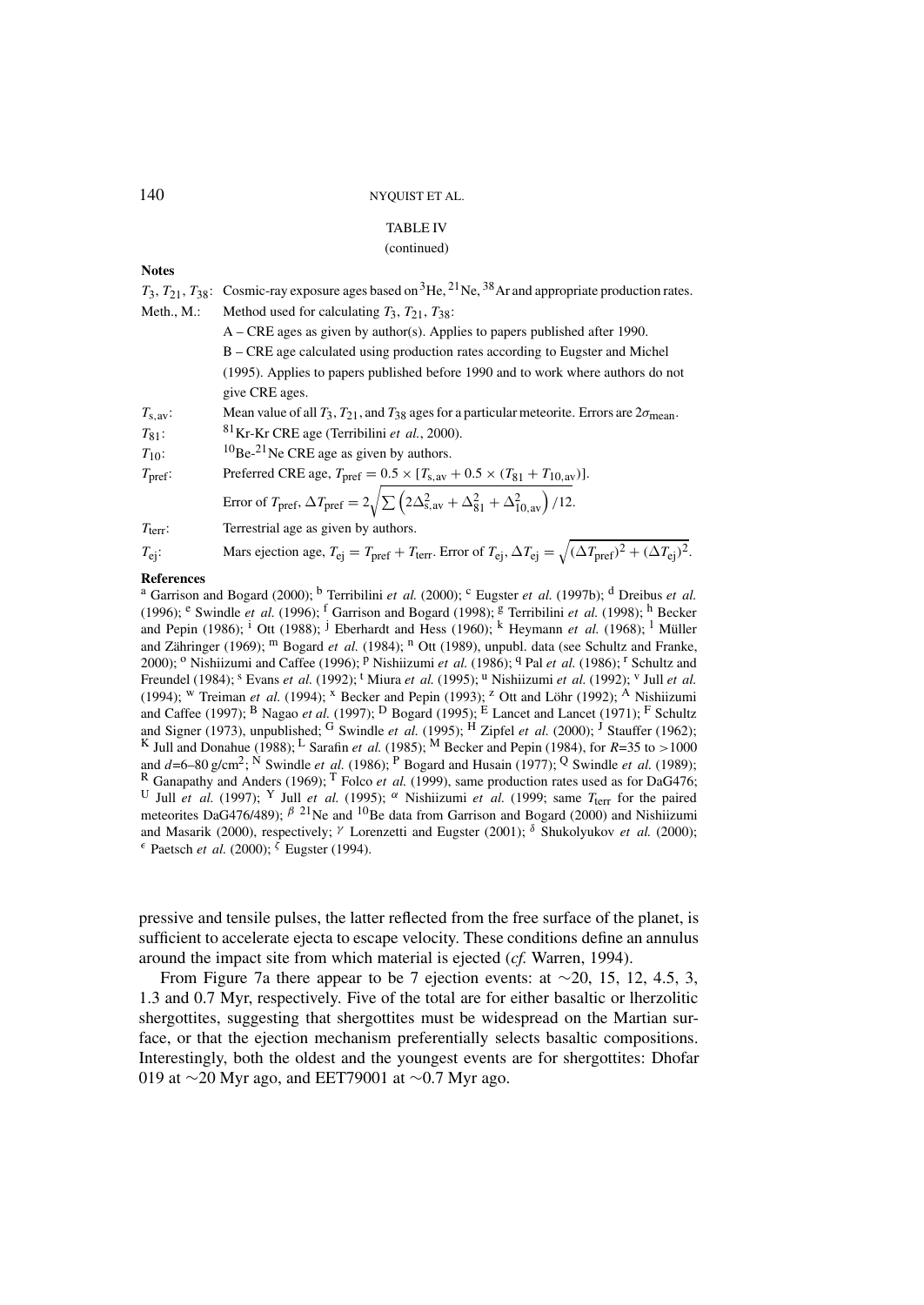

*Figure 7.* Peak shock pressures in Martian meteorites vs. their a) ejection ages and b) crystallization ages (EETA: EETA79001; DaG: Dar al Gani476; SaU: SaU005; LA: Los Angeles; QUE: QUE94201; Za: Zagami; Sh: Shergotty; ALHA: ALHA77005; LEW: LEW88516; Y: Y793605; Chass: Chassigny); DF: Dhofar019). Shock pressure data from Stöffler *et al.* (1986) and Stöffler (2000) except for SaU, LA, and DF (this paper; Table I); age data from Tables II, III, and IV (see references there). *P*max and *P*melt are the approximate peak shock pressures at which plagioclase is converted to maskelynite and basalts are shock-melted, respectively.

The picture changes somewhat when shock pressures are plotted against the crystallization ages of the meteorites (Figure 7b). To the extent that different Martian surface units are composed of rocks of distinct crystallization ages, both crystallization ages and ejection ages might be viewed as "event discriminators". Nearly the entire Martian surface has been classified according to relative age as determined from the density of meteorite impact craters per unit area. These "crater retention ages" reflect ca. the upper 1 km of near-surface layers, so that lava flows of a variety of absolute ages may be present in a given area (Hartmann, 1999). Nevertheless, the crater retention ages provide a Martian context in which to view the potential number of ejection events. In this context, there appear to be only 4–5 events: one on old terrain, one on terrain of intermediate-to-young 1.3 Gyr age, 1 or 2 on young-to-intermediate, 0.3–0.5 Gyr terrain, and one on very young, ∼0.18 Gyr terrain. The crystallization ages of Dhofar019 and SaU005 are not available yet, and might define additional events, possibly bringing the total to 6–7 separate events. More realistically, the total is apt to increase by no more than one, since SaU005 appears to be paired in ejection age with DaG476. Nevertheless, 7 meteorites, more than half of those for which crystallization ages have been determined, derive from ∼0.18 Gyr terrain. This presents an apparent "paradox" of too many young meteorites from too little young Martian terrain (Nyquist *et al.*, 1998).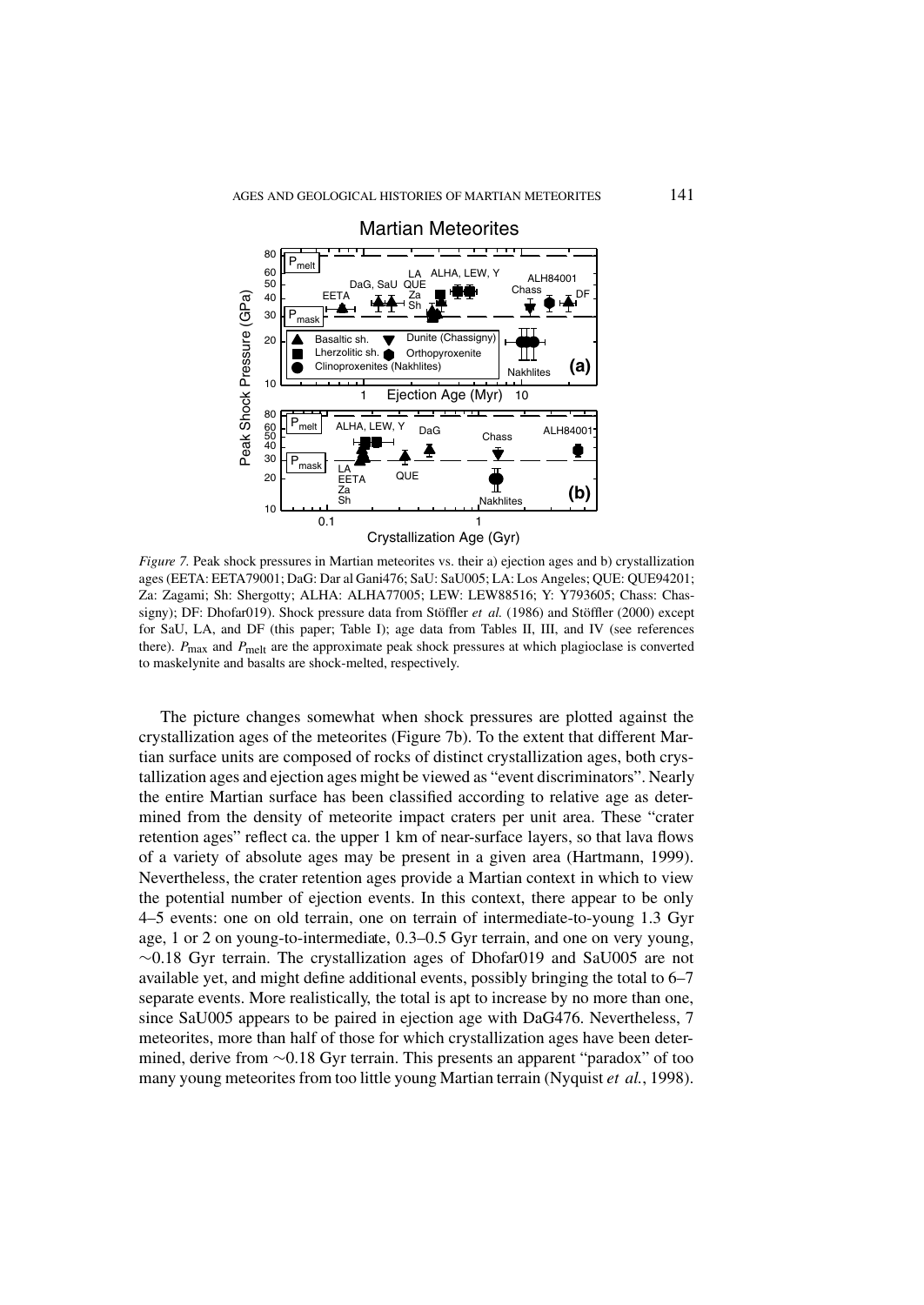

*Figure 8.* Preferred values of the crystallization ages of the Martian meteorites (Tables II and III) plotted vs. the ejection ages of the meteorites (Table IV).

Figure 7b seems to show that meteorites ejected in a given event may experience a variety of peak shock pressures, as shown for the "nakhlite–chassignite" and "young shergottite" events, respectively.

Figure 8 plots the crystallization ages of the Martian meteorites directly versus their ejection ages. SaU005 and Dhofar019 are two important omissions, particularly because the Dhofar019 event  $19.8 \pm 2.3$  Myr ago on basaltic shergottite terrain is the oldest event of which we have record. The next event, which ejected ALH84001 from old (Noachian) terrain  $15.0 \pm 0.8$  Myr ago, is clearly identified. ALH84001 apparently experienced a peak shock pressure of  $\sim$ 35 − 40 GPa on ejection, typical for Martian meteorites. This rock of initially deep-seated origin must have been previously moved to its place of ejection, probably a few meters to tens of meters beneath the Martian surface, assuming it came from just beneath the spall zone of an impactor ∼1–10 km in diameter (Melosh, 1984; 1985). This is consistent with its complicated shock history, consisting of two or more stages.

The next ejection event was the nakhlite event. The nakhlites, Governador Valadares, Lafayette, and Nakhla, were recovered at three widely separated localities: Egypt, Brazil, and Indiana. They are clinopyroxenites, have the same radiometric crystallization ages, and the same ejection age of ∼11.4 Myr. The dunite, Chassigny, is a fourth meteorite with a ∼1.3 Gyr crystallization age and an ejection age of  $11.3 \pm 0.6$  Myr. Its radiogenic isotope composition and the abundances of several key incompatible trace elements suggest a close relationship to the nakhlites. Although Chassigny is mineralogically distinct from the nakhlites, it probably was ejected simultaneously with them. If so, it and the nakhlites probably were previously moved to their place of ejection. If, however, they crystallized near the center of a ∼100 m thick flow (Treiman, 1987), they may have been ejected directly by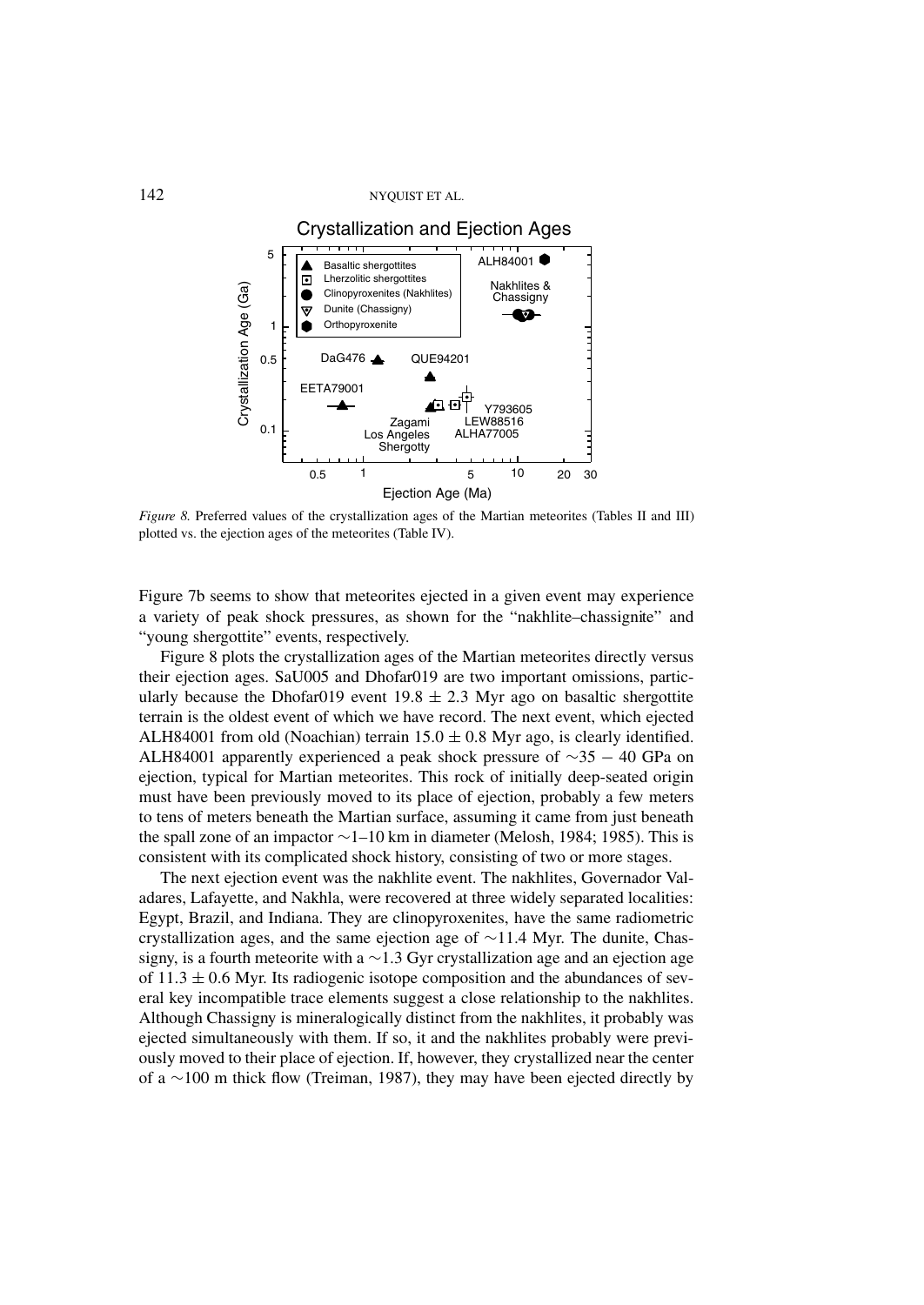a large event. Alternatively, they may have experienced a two-stage shock history, with the earlier, lighter shock overprinted by the shock of the ejecting impact. In any case, early Amazonian Martian terrain, on the HT timescale, appears to have been sampled only once. We call this the NC event following Treiman (1995a).

The shergottites present the greastest puzzle. Taken at face value, the CRE ages indicate 4 ejection events within 5 Myr on terrain of three different, young, crystallization ages. Four basaltic shergottites, Shergotty, Zagami, Los Angeles, and QUE94201, have ejection ages in a narrow range of 2.7–3.1 Myr, and one lherzolitic shergottite, ALH77005, has a similar ejection age of  $3.06 \pm 0.20$  Myr. The ejection ages of two other lherzolites  $(3.94 \pm 0.40 \text{ Myr}$  for LEW88516 and  $4.70 \pm 0.50$  Myr for Y793605), however, do not overlap with those of the basaltic shergottites. The exposure ages of the three lherzolites are somewhat uncertain because of uncertainty in production rates, and because no  $81$ Kr ages yet exist. Further, ALH77005 and LEW88516 are similar in several properties (Treiman *et al.*, 1994) and might be expected to have the same ejection age. Thus, the differences in ejection ages among these three lherzolites are not easily interpreted.

Let us consider a scenario in which these 4 shergottites and the 3 lherzolites were ejected in a single event, and assume that the higher ages of LEW88516 and Y793605 are due to an exposure to cosmic rays prior to ejection from Mars (Nagao *et al.*, 1997). Nishiizumi and Caffee (1997) also concluded that for Y793605 it is not possible to completely eliminate, based on radionuclide activities, the possibility of a pre-irradiation on the surface of the parent body. On the other hand, Treiman *et al.* (1994) found from the radionuclide activities of LEW88516 that most of its cosmic-ray exposure probably occurred as an individual meteoroid. Furthermore, the cosmogenic <sup>22</sup>Ne/<sup>21</sup>Ne ratios are  $1.227 \pm 0.035$  for LEW88516 (Eugster *et al.*, 1997a) and 1.207 ± 0.020 for Y793605 (Terribilini *et al.*, 1998), indicating irradiation as small bodies for the total duration of exposure. A complicated exposure history beginning with excavation of LEW88516 and Y793605, followed by ejection within 1-2 Myr, or reburial of these two rocks between their initial excavation and ejection, seems improbable. Nevertheless, the shock features of Y793605 do suggest a two-phase shock history. These plutonic rocks probably crystallized at considerable depth, and were relocated to the ejection site. Peak shock pressures for all three are the highest among the Martian meteorites, suggesting that they were excavated from deeper depths than the other shergottites, and thus that they were more heavily shielded against cosmic-ray irradiation immediately prior to ejection. Nevertheless, the more brecciated texture of Y793605 suggests that it may have spent some time in a relatively shallow surface location. Thus, it may have acquired some cosmogenic noble gases between its first and second shock, the latter being coincident with its ejection from Mars. Nearly identical crystallization ages of  $179 \pm 5$  Myr and  $178 \pm 8$  Myr, respectively, for ALH77005 and LEW88516 (Table III), raise the possibility that all the lherzolites were ejected simultaneously with ALH77005, Shergotty, Zagami, and Los Angeles, even though the "ejection ages" of LEW88516 and Y793605 are analytically resolved from the others.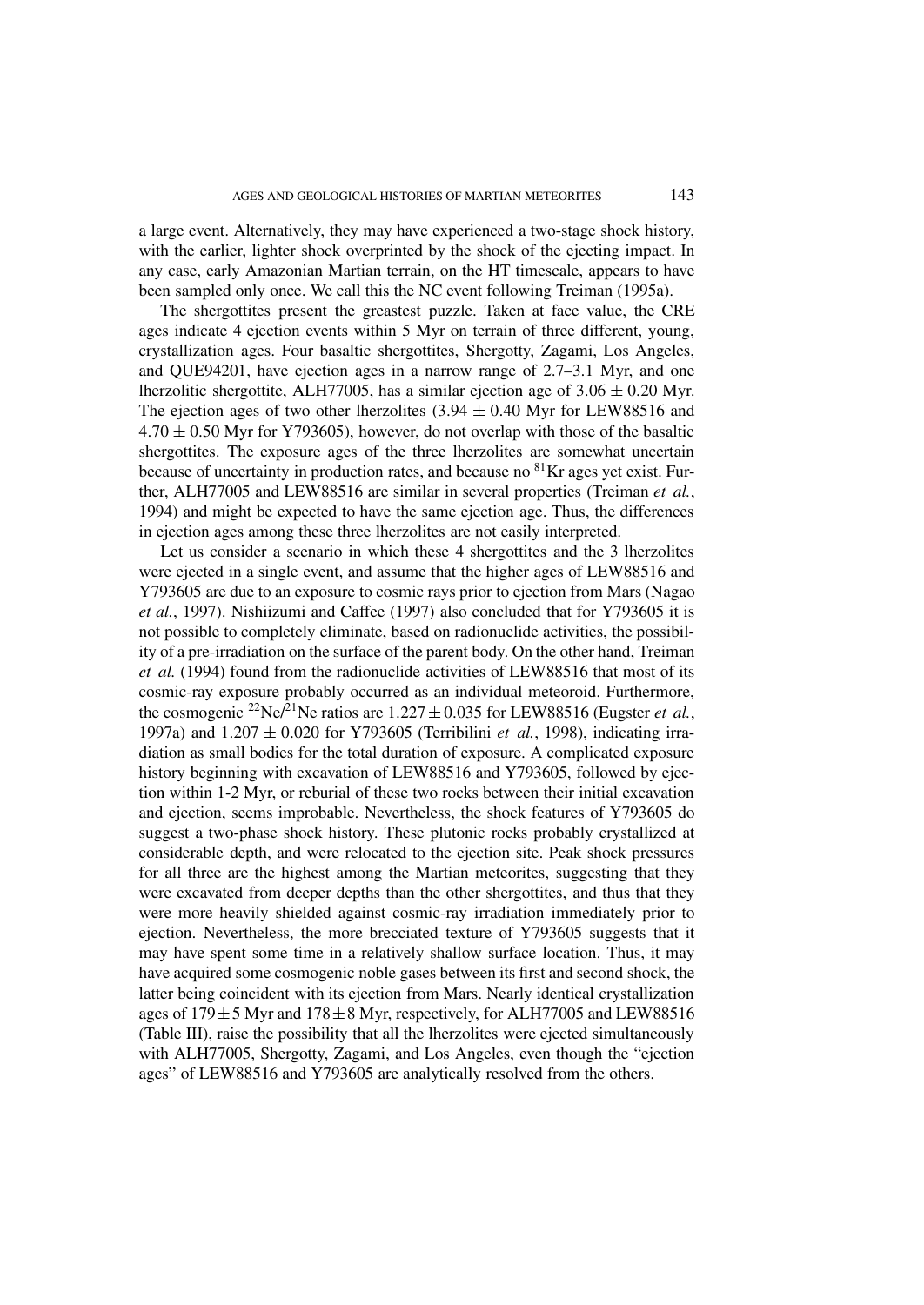Additional events seem to be required for the shergottites/lherzolites DaG476 and 489, and EET79001. The ejection ages for EET79001, DaG476, and DaG489, are  $0.73 \pm 0.15$  Myr,  $1.24 \pm 0.12$  Myr, and  $1.25 \pm 0.20$  Myr, respectively. DaG476 and 489 are likely to be part of a single fall, so the coincidence of their ejection ages is not surprising. The ages of DaG476/489 do not appear to overlap that of EET79001, and are clearly younger than those for the shergottites and the lherzolites. Zipfel *et al.* (2000) derive a slightly older ejection age of  $1.35 \pm 0.10$  Myr for DaG476. In any event, its old crystallization age of ∼474 Myr indicates a separate ejection event for it. The ejection age of EET79001 has some ambiguity. Most CRE ages for EET79001 have been determined for lithology A, leading to a preferred value  $T_{\text{pref}} = 0.60 \pm 0.09$  Myr (Table IV). This value, when combined with the averaged terrestrial age of  $0.13 \pm 0.12$  Myr, yields  $T_{ei} = 0.73 \pm 0.15$  Myr (Table IV). A significantly higher value of  $1.22 \pm 0.24$  Myr would be obtained, however, by combining the <sup>10</sup>Be-<sup>21</sup>Ne CRE age of  $0.90 \pm 0.17$  Myr for EET79001 lithology B (Pal *et al.*, 1986) with the terrestrial age of  $0.32 \pm 0.17$  Myr reported for EET79001 (Sarafin *et al.*, 1985). This is the highest value derivable from the EET79001 data and is in good agreement with the preferred ejection age of DaG476 (Table IV). Thus, the resolution of the EET79001 and DaG476 ages may not be completely established. The disparity in apparent ejection ages of lithologies A and B of EET79001 may be related to the chemical differences between them, which affect the spallation nuclide production rates used to calculate CRE ages.

### **6. Provenance of the Martian Meteorites**

### 6.1. ALTERNATIVE EJECTION SCENARIOS

Inconsistent numbers of Martian ejection events are inferred from crystallization and CRE ages, respectively. One may argue, that either some of the CRE ages are due to secondary collisions after ejection from Mars, or that there are vast expanses on Mars that not only are "young", but are the same age, within current experimental uncertainty. In the following, we characterize these two approaches.

### 6.1.1. *Cosmic-Ray Exposure Events: Without Secondary Collisions*

This assumption takes the ejection ages at face value (Eugster *et al.*, 1997b). Figures 7a and 8 show the following events:  $S_{Dho}$  (Dhofar019 shergottite), O (orthopyroxenite), NC (nakhlites and Chassigny), S<sub>L</sub> (lherzolitic shergottites, especially LEW88516 and Y793605), S (traditional basaltic shergottites),  $S_{DAG}$  (DaG476/489 and SaU005), and  $S_E$  (EET79001). These 7 events include 5 related to shergottites. Three of these are on terrain <500 Myr old. A modification of this scenario might allow an additional event,  $S_Q$ , for QUE94201 because of its unique crystallization age. Thus, in this scenario there are 7-8 ejection events, 5-6 of which are for shergottites <∼500 Myr old, and three include shergottites ∼175 Myr old.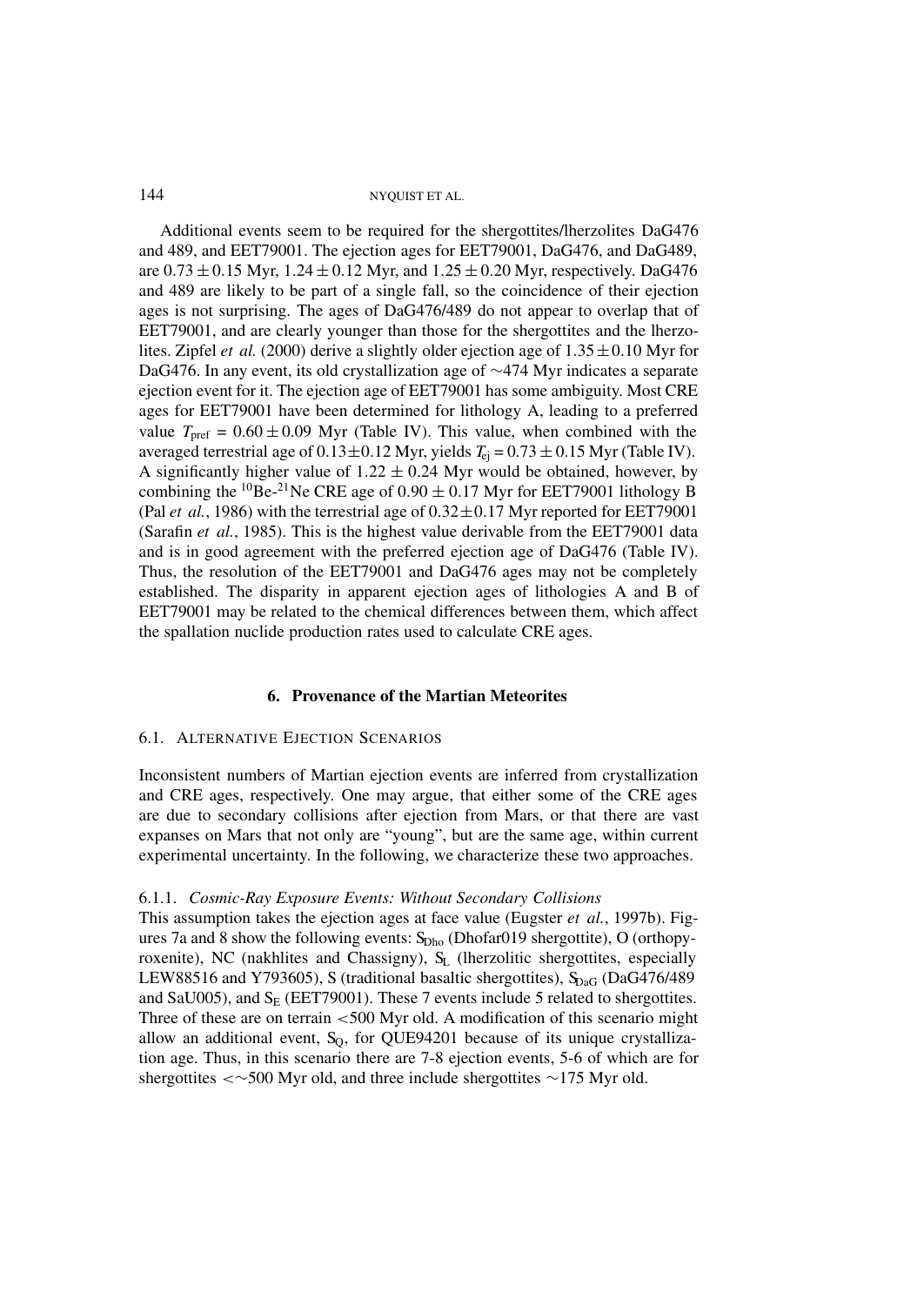# 6.1.2. *Events Based On Crystallization Age: Cosmic-Ray Exposure With Secondary Collisions*

Nyquist *et al.* (1998) preferred the term "small body ages" to "ejection ages" to emphasize that the event directly dated was initiation of exposure of "small" bodies to cosmic radiation. "Small" was defined by Bogard *et al.* (1984) as <∼6 m as a safe upper limit. A practical definition of "small" is that size below which a twostage exposure becomes detectable in the total radionuclide and stable spallation nuclide data. This size is difficult to quantify, but is apt to be somewhat smaller, perhaps ∼3-4 m in diameter. In a "strong" version of this model, some CRE ages may be unrelated to the actual ejection events. In this case, the minimum number of events suggested by the crystallization age data are:O, NC, and S (Nyquist *et*  $al.$ , 1998). An additional two events  $S<sub>0</sub>$ , and  $S<sub>DaG</sub>$ , might be allowed because the crystallization ages of QUE94201 and DaG476 differ from ∼175 Myr, and another two events may be permissible because precise crystallization ages of Dhofar019 and SaU005 are not yet available. The whole rock Sm-Nd data (Figure 6), and initial Sr- and Nd-isotopic data (not shown) suggest that DaG476, QUE94201, and Dhofar 019 constitute a suite of samples separate from the ∼175 Myr shergottites. Treiman (1995a) considered a larger array of petrologic, chemical, and chronological data, and suggested two distinct sites of origin for the then known SNC meteorites, which did not include QUE94201, DaG476/489, or Dhofar019. Thus, the probable number of events in this scenario is  $\geq 4$ : O, NC, S<sub>1</sub>, and S<sub>2</sub>, where subscripts 1 and 2 separate the ∼175 Myr shergottites from ∼300−500 Myr shergottites. Subgroup  $S_2$  may be further sub-divided into as many as three. The  $\sim$ 3 Myr exposure age for QUE94201 perhaps should exclude it from S<sub>2</sub>. Also, SaU 005 is almost certainly paired with DaG476/489 on the basis of their CRE age. Note that for 4-6 ejection events the "secondary collision" hypothesis is required to hold only in a "weak" form for the young exposure age of EET79001. In that case, ejection events would have occurred at ∼20 Myr, ∼15 Myr, ∼12 Myr, ∼3 Myr, and ∼1.3 Myr, respectively, assuming that some of the lherzolitic shergottites had some exposure on the Martian surface.

That half or more of the total number of Martian meteorite ejection events yielded shergottites <∼500 Myr old continues to be a paradox. According to new spacecraft observations, very late lava flows appear to cover an area of  $\sim 10^7$  km<sup>2</sup> (Keszthelyi *et al.*, 2000), ∼7% of the total area of Mars, or ∼12% of the volcanic surface area (Tanaka *et al.*, 1992). The previously recognized Late Amazonian volcanic surface was only ∼3.3 × 106 km2 (Tanaka *et al.*, 1992), so the apparent over-representation of shergottite-ejection events compared to the total number of events and to the number of orthopyroxenite and nakhlite events persists. This shergottite age paradox (Nyquist *et al.*, 1998) is most pronounced for scenarios involving no secondary collisions in meteorite transit from Mars. That is, the probability that of 3–4 random events, at  $\sim$ 4.3(?),  $\sim$ 3.0,  $\sim$ 1.3, and  $\sim$ 0.7 Myr ago, 2–3 ejected meteorites having indistinguishable crystallization ages within an analytical precision of a few percent, would seem to be very low. If these are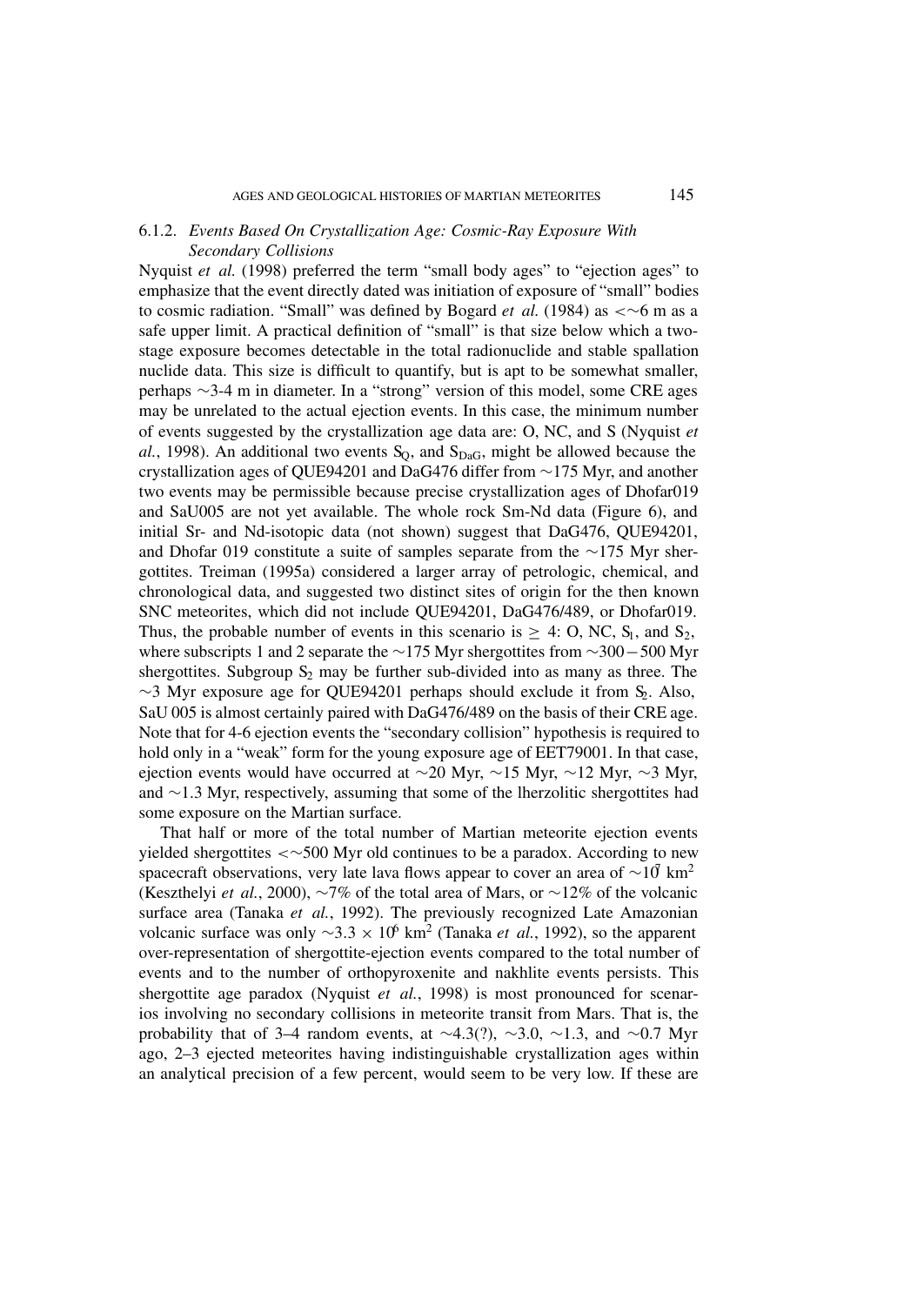truly separate, random, events, there must be great expanses of ∼175 Myr lavas on the Martian surface. Keszthelyi *et al.* (2000) noted that the ∼10<sup>7</sup> km2 of newly recognized flood basalts in Elysium and Amazonis Planitia is an area roughly the size of Canada. The age paradox appears to require an even larger area; i.e.,  $\sim$ 50% of the  $84 \times 10^6$  km<sup>2</sup> total volcanic surface area of Mars (Tanaka *et al.*, 1992) appears to be required to be <∼500 Myr old, and ∼2/3–3/4 of that to be ∼175 Myr basalt if the events at ∼4.3, ∼3.0, and ∼0.7 are due to separate, random impacts on the Martian surface. The fewer the number of shergottite ejection events, the more easily reconcilable is their number with the Martian cratering record, and the number of nakhlite and orthopyroxenite ejection events (one each).

Finally, it should be noted that Martian surface ages are derived by scaling an assumed Martian cratering rate as a function of time to the lunar cratering rate as a function of the absolute ages of lunar surfaces as determined on returned lunar samples. Hartmann (1999) estimates the uncertainty in this process to be on the order of a factor of three. If the Martian cratering rate were higher than assumed in Tanaka *et al.* (1992), the apparent ages of Martian surface units would be shifted to lower values. Surface terrain of age ∼1.3 Gyr, assumed to be present in the Early Amazonian on the HT model, and representing ∼9% of the volcanic surface of Mars, would actually be found in the Late Hesperian, representing ∼14% of the volcanic surface. Surface terrain of ∼0.5 Gyr or less, found in the Middle and late Amazonian in the HT model, would be shifted to Early Amazonian, representing ∼15% of the volcanic surface. Together they would represent a sizeable fraction of the total surface (∼29%), and a significant probability that Martian meteorites would be <1.3 Gyr old. Even in this case, however, the relative frequency of shergottite events to nakhlite events would be expected to be only ∼1:1.

Mars may have been more active in recent times than previously thought, and late, thin lava flows may be relatively ubiquitous on the Martian surface, increasing the probability of young meteorites. Clarification of whether the ages of the meteorites are in proportion to the exposed area of young surfaces, however, will require a) continued and refined chronological studies of the Martian meteorites; b) absolute calibration of the Martian crater-frequency curve via returned Martian samples; c) more high resolution imagery of the Martian surface; and d) evaluation of the compositional biases, if any, that may exist in the yield of meteorites from surfaces of different compositional types.

## 6.2. POTENTIAL SOURCE TERRAINS

Several authors have sought to identify potential Martian source terrains and candidate source craters for the Martian meteorites (Nyquist, 1983; Mouginis-Mark *et al.*, 1992; Treiman, 1995a; Barlow, 1997; Nyquist *et al.*, 1998). Such attempts have relied primarily on the crystallization ages of the meteorites and the perceived characteristics of the resulting impact craters. Mouginis-Mark *et al.* (1992) identified 9 candidate source craters for the SNC meteorites on the Tharsis plains of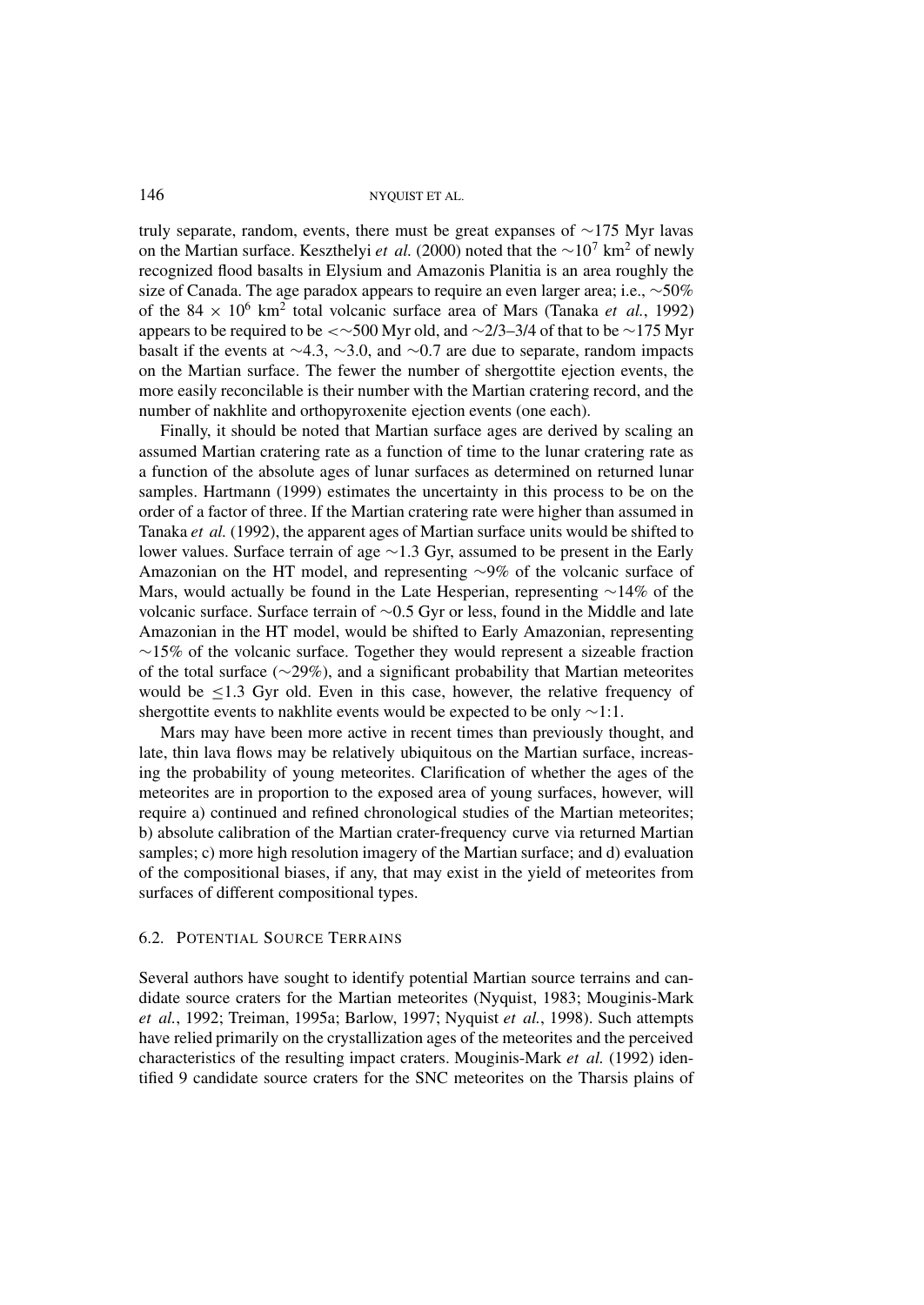Mars, the only area of the planet seen to have lava flows  $\leq 1.3$  Gyr old on the HT model using Viking imagery. The higher resolution imagery from the Mars Global Surveyor (MGS) has shown the presence of thin, nearly craterless, lava flows on areas that are more heavily cratered at the Viking resolution, however (Hartmann, 1999; Hartmann and Berman, 2000). These new observations significantly extend the Martian surface area known to be covered by young basalts, as well as lower some cratering ages into the range of the ages of SNCs by either model. Crater densities on these young lavas are  $10^{-3}$  to  $10^{-2}$  times the densities on lunar maria of ages ∼3.5 Gyr, so that some Martian basalts appear to be as young as ∼10 Myr or less (Hartmann and Berman, 2000).

#### 6.3. IMPLICATIONS OF EJECTION MODELS

Three recent developments loosen the restrictions on possible source terrains for the shergottites: a) The MGS data show young, thin, lava flows covering older flows in some localities, particularly in Elysium and Amazonis Planitia (*cf.* Keszthelyi *et al.*, 2000). b) The older crystallization ages of ∼330 Myr, and ∼475 Myr found for QUE94201 and DaG476, respectively, further extend the potential source terrains. c) The lower theoretical limiting crater size for meteorite ejection of  $\geq 3$  km (Head and Melosh, 2000) increases the number of candidate source craters, as compared to those  $\geq$  10 km (Mouginis-Mark *et al.*, 1992).

The decrease in crater size required for meteorite ejection according to the Melosh (1984) spallation model greatly increases the number of fragments potentially ejected from Mars. According to Mileikowsky *et al.* (2000) the number of fragments ejected from craters ∼13 km diameter on Mars with shock pressures  $\langle$  1 GPa over 4 Gyr is 9.5  $\times$  10<sup>10</sup>. They estimate the number ejected at  $\langle$  1 GPa is about 2% of the total. For craters of this size, the mean ejecta fragment diameter is  $\sim$ 0.3 m. These values may be compared to  $\sim$ 9.4 × 10<sup>9</sup> fragments of mean diameter  $\sim$ 0.9 m and shock pressure <1 GPa for a 30 km diameter crater, and  $\sim$ 2.0  $\times$  10<sup>8</sup> fragments of mean diameter ∼3 m and shock pressure <1 GPa for a ∼100 km diameter crater. The maximum fragment diameter is estimated to be about four times the mean diameter. The spallation model thus favors a high proportion of small meteorites, with the relative abundance falling off by more than 2 orders of magnitude for an order of magnitude increase in size. Although there is a high proportion of small meteorites among the lunar meteorites, small meteorites do not seem to be preferred among Martian meteorites (*cf.* Warren, 1994).

The largest Martian meteorite, Nakhla, has a recovered mass of 40 kg, corresponding to a spherical meteoroid ∼0.3 m in diameter. This, of course, is a lower limit on the pre-atmospheric size of Nakhla. Although 0.3 m is not large in an absolute sense, it is ∼60 times larger in mass, or ∼4 times larger in radius, than the largest lunar meteorite (Warren, 1994), implying proportionally larger impactors. For the spallation model, Mileikowsky *et al.* (2000) give fragment size  $l = 3 \times 10^{-4}$  *L*, where *L* is the impactor diameter. Since this scales as  $V_{\text{ej}}^{-2/3}$ ,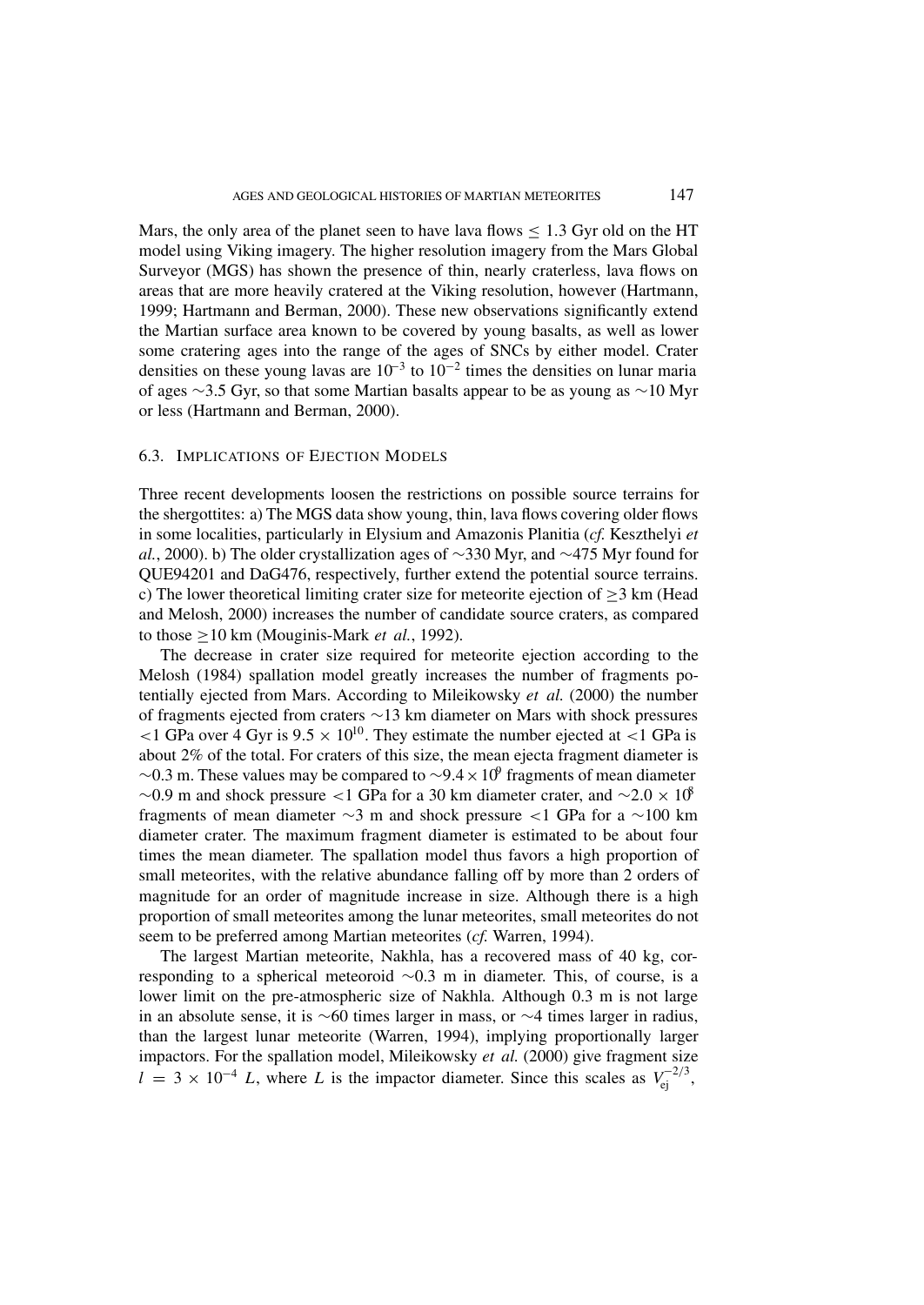where  $V_{ei}$  is the ejection velocity, we expect  $l_{\text{Mars}}/l_{\text{Moon}} \sim 1.6$ , implying moderately larger Martian launch craters than lunar launch craters. A much more significant difference would be implied if a "proto-EET79001" ∼3 m in diameter is required for later involvement in a secondary collision. A fragment this large would be at the upper size limit for a 30 km crater. A larger crater, ∼100 km in diameter, is inferred from the spallation model if the mean fragment size is to be ∼3 m.

From Gladman (1997; Figure 11), we estimate that a Martian meteorite ejected 4 Myr ago would on average spend ∼0.15 Myr in the main asteroid belt, where the collision rate is relatively high. Wetherill (1988) gave the half-life,  $\tau$  (Myr), against collision in the main belt as  $\tau \sim 1.2r^{1/2}$  for meteoroids of radius *r* (cm). Thus, for *r* = 150 cm, *τ* is 15 Myr, and on average ~1% of objects launched 4 Myr ago would undergo secondary collisions in the main belt. If a large number of fragments were launched simultaneously, as implied by recovery of 3–7 individuals from the shergottite (S) event, then the probability that one of those individuals would have undergone a secondary collision would be ∼3–7%. Thus, the possibility of secondary collisions in space after ejection of meterorites from Mars cannot be discounted *a priori*. As noted earlier in the paper, crystalline rock fragments from the ∼25 km diameter Ries crater shocked to the range of the Martian shergottites do not exceed a size of ∼0.5 m. Fragment size should scale as the product of dynamic tensile strength and projectile diameter (Melosh, 1985). An increase in this product of a factor of ∼6 or more for the Martian source crater of the shergottites compared to the Ries would appear to be required to yield proto-EET79001 fragments.

Mileikowsky *et al.* (2000) have estimated the minimum crater size theoretically consistent with proto-EET79001s of  $\sim$ 3 m at  $\sim$ 30 km. For  $\sim$ 0.3 m fragments, their estimate of an ∼13 km final crater diameter is in close agreement with ∼15 km estimated by Warren (1994) for Nakhla. This is ∼15 times larger than the largest source craters Warren estimates for the lunar meteorites on the same basis, an unexpected difference considering *l*<sub>Mars</sub>/*l*<sub>Moon</sub> ~ 1.6. Warren (1994) also estimates that a crater ∼11 km in diameter is required to launch the largest shergottite, Zagami. Thus, the relatively large size of the Martian meteorites may indicate derivation from relatively large craters, in spite of the lowering of the theoretical limit of the Melosh (1984, 1985) model for the smallest crater required for launch.

### 6.3.1. *Implications of the Apparent Shock Pressure Launch Window*

The observation of an apparent "launch window" of peak shock pressures for the Martian meteorites may have implications for their launch mechanism and provenance. Early attempts to account for the existence of Martian meteorites sought the explanation in unusual, relatively rare, events because conventional cratering theory did not account for them. It was argued, for example, that ejection velocities could not exceed twice the "particle velocity" produced in a compressive wave at the peak shock pressures the meteorites had experienced. This maximum velocity could be achieved only at a free surface. Stöffler *et al.* (1986) gave the particle velocities according to the Hugoniot equation of state for the then known shergottites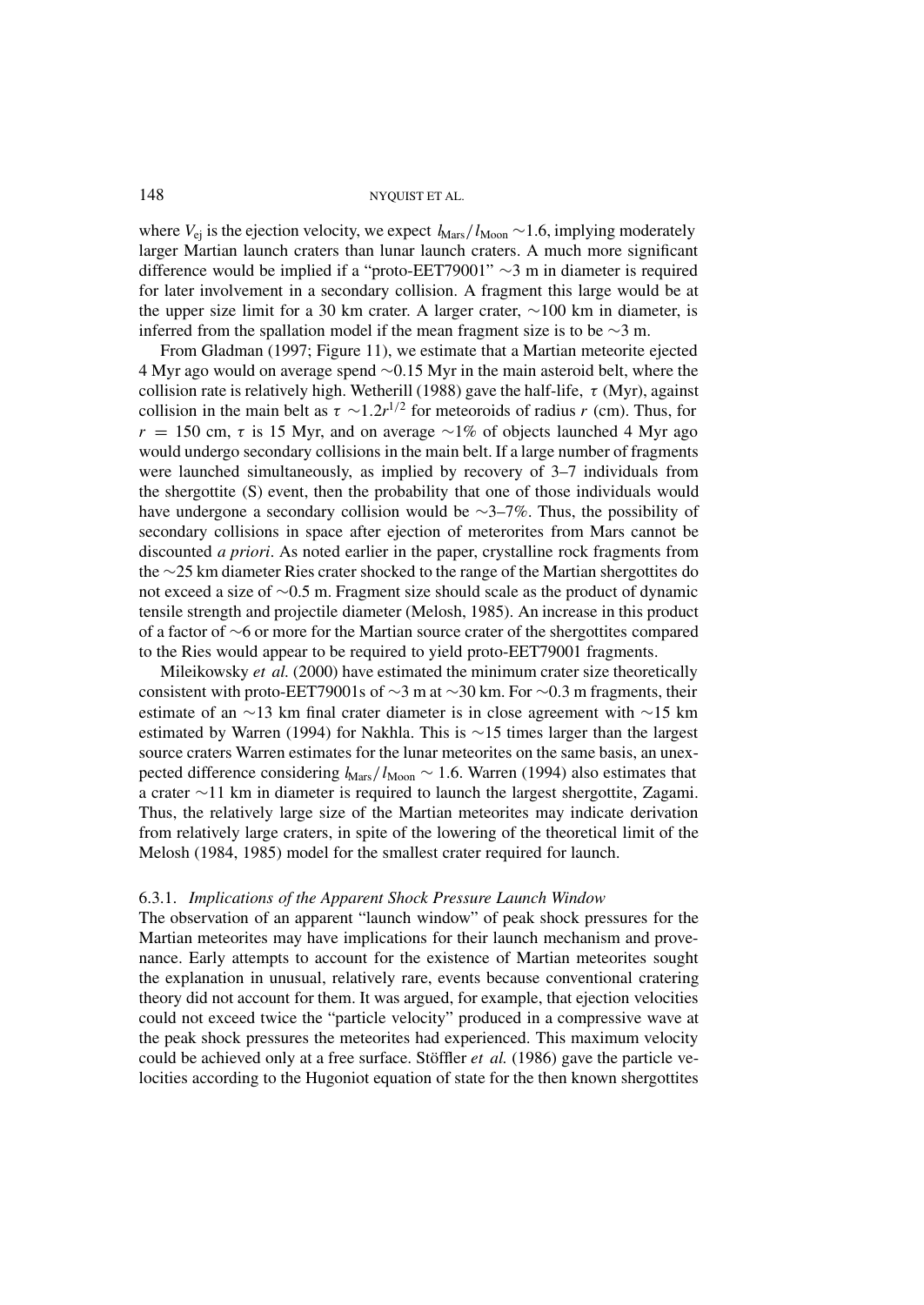as  $\sim$ 1.5 − 2.0 km/s for peak shock pressures of 29 − 43 GPa, corresponding to ejection velocities of  $3 - 4$  km/s. The additional meteorites included here widen the "launch window" to  $\sim$ 20 − 45 GPa, corresponding to particle velocities of 0.8 − 2.2 km/s for the range of materials involved. Thus, their free surface launch velocities are ∼1.6 − 4.4 km/s, and are below Martian escape velocities.

Nyquist (1983) suggested that vapor drag might provide the needed acceleration, especially in "richocheting", very oblique angle, impacts. Numerical simulations supported the idea that oblique impacts could launch meteorites from planets (O'Keefe and Ahrens, 1986). Vickery (1986) considered a range of possibilities involving vapor phase acceleration, and concluded that if the proto-SNCs had diameters of a few centimeters or less, gas acceleration from a 30-km-diameter crater would be consistent with their ejection from Mars. Interestingly, the equivalent spherical radii of Martian meteorites corresponding to their recovered masses are in the range ∼2-30 cm. Larger craters would give higher final velocities. For example, at a launch position,  $x$ , one crater radius,  $r_p$ , from the point of impact, 0.5 m rocks would be accelerated by factors of ∼1.7 for a 30 km diameter crater and of ∼2.9 for a 130-km crater. Vickery concluded that these factors, combined with the distribution of spall velocities at  $x/r_p = 1$  according to the Melosh (1984) model, would not result in velocities exceeding the Martian escape velocity. In fact, the effect of gas drag at  $x/r_p \leq 0.4$  was to decelerate "ejecta" from the spall model. Thus, vapor drag did not appear to augment the number of meteorites ejected compared to those ejected by spallation alone. Nevertheless, when applied to possible free surface launch velocities of ∼3-4 km/s for the shergottites, these factors result in velocities ≥5 km/s, as required for launch from Mars. Thus, vapor drag should not be ignored as a potential acceleration mechanism.

The oblique impact hypothesis has the attractive feature that craters produced by this process have a distinctive "butterfly" morphology that allows them to be identified. Nyquist (1983) and Nyquist *et al.* (1998) identified some candidate oblique impact source craters for the SNC meteorites, whereas Barlow (1997) identified a candidate oblique impact source crater for the orthopyroxenite ALH84001. Recently, attention has fallen on the Chicxulub "K-T impact" crater as of probable oblique impact origin. Schultz and D'Hondt (1996) show a time-lapse photographic sequence of the evolution of an impact-generated vapor cloud as well as summarizing the evidence for Chicxulub as an oblique impact. Hydrocode modeling of Chicxulub (Pierazzo and Melosh, 1999) and of oblique impacts more generally (Pierazzo and Melosh, 2000) describe the development of downstream melt and vapor plumes in such impacts. If surface fragments of Mars were launched into such oblique impact vapor plumes at velocities close to the escape velocity, perhaps some would acquire the "boost" needed for launch. Kadano and Fugiwara (1996) experimentally verified that for nylon projectiles impacting Cu targets, solid ejecta fragments are accelerated to velocities approaching that of the expanding vapor cloud. Continued studies should show whether oblique impacts could have a significant role in launching Martian meteorites.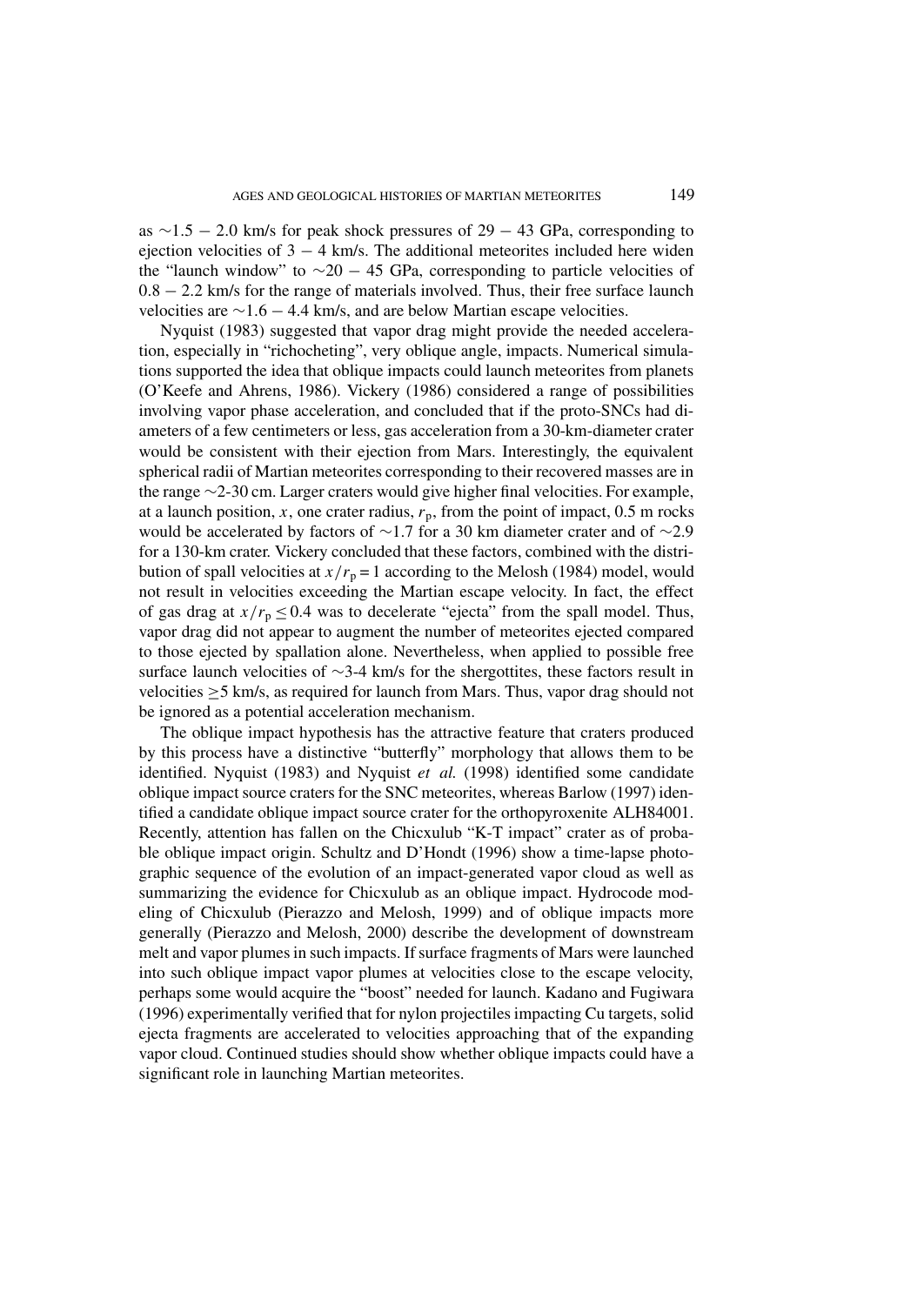However, the spallation model of Melosh (1984) is most widely considered. Warren (1994) applied it in detail to the launch of both lunar and Martian meteorites. In general the model worked well for lunar meteorites, with some modification to account for the high abundance of regolith breccias and the shallow launch depths of the lunar meteorites. There are no regolith breccias among the Martian meteorites, however. In other respects, also, including a preponderance of small meteorites relative to larger ones, and a majority of unshocked meteorites relative to moderately to highly shocked ones, the spallation model matches the lunar meteorites better than the Martian meteorites.

In the spallation model, interference of a reflected rarefaction wave from the free planetary surface with the direct compressive wave reduces shock pressures in a zone of interference, where near-surface material can be ejected at high velocity without experiencing high compressive shock pressures. Spalls form at the boundary of the interference zone with a lower "free-field" zone. In the "hydrodynamic ejection model" (Melosh, 1984, 1985, 1989), the ejection velocity is given as

$$
V_{\rm ej} \approx 2V_{\rm p}(r)\left[1 + (s/d)^2\right]^{-1/2} \tag{1}
$$

which reproduces Equation 5.5.3 of Melosh (1989). Here,  $V_p(r)$  is the particle velocity in the compressive shock at a distance  $r = (s^2 + d^2)^{1/2}$  from the "equivalent" center" of the impact. The horizontal distance s is measured across the surface from the impact site to the ejection site. In analogy to nuclear explosions, d is the "equivalent depth of burst." The particle velocity varies with distance according to

$$
V_{\rm p}(r) \approx C_v \,(U/2) \,(a/r)^{1.87} \tag{2}
$$

Here, *U* is the velocity of an impactor of mean radius *a*, and  $C_v \sim 1$  is a "coupling" constant." The equivalent depth of burst is given approximately by

$$
d \approx 2a \left(\rho_{\rm P}/\rho_{\rm t}\right) \tag{3}
$$

Here,  $\rho_P$  and  $\rho_t$  are the projectile and target densities.

For  $s = 0$ , Equation (1) appears to give the "velocity doubling rule" for free surfaces, i.e., ejection velocity equal to twice the particle velocity. However, particle velocities corresponding to the observed peak shock pressures would lead to ejection velocities of only ∼1.6−4.4 km/s for the Martian meteorites, as mentioned earlier. Equation (1) can only lead to ejection velocities in excess of 5.0 km/s if the theoretical particle velocity of Equation (2) is decoupled from the empirical particle velocity inferred from the peak shock pressures experienced by the meteorites. In this model, this "decoupling" of theoretical and empirical values of particle velocity is due to the interference of the compression and rarefaction waves.

Launch acceleration is proportional to the upward component of the pressure gradient acting on a volume of material (*cf.*, Melosh, 1984, 1989). Let the peak shock pressure in the compressive wave be  $P_{\text{cw}}$ , that in the rarefaction wave  $P_{\text{rw}}$ , and the resultant pressure in the zone of interference be  $P_{res}$ . Because the compressive wave arrives first at a given point in the target,  $P_{res}$  rises from zero as the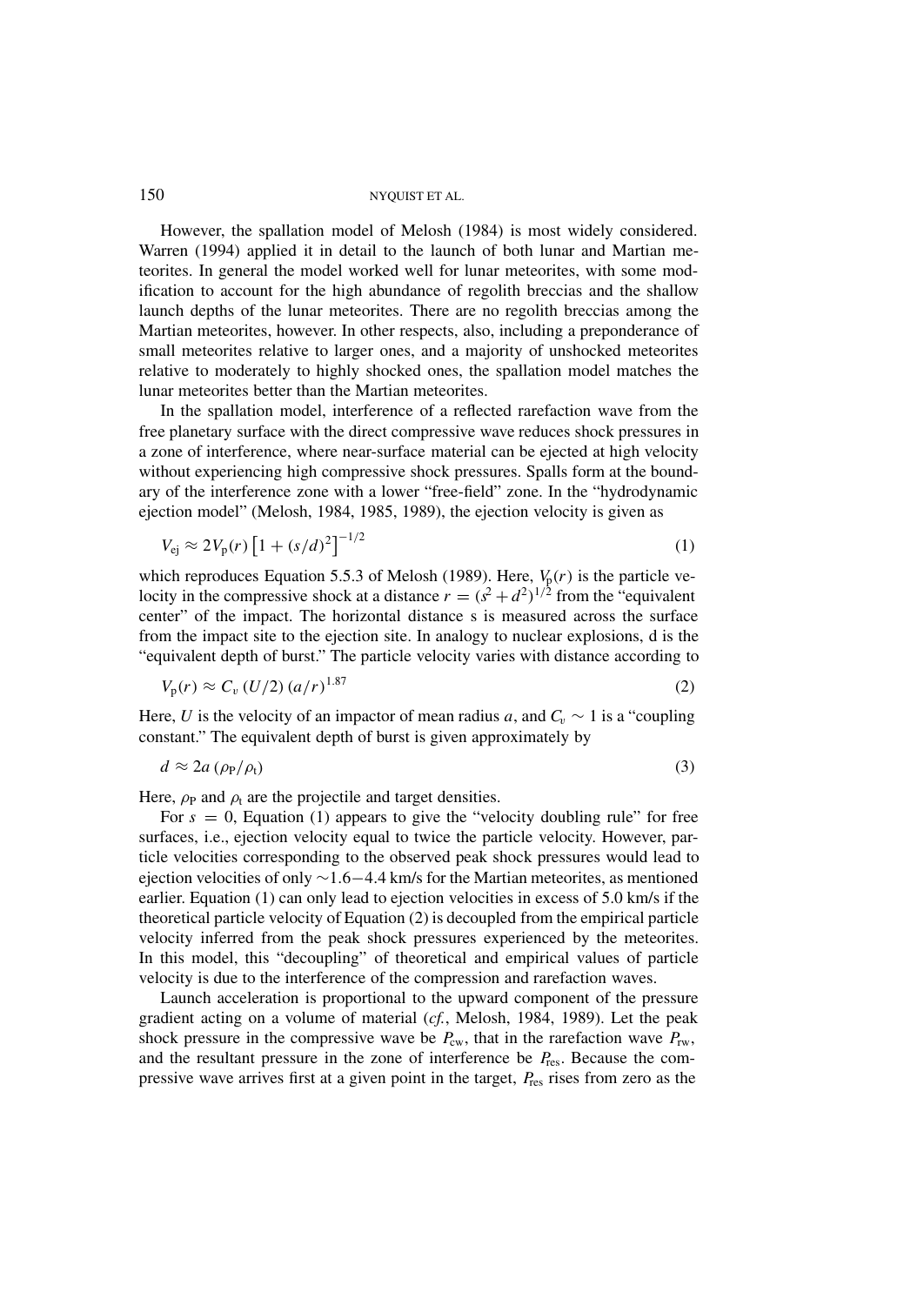compressive wave approaches, attains a maximum value,  $P_{\text{max}} < P_{\text{cw}}$  as the tensile wave arrives, falls to a value  $P_{ten}$ , limited by the tensile strength of the material, as the maximum of the of the compressive wave passes, and finally returns to zero as the tensile wave passes (*cf.*, Melosh, 1985, Figure 3). The empirical particle velocities corresponding to peak shock pressures registered in the meteorites are those corresponding to  $P_{\text{res}}$ , whereas the particle velocity  $V_p$  in Equation (1) corresponds to  $P_{\text{cw}}$  of the compressive wave. Thus, in the interference zone very near the free surface, the velocity-doubling rule no longer applies, and further, as noted by Melosh (1985), the ejection velocity "is exactly twice the particle velocity in the compression wave only at the (unphysical) point on the surface lying directly above the equivalent center."

The complete decoupling of theoretical and empirical particle velocities appears to apply for lunar, but not for the Martian meteorites, in which the observed shock levels are at least partially coupled to the ejection phenomenon (Figure 7). Only a boost in acceleration above that recorded in the Martian meteorites is needed for their ejection, accomplishable as part of the spallation process, or by another ejection mechanism instead of, or in addition to, the spallation. Melosh (1989, Figure 5.8) presents contours of peak shock pressure and ejection velocity for the spallation model as a function of depth in units of the projectitle diameter. Ejection velocity contours are given in units of impact velocity, U, and pressure contours in units of  $\rho_t U^2$ . For a typical impact velocity  $U = 15$  km/s and target density  $\rho_t = 3.3$  g/cm<sup>3</sup>, peak shock pressures of 15 GPa  $\leq P_{\text{max}} \leq 45$  GPa for Martian meteorites give ~0.2 ≤ ( $P_{\text{max}}/\rho_t U^2$ ) ≤ 0.6, corresponding to depth to diameter ratios,  $d/a$ , in the range  $\sim 0.1 - 0.3$  very near the impact site and just below the near surface interference zone. Ejection velocities lie in the range  $0.2 \leq (V_{\rm ej}/U)$ ≤ 0.5, i.e., 3.5 km/s ≤  $V_{ei}$  ≤ 7.5 km/s for  $U = 15$  km/s. Thus, for impactors  $~\sim$ 1 km in diameter, the depth of origin of the Martian meteorites is implied to be  $\sim$ 100 − 300 m. Such impactors would produce final craters  $\sim$ 13 km in diameter (Mileikowsky *et al.*, 2000).

One apparent discrepancy between the predictions of this model and observations of the Martian meteorites concerns the apparent absence of lightly shocked Martian meteorites from our collections. According to the model (e.g., Melosh, 1989, Equation 6.4.3), the mass  $m_{e}$  of material ejected at velocities greater than  $V_{ei}$  and shocked to pressures less than  $P_{\text{max}}$  is

$$
m_{\rm ej}/m = 1.2 \left( P_{\rm max} / \rho_{\rm t} c_{\rm L} U \right) \left[ 1 - \left( 2 V_{\rm ej} / U \right)^{1/3} \right] \tag{4}
$$

where *m* is the projectile mass, and  $q_{\perp}$  is the seismic wave velocity of the target. The other quantities are as previously defined. For  $q_{\perp} = 6$  km/s,  $P_{\text{max}} =$ 15 GPa, and other quantities as above, this equation predicts  $m_{ei}/m = 0.08$ . Likewise,  $m_{\text{ej}}/m = 0.23$  is predicted for  $P_{\text{max}} = 45$  GPa. Thus, we would expect that approximately 1/3 of the meteorites would have been shocked to pressures <15 GPa, whereas none are observed. The seriousness of this discrepancy is unclear because the number of recovered meteorites may be too few to give reliable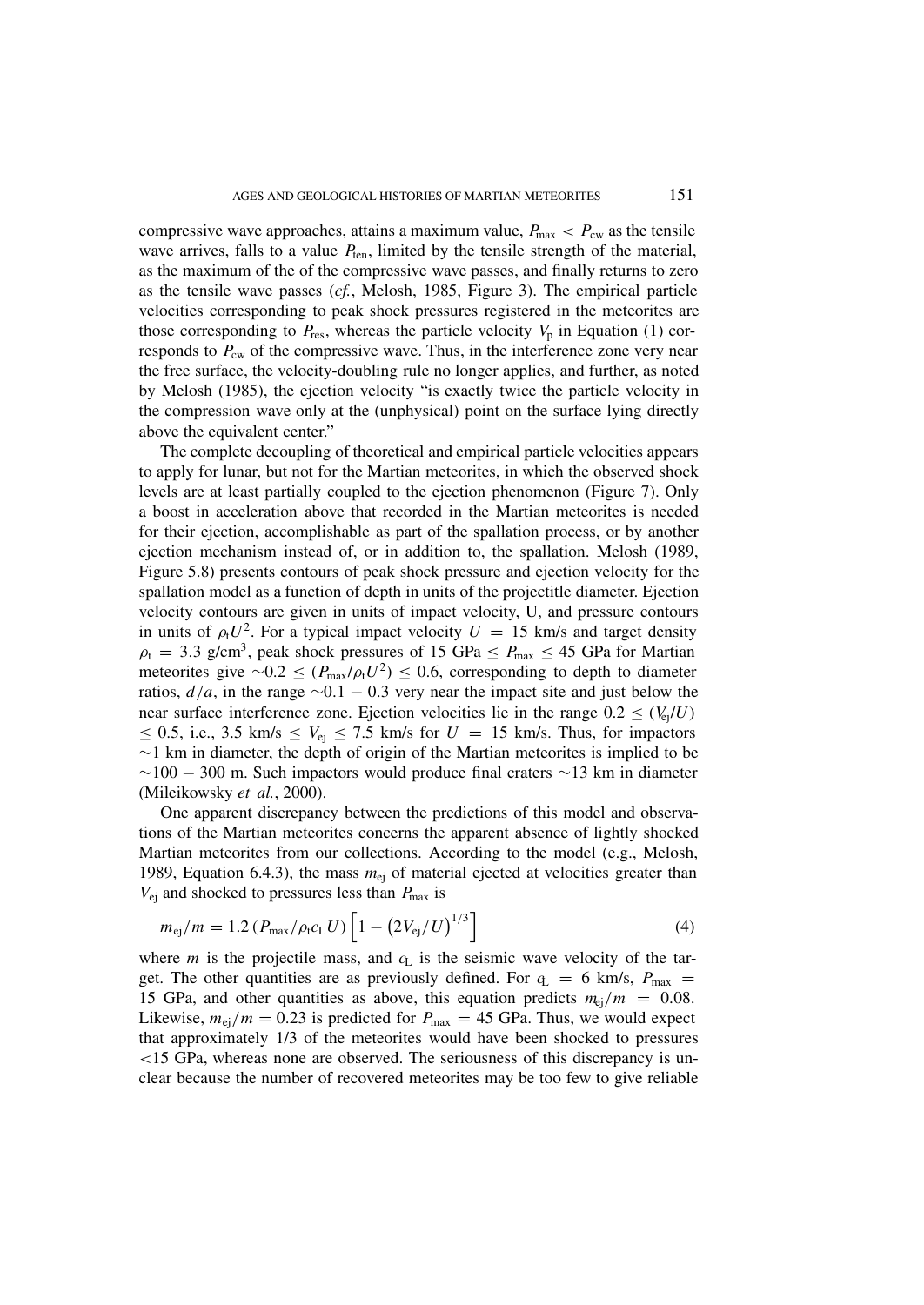statistics. Indeed, agreement between observation and theory is significantly improved if the lower value of  $P_{\text{max}}$  is shifted to ~20 GPa, so that the nakhlites populate a low-shock bin. In this case, the observed ratio of "low-shock" to "highshock" meteorites becomes 1:6 in comparison to the predicted value of 1:2.3. Nevertheless, the apparent lack of lightly shocked Martian meteorites is puzzling.

Because the functional relation between  $P_{\rm cw}$  and particle velocity  $V_{\rm p}$  varies with composition, there could be a compositional bias in the material ejected. Also, because both maximum pressure and particle velocity in the compressive wave decrease approximately as the inverse square of the distance from the impact (Equation 2; Melosh, 1985, Figure 1), and the area of an annulus of interference increases with the square of the distance, the majority of the material ejected will be near the largest value of  $r$  and the smallest value of  $V_p$  consistent with acceleration to escape velocity. This effect may lead to relatively long delays between arrival of the compression and rarefaction waves, and, thus, to relatively high values of  $P_{\text{res}}$ for the Martian meteorites.

Strong coupling of compressive shock into ejected Martian meteorites implies that they come from very near the surface contour of the spall zone. The most likely place of origin of the meteorites is from within the zone of "Grady-Kipp fragments" lying just below the spall zone illustrated in Figure 11 of Melosh (1984). The locus of the spall contour is given by  $z_p$  in Equation (3) of Melosh (1985). Warren (1994) estimates the ratio of  $z_p$  to projectile radius  $r_p$  as  $z_p/r_p \sim 0.2 - 0.4$ , and *z*<sup>p</sup> ∼50 − 100 m for a ∼10 km diameter crater produced by an impactor of radius  $r_p \sim 250$  m. These depths are consistent with those estimated above by comparing meteorite shock pressures to the predicted shock contours of Melosh (1989), and allow excavation of the basaltic shergottites and possibly even the nakhlites from their places of igneous crystallization. The textures of the lherzolitic shergottites show that they crystallized in a large volume (Harvey *et al.*, 1993), and thus at greater depths, and suggests they were relocated to the place where they were ejected. Because coherent, homogeneous material is required for build-up of maximal pressure gradients, highly brecciated material from the Martian highlands probably is discriminated against in the launch process. Thus, ALH84001, although previously shocked, probably was part of a larger coherent block prior to its ejection from Mars, and not part of the Martian regolith.

### **7. Concluding Remarks**

Further study of the shock metamorphic histories of the Martian meteorites, combined with an improved quantitative understanding of the ejection mechanism(s), can make an important contribution to determining launch conditions and prelaunch sample locations. As additional meteorites are discovered, it will be particularly important to establish whether the "launch window" of peak shock pressures is maintained. Head and Melosh (2000) conclude that most Martian meteorites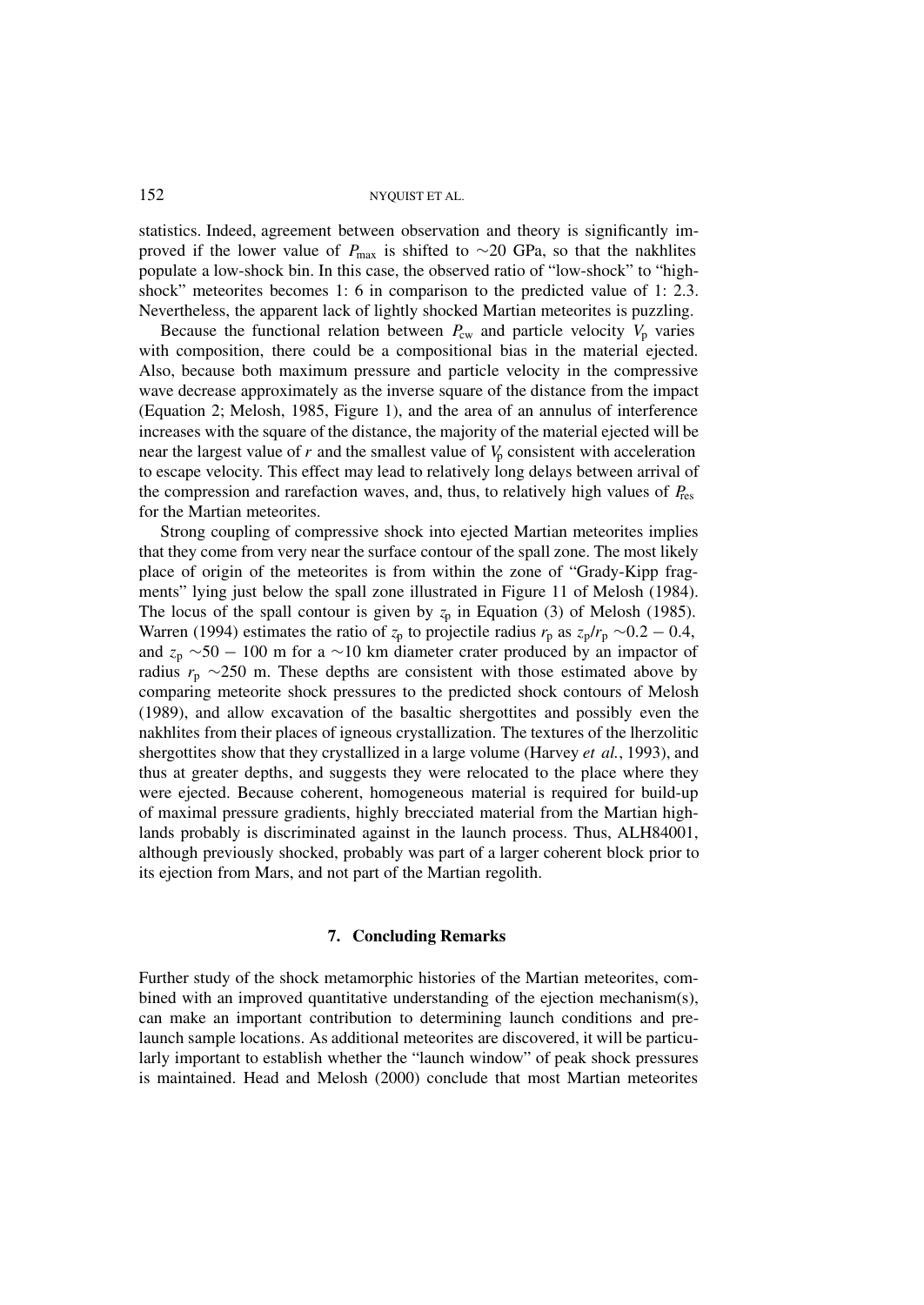come from relatively small events of crater diameter  $\sim$ 3 km, just large enough to eject candidate Martian meteorite material. Nevertheless, several characteristics of the meteorites, including a relatively high percentage of "large" meteorites, strong launch pairing, sampling of a limited number of events, pre-launch shielding from cosmic rays, and, possibly, secondary break-ups in space, favor larger events. Warren (1994) noted that in the context of the spallation model, Nakhla and Zagami, representatives of two main ejection groups of Martian meterorites, probabably came from craters  $\sim$ 15 km and  $\sim$ 11 km in diameter, respectively. The launch mechanism for the Martian meteorites is sufficiently uncertain that a number of possible mechanisms should continue to be evaluated, however.

Because the places of origin of the Martian meteorites are unknown, use of their ages for calibrating the cratering rate is distinctly limited. Nevertheless, the observation of young igneous crystallization ages among the meteorites, down to  $~\sim$ 165 Myr, shows that Martian volcanism continues essentially until the present day. Moreover, the observation of a high proportion of young ages suggests that Mars has been volcanically relatively active at recent times. The grouping of Martian meteorite ages around certain preferred values emphasizes the need to correct for "launch-pairing" among them, in contrast to the lunar case, where most individual meteorites appear to represent individual ejection events (Warren, 1994). We note that efforts to determine reliable launch-pairing of the meteorites will enable better interpretation of a variety of mineralogical, geochemical, and isotope geochemical data obtained for these rocks, currently our only samples of Mars. Finally, it must be noted that the degree of reliability currently achieved for radiometric dating of the Martian samples results from two decades of experience and improvements in laboratory techniques. Not all of the problems encountered in dating these samples have been analytical. Martian rocks appear to bear the record of a complex series of igneous and secondary processes, and the return of Martian samples to terrestrial laboratories will be required to answer the many remaining questions of Martian chronology. Those samples, too, will doubtless hold surprises for unwary analysts, but, if adequate samples are returned, dating them absolutely should be possible.

### **Acknowledgements**

We thank the International Space Science Institute for hosting the Workshop on the Evolution of Mars, held at Bern, Switzerland, 10–14 April, 2000, and especially Johannes Geiss and Reinald Kallenbach for its organization. W. Hartmann and an anonymous reviewer tactfully prodded us into making this a more easily readable and comprehensive contribution. Technical support was provided by D. Garrison, H. Wiesmann, and Y. Reese (Lockheed-Martin, Houston), and A. Chaoui (Physikalisches Institut, Bern). Financial support by NASA's Cosmochemistry Program, RTOP 344-31-30, to L. Nyquist, D. Bogard, C.-Y. Shih; the Swiss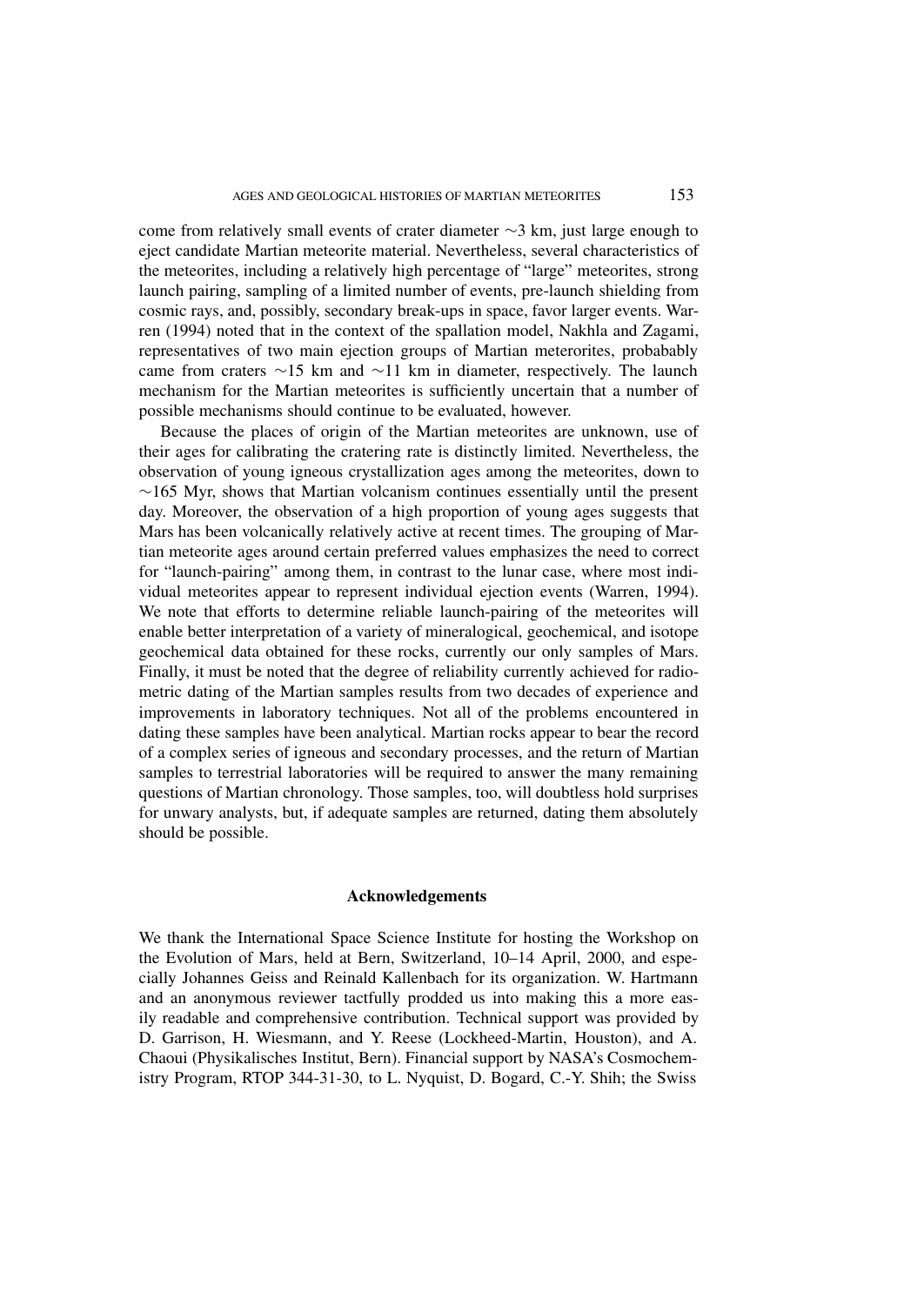National Science Foundation to O. Eugster; and the Deutsche Forschungsgemeinschaft (DFG) to A. Greshake and D. Stöffler is gratefully acknowledged.

### **References**

- Barlow, N.G.:1997, 'The Search for Possible Craters for Martian Meteorite ALH84001', *Proc. 28th Lunar Planet. Sci. Conf.*, 65–66.
- Becker, R.H., and Pepin, R.O.: 1984, 'The Case for a Martian Origin of the Shergottites: Nitrogen and Noble Gases in EET 79001', *Earth Planet. Sci. Lett.* **69**, 225–242.
- Becker, R.H., and Pepin, R.O.:1986, 'Nitrogen and Light Noble Gases in Shergotty', *Geochim. Cosmochim. Acta* **50**, 993–1000.
- Becker, R.H., and Pepin, R.O.:1993, 'Nitrogen and Noble Gases in a Glass Sample from the LEW88516 Shergottite', *Meteoritics* **28**, 637–640.
- Becker, L., Glavin, D.P., and Bada, J.L.:1997, 'Polycyclic Aromatic Hydrocarbons (PAHs) in Antarctic Martian Meteorites, Carbonaceous Chondrites, and Polar Ice', *Geochim. Cosmochim. Acta* **61**, 475–481.
- Berkley, J.L., and Keil, K.:1981, 'Olivine Orientation in the ALHA77005 Achondrite', *Am. Mineral.* **66**, 1233–1236.
- Berkley, J.L., and Boynton, N.J.:1992, 'Minor/major Element Variation Within and Among Diogenite and Howardite Orthopyroxenite Groups', *Meteoritics* **27**, 387–394.
- Binns R.W.:1967, 'Stony Meteorites Bearing Maskelynite', *Nature* **214**, 1111–1112.
- Bischoff, A., and Stöffler, D.:1992, 'Shock Metamorphism as a Fundamental Process in the Evolution of Planetary Bodies: Information from Meteorites', *Eur. J. Minerals* 4, 707–755.
- Bell, J.F. III, McSween, H.Y., Jr., Crisp, J.A., Morris, R.V., Murchie, S.L., Bridges, N.T., Johnson, J.R., Britt, D.T., Golombek, M.P., Moore, H.J., Ghosh, A., Bishop, J.L., Anderson, R.C., Brückner, J., Economou, T., Greenwood, J.P., Gunnlaugsson, H.P., Hargraves, R.M., Hviid, S., Knudsen, J.M., Madsen, M.B., Reid, R., Rieder, R., and Soderblom, L.:2000, 'Mineralogic and Compositional Properties of Martian Soil and Dust:Results from Mars Pathfinder', *J. Geophys. Res.* **105**, 1721–1755.
- Blichert-Toft, J., Gleason J.D., Telouk, P., and Albarède, F.:1999, 'The Lu-Hf Isotope Geochemistry of Shergottites and the Evolution of the Martian Mantle-crust System', *Earth Plan. Sci. Lett.* **173**, 25–39.
- Boctor, N.Z., Fei, Y., Bertka, C.M., O'D Alexander, C.M., and Hauri, E.:1998, 'Vitrification and High Pressure Phase Transition in Olivine Megacrysts from Lithology A in Martian Meteorite EETA79001', *Proc. 29th Lunar Planet. Sci. Conf.*, abstract #1492.
- Bogard, D.D.:1995, 'Impact Ages of Meteorites:A Synthesis', *Meteoritics* **30**, 244–268.
- Bogard, D.D., and Husain, L.:1977, 'A new 1.3 Aeon-young Achondrite', *Geophys. Res. Lett.* **4**, 69–71.
- Bogard, D.D., and Johnson, P.:1983, 'Martian Gases in an Antarctic Meteorite?', *Science* **221**, 651– 654.
- Bogard, D.D., and Garrison, D.H.:1998, 'Relative Abundances of Argon, Krypton, and Xenon in the Martian Atmosphere as Measured in Martian Meteorites', *Geochim. Cosmochim. Acta* **62**, 1829–1835.
- Bogard, D.D., and Garrison, D.H.:1999, 'Argon-39-argon-40 "Ages" and Trapped Argon in Martian Shergottites, Chassigny, and Allan Hills 84001', *Met. Planet. Sci.* **34**, 451–473.
- Bogard, D.D., Husain, L., Nyquist, L.E.: 1979, '40Ar-39Ar Age of the Shergotty Achondrite and Implications for its Post-shock Thermal History', *Geochim. Cosmochim. Acta* **43**, 1047–1056.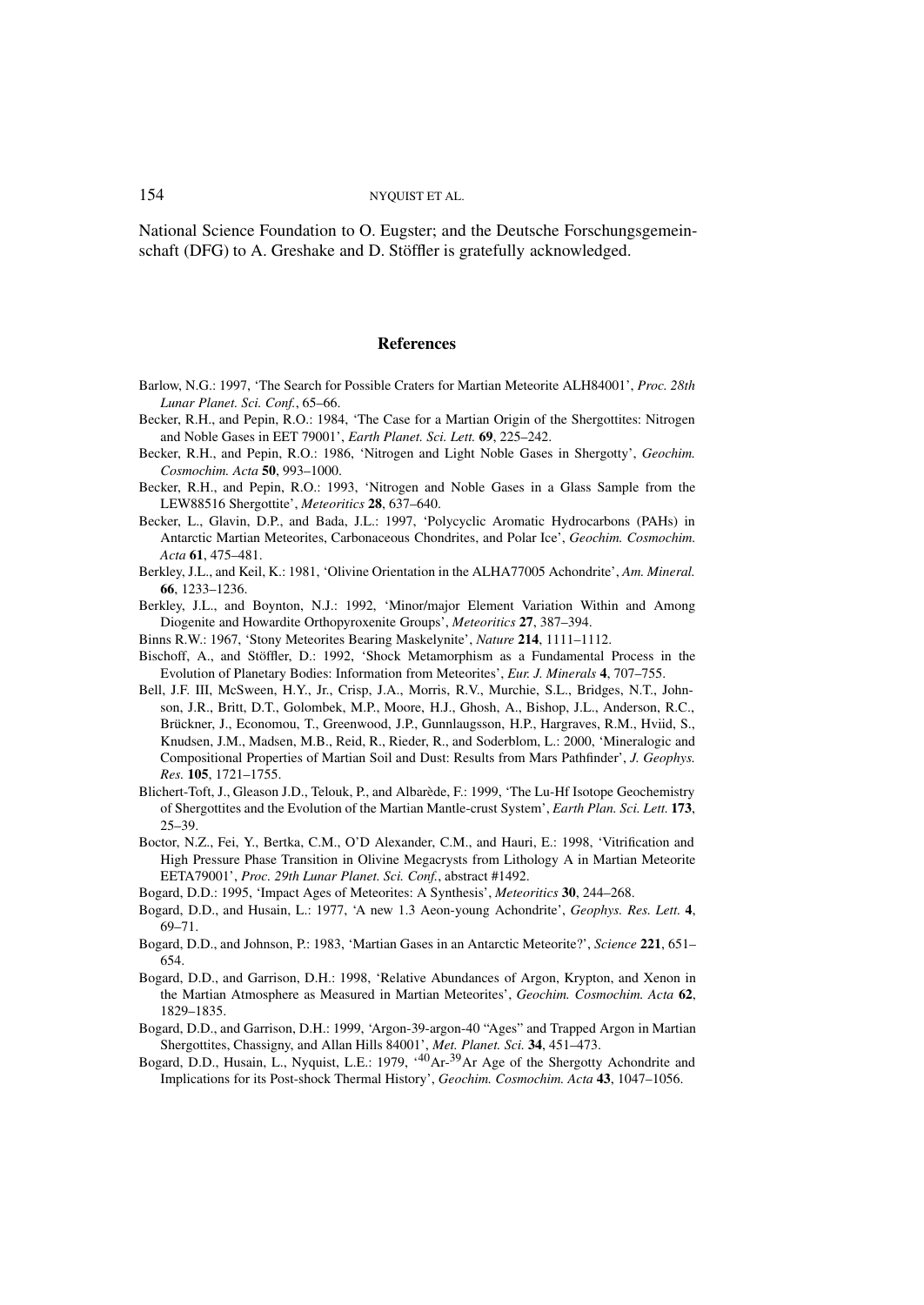- Bogard, D.D., Nyquist, L.E., and Johnson, P.:1984, 'Noble Gas Contents of Shergottites and Implications for the Martian Origin of SNC Meteorites', *Geochim. Cosmochim. Acta* **48**, 1723–1739.
- Bogard, D.D., Hörz, F., and Johnson, P.: 1986, 'Shock-implanted Noble Gases: An Experimental Study with Implications for the Origin of Martian Gases in Shergottite Meteorites', *Proc. 17th Lunar Planet. Sci. Conf., J. Geophys Res.* **91**, E99–E114.
- Borg, L.E., Nyquist, L.E., Taylor, L.A., Wiesmann, H., Shih, C.-Y.:1997, 'Constraints on Martian Differentiation Processes from Rb-Sr and Sm-Nd Isotopic Analyses of the Basaltic Shergottite QUE 94201', *Geochim. Cosmochim. Acta* **61**, 4915–4931.
- Borg, L.E., Nyquist, L.E., Wiesmann, H.:1998a, 'Rb-Sr Isotopic Systematics of the Lherzolitic Shergottite LEW88516', *Proc. 29th Lunar Planet. Sci. Conf.*, abstract #1233 (CD-ROM).
- Borg, L.E., Nyquist, L.E., Wiesmann, H., Reese, Y.:1998b, 'Samarium-neodymium Isotopic Systematics of the Lherzolitic Shergottite Lewis Cliff 88516' *Met. Planet. Sci.* **33**, A20.
- Borg, L.E., Connelly, J.N., Nyquist, L.E., Shih, C.-Y., Wiesmann, H., Reese, Y.:1999, 'The Age of the Carbonates in Martian Meteorite ALH84001', *Science* **286**, 90–94.
- Borg, L.E., Nyquist, L.E., Wiesmann, H., Reese Y., Papike, J.J.:2000, 'Sr-Nd Isotopic Systematics of Martian Meteorite DaG476', *Proc. 31st Lunar Planet. Sci.*, abstract #1036 (CD-ROM).
- Borg, L.E., Nyquist, L.E., Reese, Y., Wiesmann, H., Shih C.Y., Taylor, L.A., and Ivanova, M.:2001a, 'The Age of Dhofar 019 and its Relationship to the Other Martian Meteorites', *Proc. 32nd Lunar Planet. Sci. Conf.*, abstract #1144 (CD-ROM).
- Borg, L.E., Nyquist, L.E., Wiesmann, H., and Reese, Y.:2001b, 'Constraints on Secondary Alteration, Shock Metamorphism, and Petrogenetic Relationships of the Martian Meteorites LEW 88516 and ALHA77005 from Their Rb-Sr and Sm-Nd Isotopic Systematics', *Geochim. Cosmochim. Acta*, submitted.
- Boston, P.J., Ivanov, M.V., and McKay, C.P.:1992, 'On the Possibility of Chemosynthetic Ecosystems in Subsurface Habitats on Mars', *Icarus* **95**, 300–308.
- Bunch, T.E., and Reid, A.M.:1975, 'The Nakhlites. Part I. Petrography and Mineral Chemistry', *Meteoritics* **10**, 303–315.
- Bridges, J.C., and Grady, M.M.:2000, 'Evaporite Mineral Assemblages in the Nakhlite (Martian Meteorites)', *Earth Planet. Sci. Lett.* **176**, 267–279.
- Chen, J.H., and Wasserburg, G.J.:1986, 'Formation Ages and Evolution of Shergotty and its Parent Planet from U-Th-Pb Systemics', *Geochim. Cosmochim. Acta* **50**, 955–968.
- Chen, J.H., and Wasserburg, G.J.:1993, 'LEW88516 and SNC Meteorites', *Proc. 24th Lunar Planet. Sci. Conf.*, 275–276, (abstract).
- Clayton, R.N., and Mayeda T.K.:1996, 'Oxygen Isotope Studies of Achondrites', *Geochim. Cosmochim. Acta* **60**, 1999–2017.
- Crozaz, G., and Wadhwa, M.:1999, 'Chemical Alteration of hot Desert Meteorites:The Case of Shergottite Dar al Gani 476', *in: Workshop on Extraterrestrial Materials from Cold and Hot Deserts.* Kwa Maritane, Pilanesberg, South Africa, July 6–8.
- Dreibus, G., Palme, H., Rammensee, W., Spettel, B., Weckwerth, G., and Wänke, H.:1982, 'Composition of the Shergotty Parent Body: Further Evidence of a two Component Model for Planet Formation', *Proc. 13th Lunar Planet. Sci. Conf.*, 186–187.
- Dreibus, G., and Wänke, H.:1987, 'Volatiles on Earth and Mars:A Comparison', *Icarus* **71**, 225–240.
- Dreibus, G., Burghele, A., Jochum, K.P., Spettel, B., Wlotzka, F., and Wänke, H.:1994, 'Chemical and Mineral Composition of ALH84001:A Martian Orthopyroxenite', *Meteoritics* **29**, 461.
- Dreibus, G., Spettel, B., Wlotzka, F., Schultz, L., Weber, H.W., Jochum, K.P., and Wänke, H.:1996, 'QUE94001:An Unusual Martian Basalt', *Met. Planet. Sci.* **31 Suppl.**, A39–A40 (abstract).
- Duke, M.B.: 1968, 'The Shergotty Meteorite: Magmatic and Shock Metamorphic Features', *in* B.M. French and N.M. Short (eds.), *Shock Metamorphism of Natural Materials*, Mono Book Corp., Baltimore, pp. 613–621.
- Eberhardt, P., and Hess, D.C.:1960, 'Helium in Stone Meteorites', *Astrophys. J.* **131**, 38–46.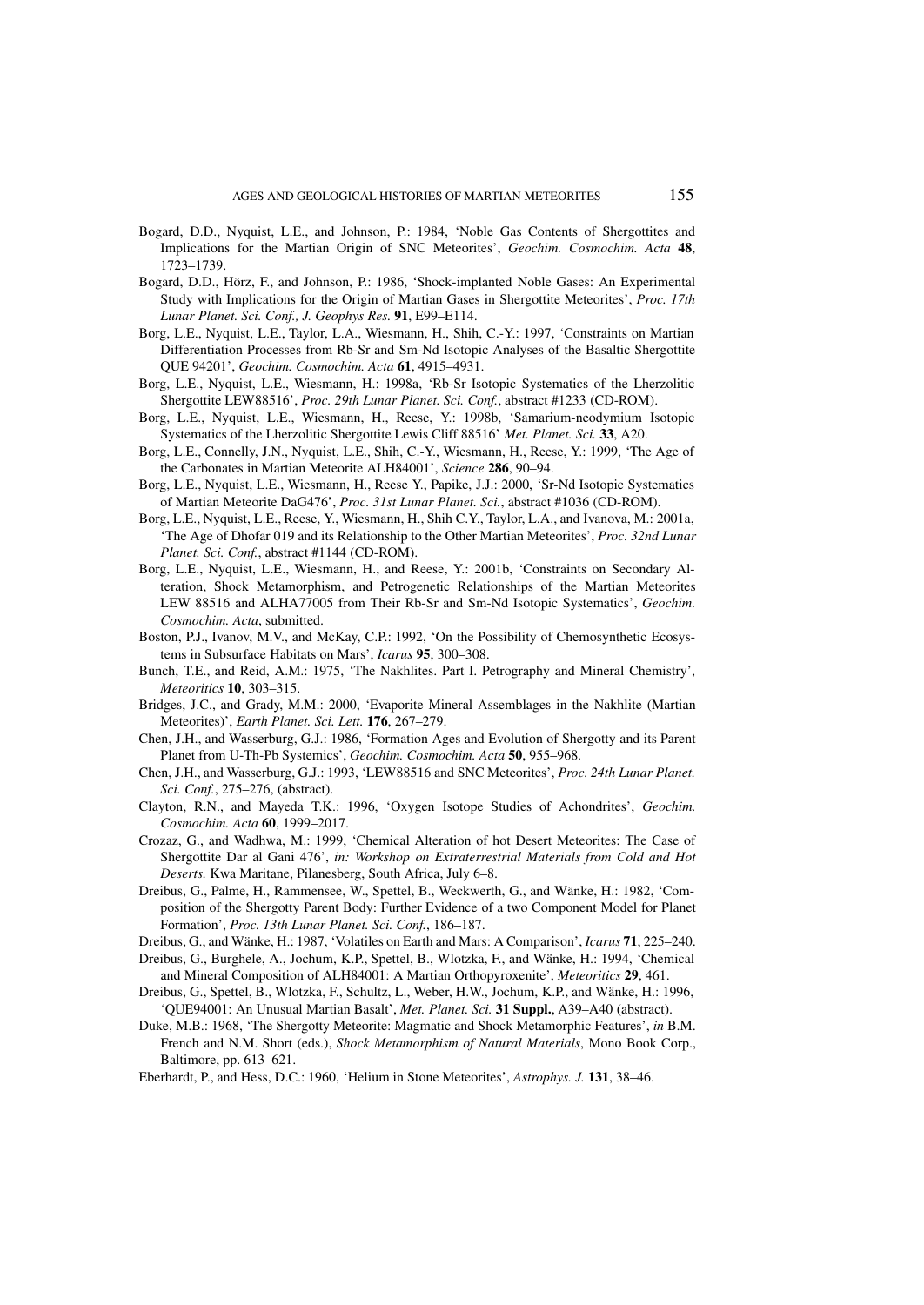- El Goresy, A., Dubrovinsky, L., Sharp, T.G., Saxena, S.K., and Chen, M.:2000, 'A Monoclinic Post-shishovite Polymorph of Silica in the Shergotty Meteorite', *Science* **288**, 1632–1634.
- Engelhardt, W., von, and Graup, G.: 1984, 'Suevite of the Ries Crater, Germany: Source Rocks and Implications for Cratering Mechanics', *Geol. Rundschau* **73**, 447–481.
- Eugster, O.: 1994, 'Orthopyroxenite ALH84001: Ejection from Mars (?) 15 Ma Ago', Meteoritics **29**, 464 (abstract).
- Eugster, O., and Michel, T.:1995, 'Common Asteroid Break-up Events of Eucrites, Diogenites, and Howardites and Cosmic-ray Production Rates for Noble Gases in Achondrites', *Geochim. Cosmochim. Acta* **59** 177–199. ,
- Eugster, O., Eberhardt, P., and Geiss, J.:1967, '81Kr in Meteorites and 81Kr Radiation Ages', *Earth Planet. Sci. Lett.* **2**, 77–82.
- Eugster, O., Polnau, E., and Terribilini, D.:1997a, 'Ejection Age of Martian Lherzolite Yamato 793605, Chassigny, and Shergotty and Formation Age of Shergotty Maskelynite', *Met. Planet. Sci.* **32**, A40.
- Eugster, O., Weigel, A., and Polnau, E.:1997b, 'Ejection Times of Martian Meteorites', *Geochim. Cosmochim. Acta.* **61**, 2749–2757.
- Evans, J.C., Wacker, J., and Reeves, J.H.:1992, 'Terrestrial Ages of Victoria Land Meteorites Collected by the United States Expeditions 1985–1987', *in* Marvin and Mc Pherson (eds.), *Smithson. Contrib. Earth Sci.* **30**, Washington DC, 45–56.
- Floran, R.J., Prinz, M., Hlava P.F., Keil, K., Nehru C.E., and Hinthorne, J.R.:1978, 'The Chassigny Meteorite:A Cumulate Dunite with Hydrous Amphibole-bearing Melt Inclusions', *Geochim. Cosmochim. Acta* **42**, 1213–1229.
- Folco, L., Franchi, I.A., Scherer, P., Schultz, L., and Pillinger, C.T.:1999, 'Dar al Gani 489 Basaltic Shergottite: A new Find from the Sahara Likely Paired with Dar al Gani 476', Meteorit. Planet. *Sci.* **34** (Suppl.), A36–A37 (abstract).
- Gale, N.H., Arden. J.W., Hutchison. R.:1975, 'The Chronology of the Nakhla Achondritic Meteorite', *Earth Planet. Sci. Lett.* **26**, 195–206.
- Ganapathy, R., and Anders, E.:1969, 'Ages of Calcium-rich Achondrites II. Howardites, Nakhlites, and the Angra dos Reis Angrite', *Geochim. Cosmochim. Acta* **33**, 775–787.
- Garrison, D.H., and Bogard, D.D.:1998, 'Isotopic Composition of Trapped and Cosmogenic Noble Gases in Several Martian Meteorites', *Met. Planet. Sci.* **33**, 721–736.
- Garrison, D.H., and Bogard, D.D.:2000, 'Cosmogenic and Trapped Noble Gases in the Los Angeles Martian Meteorite', *63rd Annual Met. Soc. Mtg. Aug. 28–Sept. 1, 2000, Chicago*, (abstract).
- Geiss, J., and Hess, D.C.:1958, 'Argon-potassium Ages and the Isotopic Composition of Argon from Meteorites', *Astrophys. J.* **127**, 224–236.
- Gladman, B.:1997, 'Destination:Earth. Martian Meteorite Delivery', *Icarus* **130**, 228–246.
- Gleason, J.D., Kring, D.A., Hill, D.H., and Boynton, W.V.:1997, 'Petrography and Bulk Chemistry of Martian Orthopyroxenite ALH84001: Implications for the Origin of Secondary Carbonates', *Geochim. Cosmochim. Acta* **61**, 3503–3512.
- Golden, D.C., Ming, D.W., Schwandt, C.S., Lauer, H.V., Socki, R.A., Morris, R.V., Lofgren, G.E., and McKay, G.:2000a, 'Inorganic Formation of Zoned Mg-Fe-Ca Carbonate Globules with Magnetite and Sulfide Rims Similar to those in Martian Meteorite ALH84001', *Proc. 31st Lunar Planet. Sci. Conf.*, LPI, Houston, abstract #1799 (CD-ROM).
- Golden, D.C., Ming, D.W., Schwandt, C.S., Morris, R.V., Yang S.V., and Lofgren, G.E.:2000b, 'An Experimental Study on Kinetically-driven Precipitation of Calcium-magnesium-iron Carbonates from Solution:Implications for the Low-temperature Formation of Carbonates in Martian Allan Hills 84001', *Met. Planet. Sci.* **35**, 457–465.
- Gooding, J.L., Wentworth, S.J., and Zolensky, M.E.:1991, 'Aqueous Alteration of the Nakhla Meteorite', *Meteoritics* **26**, 135–143.
- Greshake, A.:1998, 'Transmission Electron Microscope Charactrization of Shock Defects in Minerals from the Nakhla SNC Meteorite', *Meteorit. Planet. Sci.* **33**, A63.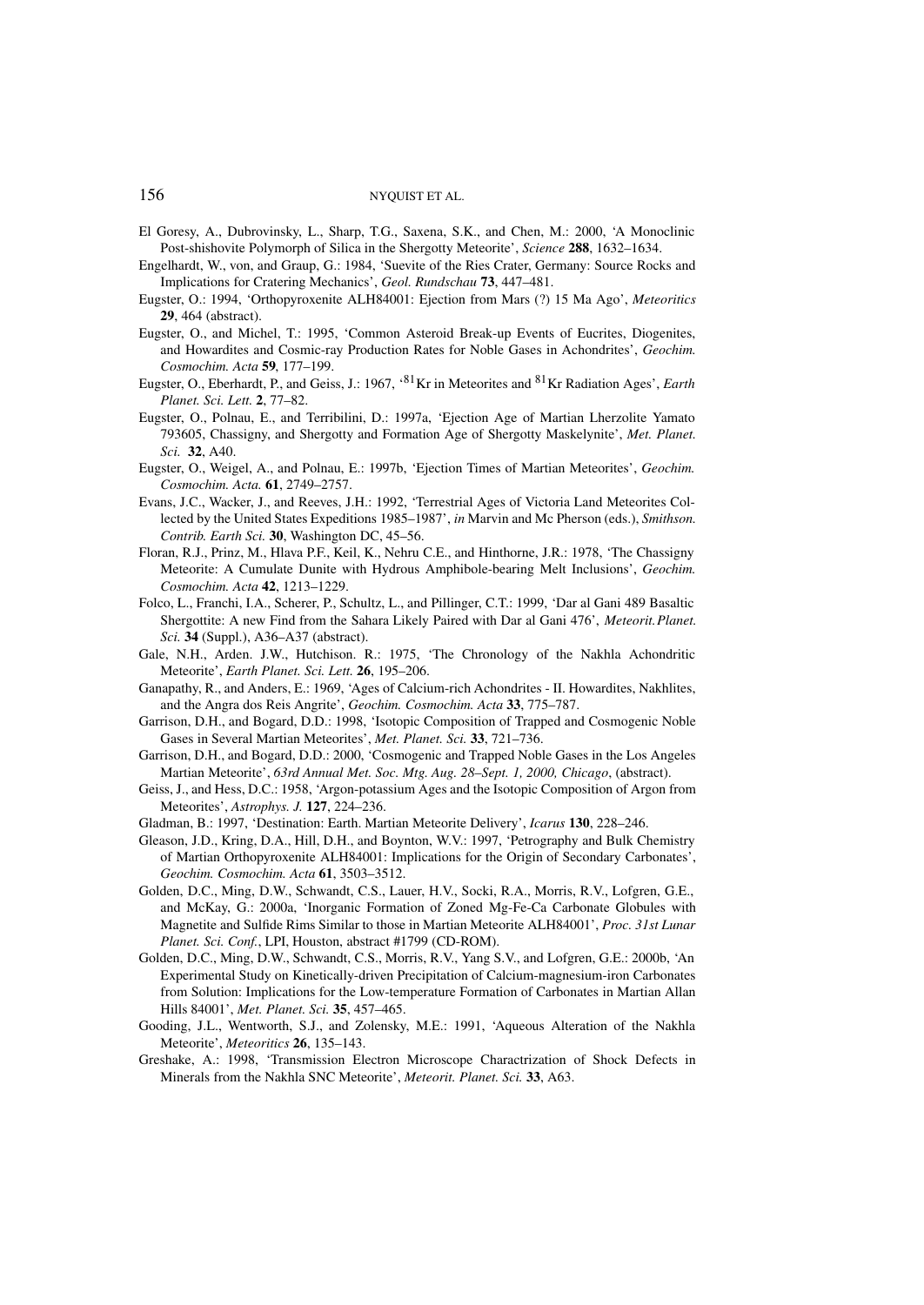- Greshake, A., and Stöffler, D.:1999, 'Shock Metamorphic Features in the SNC Meteorite Dar al Gani 476', *Proc. 30th Lunar Planet. Sci.*, LPI, Houston abstract #1377 (CD-ROM).
- Greshake, A., and Stöffler, D.:2000, 'Shock Related Melting Phenomena in the SNC Meteorite Dar al Gani 476', *Proc. 31st Lunar Planet. Sci. Conf.*, LPI, Houston abstract #1043 (CD-ROM).
- Greshake, A., Stephan, T., and Rost, D.:1998, 'Symplectic Exsolutions in Olivine from the Martian Meteorite Chassigny:Evidence for Slow Cooling Under Highly Oxidizing Conditions', *Proc. 29th Lunar Planet. Sci. Conf.*, abstract #1069.
- Greshake, A., Schmitt, R.T., Stöffler, D., Pätsch, M., and Schultz, L.: 2001, 'Dhofar 081: A new Lunar Highland Meteorite', *Meteoritics and Planet. Sci.*, in press.
- Grossman, J.N.:2000, The Meteoritical Bulletin, No. 84, *Meteorit. Planet. Sci.* **35**, A199–A225.
- Harper, C.L., Jr., Nyquist, L.E., Bansal, B.M., Wiesmann, H., and Shih, C.-Y.: 1995, 'Rapid Accretion and Early Differentiation of Mars Indicated by 142Nd/144Nd in SNC Meteorites', *Science* **267**, 213–216.
- Hartmann, W.K.: 1999, 'Martian Cratering VI: Crater Count Isochrons and Evidence for Recent Volcanis from Mars Global Surveyor', *Met. Planet. Sci.* **34**, 167–177.
- Hartmann, W.K.:2001, 'Martian Seeps and Their Relation to Youthful Geothermal Activity', *Space Sci. Rev.*, this volume.
- Hartmann, W.K., and Berman, D.C.: 2000, 'Elysium Planitia Lava Flows: Crater Count Chronology and Geological Implications', *J. Geophys. Res*. **105**, 15,011–15,025.
- Hartmann, W.K., and Neukum, G.:2001, 'Cratering Chronology and Evolution of Mars', *Space Sci. Rev.*, this volume.
- Hartmann, W.K., Anguita, J., de la Casa, M., Berman, D.C., and Ryan, E.V.:2000, 'Martian Cratering 7:The Role of Impact Gardening', *Icarus* **148**, in press.
- Harvey, R., and McSween, H.Y., Jr.:1996, 'A Possible High-temperature Origin for the Carbonates in the Martian Meteorite ALH84001', *Nature* **382**, 49–51.
- Harvey, R.P., Wadhwa, M., McSween, H.Y., Jr., and Crozaz, G.:1993, 'Petrography, Mineral Chemistry and Petrogenesis of Antarctic Shergottite LEW88516', *Geochim. Cosmochim. Acta* **57**, 4769–4783.
- Head, J.N., Melosh, H.J.:2000, 'Launch Velocity Distribution of the Martian Clan Meteorites', *Proc. 31st Lunar Planet. Sci.*, LPI, Houston, abstract #1937 (CD-ROM).
- Heymann, D., Mazor, E., and Anders, E.:1968, 'Ages of Ca-rich achondrites I. Eucrites', *Geochim. Cosmochim. Acta* **32**, 1241–1268.
- Ikeda, Y.:1994, 'Petrography and Petrology of the ALH-77005 Shergottite', *Proc. NIPR Symp. Antarct. Meteorites* **7**, 9–29.
- Ilg, S., Jessberger, E.K., El Goresy, A.:1997, 'Argon-40/argon-39 Laser Extraction Dating of Individual Maskelynites in SNC Pyroxenite Allan Hills 84001', *Met. and Planet. Sci.* **32**, A65.
- Ivanov, B.:2001, 'Mars/Moon Cratering Rate Ratio Estimates', *Space Sci. Rev.*, this volume.
- Jagoutz, E.: 1989, 'Sr and Nd Isotopic Systematics in ALHA77005: Age of Shock Metamorphism in Shergottites and Magmatic Differentiation on Mars', *Geochim. Cosmochim. Acta* **53**, 2429–2441.
- Jagoutz, E.:1996, 'Nd Isotopic Systematics of Chassigny', *Proc. 27th Lunar Planet. Sci.*, 597–598 (abstract).
- Jagoutz, E., and Wänke H.:1986, 'Sr and Nd Isotopic Systematics of Shergotty Meteorite', *Geochim. Cosmochim. Acta* **50**, 939–953.
- Jagoutz, E., and Jotter, R.: 1999, 'SNC Meteorites: Relatives Finally Finding Each Other', Met. *Planet. Sci.* **34**, A59.
- Jagoutz, E., and Jotter, R.:2000, 'New Sm-Nd Isotope Data on Nakhla Minerals', *Proc. 31st Lunar Planet. Sci.*, abstract #1609 (CD-ROM).
- Jagoutz, E., Sorowka, A., Vogel, J.D., Wänke, H.:1994, 'ALH84001:Alien or Progenitor of the SNC Family?', *Meteoritics* **29**, 478–479 (abstract).
- Jagoutz, E., Bogdanovski, O., Krestina, N., Jotter, R.,:1999, 'DAG:A new age in the SNC Family, or the First Gathering of Relatives', *Proc. 30th Lunar Planet. Sci.*, abstract #1808 (CD-ROM).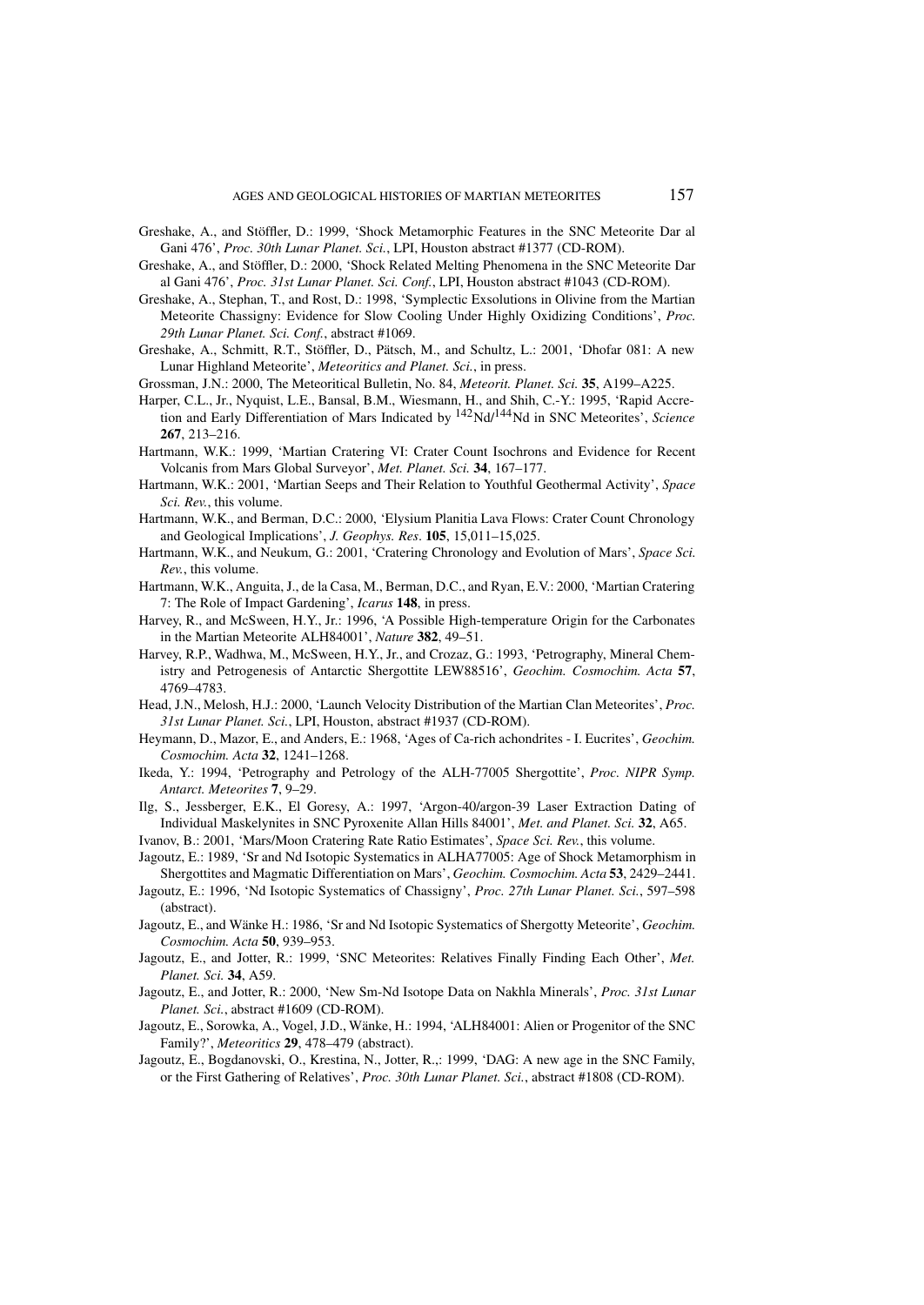- Jones, J.H.:1986, 'A Discussion of Isotopic Systematics and Mineral Zoning in the Shergottites: Evidence for a 180 Myr Igneous Crystallization Age', *Geochim. Cosmochim. Acta* **50**, 969–977.
- Jones, J.H.:1989, 'Isotopic Relationships Among the Shergottites, Nakhlites, and Chassigny', *Proc. 19th Lunar Planet. Sci. Conf.* , 465–474.
- Jull, A.J.T., and Donahue, D.J.:1988, 'Terrestrial 14C Age of the Antarctic Shergottite EETA79001', *Geochim. Cosmochim. Acta* **52**, 1309–1311.
- Jull, A.J.T., Cielaszyk, E., Brown, S.T., and Donahue, D.J.: 1994, <sup>14</sup>C Terrestrial Ages of Achondrites from Victoria Land Antarctica', *Proc. 25th Lun. Planet. Sci.*, 647–648.
- Jull, A.J.T., Eastoe, C.J., Xue, S., and Herzog, G.F.:1995, 'Isotopic Composition of Carbonate in the SNC Meteorites ALH84001 and Nakhla', *Meteoritics* **30**, 311–318.
- Jull, A.J.T., Eastoe, C.J., and Clout, S.:1997, 'Terrestrial Age of the Lafayette Meteorite and Stableisotopic Composition of Weathering Products', *Proc. 28th Lun. Planet. Sci.*, 685–686.
- Jull, A.J.T., Courtney, C., Jeffrey, D.A., and Beck, J.W.:1998, 'Isotopic Evidence for a Terrestrial Source of Organic Compounds Found in Martian Meteorites Allan Hills 84001 and Elephant Moraine 79001', *Science* **279**, 366–369.
- Kadano, T., and Fugiwara, A.:1996, 'Observation of Expanding Vapor Cloud Generated by Hypervelocity Impact', *J. Geophys. Res.* **101**, 26,097–26,109.
- Keller, L.P., Treiman A.H., and Wentworth S.J.:1992, 'Shock Effects in the Shergottite LEW88516: Optical and Electron Microscope Observations', *Meteoritics* **27**, 242.
- Keszthelyi, L., McEwen, A.S., and Thordarson, T.;, 2000, 'Terrestrial Analogs and Thermal Models for Martian Flood Lavas', *J. Geophys. Res.* **105**, 15,027–15,049.
- Kieffer, S.W., Schaal, R., Gibbons, R., Hörz, F., Milton, D., and Duba, A.:1976, 'Shocked Basalt from Lonar Crater, India, and Experimental Analogues', *Proc. 7th Lunar Planet. Sci. Conf.*, 1391–1412.
- Knott, S.F., Ash, R.D., and Turner, G: 1996,  $40Ar^{-39}Ar$  Dating of ALH84001: Evidence for the Early Bombardment of Mars', *Proc. 26th Lunar Planet. Sci. Conf.*, 765–766 (abstract).
- Kring, D.A., and Gleason, J.D.:1997, 'Magmatic Temperatures and Compositions on Early Mars as Inferred from the Orthopyroxene-silica Assemblage in Allan Hills 84001', *Meteoritics* **32**, A74.
- Kring, D.A., Swindle, T.D., Gleason, J.D., and Grier, J.A.:1998, 'Formation and Relative Ages of Maskelynite and Carbonate in ALH84001', *Geochim. Cosmochim. Acta* **62**, 2155–2166.
- Lambert, P.:1985, 'Metamorphic Record in Shergottites', *Meteoritics* **20**, 690–691.
- Lambert, P., and Grieve, R.A.F.:1984, 'Shock-experiments on Maskelynite-bearing Anorthosite', *Earth Planet. Sci. Lett.* **68**, 159–171.
- Lancet, M.S., and Lancet, K.:1971, 'Cosmic-ray and Gas Retention Ages of the Chassigny Meteorite', *Meteoritics* **6**, 81–86.
- Langenhorst, F., and Greshake, A.: 1999, 'A TEM Study of Chassigny: Evidence for Strong Shock Metamorphism', *Met. Planet. Sci.* **34**, 43–48.
- Langenhorst, F., and Poirier, J.-P.:2000, "'Eclogitic" Minerals in a Shocked Basaltic Meteorite', *Earth Planet. Sci. Lett.* **176**, 259–265.
- Langenhorst, F., Stöffler, D., and Klein, D.:1991, 'Shock Metamorphism of the Zagami Achondrite', *Proc. 22nd Lunar Planet. Sci. Conf.*, 779–780.
- Longhi, J.: 1991, 'Complex Magmatic Processes on Mars: Inferences from the SNC Meteorites', *Proc. Lunar Planet. Sci. Conf.* **21**, 695–709.
- Lodders, K.:1998, 'A Survey of Shergottite, Nakhlite and Chassigny Meteorites Whole-rock Compositions', *Met. Planet. Sci.* **33**, A183–A190.
- Lorenzetti, S., and Eugster, O.:2001, 'Ejection Ages of the Shergottites Los Angeles and Say al Uhaymir', to be published.
- Lugmair, G.W., and Galer, S.J.:1992, 'Age and Isotopic Relationships Among the Angrites Lewis Cliff 86010 and Angra dos Reis', *Geochim. Cosmochim. Acta* **56**, 1673–1694.
- Malin, M.C., and Edgett, K.S.:2000, 'Evidence for Recent Groundwater Seepage and Surface Runoff on Mars', *Science* **288**, 2330–2335.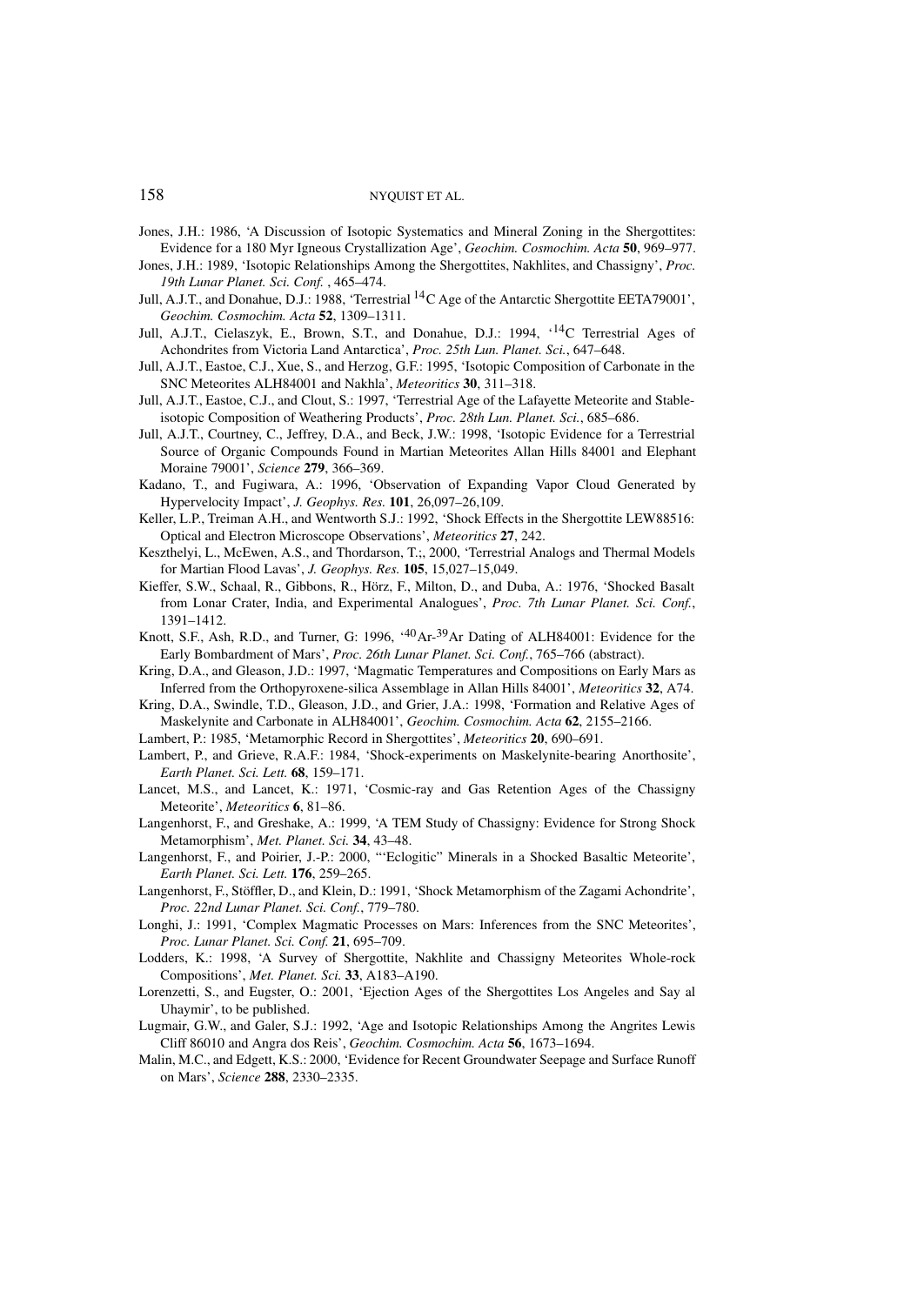- Marti, K.:1967, 'Mass-spectrometric Detection of Cosmic-ray-produced Kr-81 in Meteorites and the Possibility of Kr-Kr Dating', *Phys. Rev. Lett.* **18**, 264–266.
- Marti, K., and Matthew, K. J.:2000, 'Ancient Martian Nitrogen', *Geophys. Res. Lett.* **27**, 1463–1466.
- Marti, K., Kim, J.S., Thakur, A.N., McCoy, T.J., and Keil, K.: 1995, 'Signatures of the Martian Atmosphere in Glass of the Zagami Meteorite', *Science* **267**, 1981–1984.
- McCoy, T.J., Taylor, G.J., and Keil, K.:1992, 'Zagami:Product of a Two-stage Magmatic History', *Geochim. Cosmochim. Acta* **56**, 3571–3582.
- McKay, D.S., Gibson, E.K., Jr., Thomas-Keprta, K.L., Vali, H., Romanek, C.S., Clemett, S.J., Chillier, X.D.F., Maechling, C.R., and Zare, R.N.: 1996, 'Search for Life on Mars: Possible Relic Biogenic Activity in Martian Meteorite ALH84001', *Science* **273**, 924–930.
- McSween, H.Y., Jr.:1994, 'What Have we Learned about Mars from SCN Meteorites', *Meteoritics* **29**, 757–779.
- McSween, H.Y., Jr., and Stöffler, D.:1980, 'Shock Metamorphic Features in ALHA77005 Meteorite', *Proc. 11th Lunar Planet. Sci. Conf.*, 717–719.
- McSween, H.Y., Jr., and Harvey, R.P.:1998, 'An Evaporation Model for Formation of Carbonates in the ALH84001 Martian Meteorite', *Intern. Geol. Rev.* **40**, 774–783.
- McSween, H.Y., Jr., and Keil, K.:2000, 'Mixing Relationships in the Martian Regolith and the Composition of Globally Homogeneous Dust', *Geochim. Cosmochim. Acta* **64**, 2155–2166.
- Melosh, H.J.:1984, 'Impact Ejection, Spallation, and the Origin of Meteorites', *Icarus* **59**, 234–260.
- Melosh, H.J.:1985, 'Ejection of Rock Fragments from Planetary Bodies', *Geology* **13**, 144–148.
- Melosh, H.J.:1989, 'Impact Cratering:A Geologic Process', *Sky and Telescope* **78**, 382.
- Melosh, H.J.:1995, 'Cratering Dynamics and the Delivery of Meteorites to the Earth', *Meteoritics* **30**, 545–546.
- Metzler, K., Bobe, K.D., Palme, H., Spettel, B. and Stöffler, D.:1995, 'Thermal and Impact Metamorphism of the HED-asteroid', *Planet. Space Sci.* **43**, 499–525.
- Meyer, C.:1998, *Mars Meteorite Compendium 1998*, NASA, Houston, Texas, 237 pp.
- Mikouchi, T., and Miyamoto, M.: 1997, 'Yamato-793605: A new Lherzolitic Shergottite from the Japanese Antarctic Meteorite Collection', *Antarct. Meteorite Res.* **10**, 41–60.
- Mikouchi, T., and Miyamoto, M.:1998, 'Pyroxene and Olivine Microstructures in Nakhlite Martian Meteorites: Implication for Their Thermal History', *Proc. 29th Lunar Planet. Sci.*, abstract #1574.
- Mileikowsky, C., Cucinotta, F.A., Wilson, J.W., Gladman, B., Horneck, G., Lindegren, L., Melosh, J., Rickman, H., Valtonen, M., and Zheng, J.Q.:2000, 'Natural Transfer of Viable Microbes in Space', *Icarus* **145**, 391–427.
- Minster, J.-F., Birck, J.-L., Allègre, C.-J.:1982, 'Absolute Age of Formation of Chondrites by the 87Sr-87Sr Method', *Nature* **300**, 414–419.
- Misawa, K., Nakamura, N., Premo, W.R., Tatsumoto, M.:1997, 'U-Th-Pb Isotopic Systematics of Lherzolitic Shergottite Yamato 793605', *Antarctic Meteorites* **XXII**, NIPR, 115–117.
- Mittlefehldt, D.W.:1994, 'ALH84001, A Cumulate Orthopyroxenite Member of the Martian Meteorite Clan', *Meteoritics* **29**, 214–221.
- Mittlefehldt, D.W., Lindstrom, D.J., Lindstrom, M.M., and Martinez, R.R.:1997, 'Lithology A in EETA79001 – Product of Impact Melting on Mars', *Proc. 28th Lunar Planet. Sci. Conf.*, 961– 962.
- Miura, Y.N., Nagao, K., Sugiura, N., Sagawa, H., and Matsubara, K.:1995, 'Orthopyroxenite ALHA84001 and Shergottite ALHA77005: Additional Evidence for a Martian Origin from Noble Gases', *Geochim. Cosmochim. Acta* **59**, 2105–2113.
- Mouginis-Mark, P.J., McCoy, T.J., Taylor, G.J., Keil, K.:1992, 'Martian Parent Craters for the SNC Meteorites', *J. Geophys. Res.* **97**, 10,213–10,225.
- Müller, W.F.:1993, 'Thermal and Deformational History of the Shergotty Meteorite Deduced from Clinopyroxene Microstructure', *Geochim. Cosmochim. Acta* **57**, 4311–4322.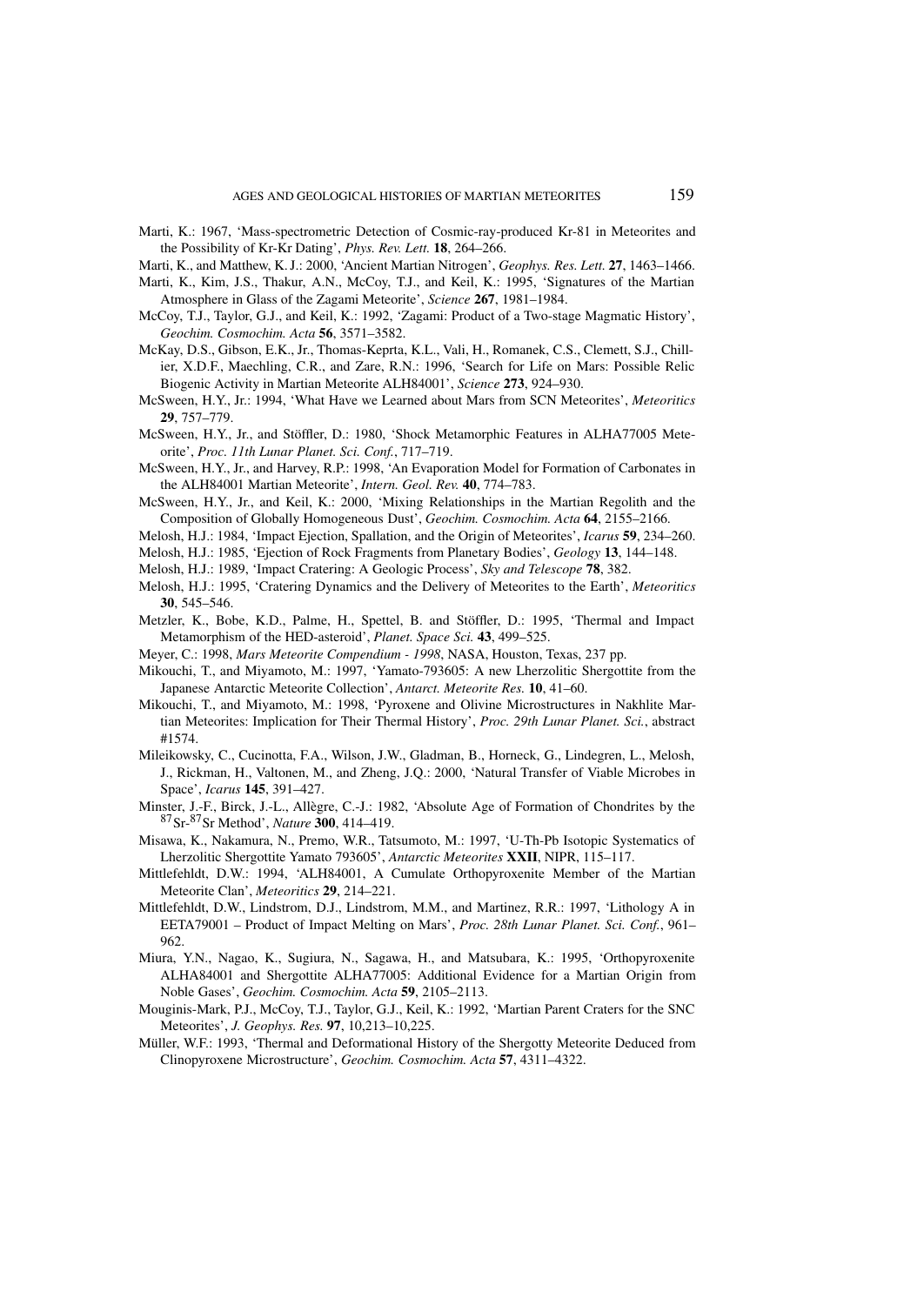- Müller, H.W., and Zähringer, J.:1969, 'Rare Gases in Stony Meteorites', *in* P.M. Millmann (ed.) *Meteorite Research*, D. Reidel, Dordrecht, pp. 845–856.
- Nagao, K., Nakamura, T., Miura, Y., and Takaoka, N.:1997, 'Noble Gases and Mineralogy of Primary Igneous Materials of the Yamato-793605 Shergottite', Natl Inst. Polar Res., Tokyo, *Anarct. Meteorit. Res.* **10**, 125–142.
- Nakamura, N., Komi, H., and Kagami, H.:1982a, 'Rb-Sr Isotopic and REE Abundances in the Chassigny Meteorite', *Meteoritics* **17**, 257–258.
- Nakamura, N., Unruh, D.M., Tatsumoto, M., and Hutchison, R.:1982b, 'Origin and Evolution of the Nakhla Meteorite Inferred from the Sm-Nd and U-Pb Systematics and REE, Ba, Sr, Rb Abundances', *Geochim. Cosmochim. Acta* **46**, 1555–1573.
- Neukum, G., Ivanov, B., and Hartmann, W.K.:2001, 'Cratering Records in the Inner Solar System in Relation to the Lunar Reference System', *Space Sci. Rev.*, this volume.
- Newsom, H.E., Brittelle, G.E., Hibbitts, C.A., Crossey, L.J., and Kudo, A.M.:1996, 'Impact Crater Lakes on Mars', *J. Geophys. Res.* **101**, 14,951–14,955.
- Nishiizumi, K., and Caffee, W.:1996, 'Exposure History of Shergottite Queen Alexandra Range 94201', *Proc. 27th Lun. Planet. Sci. Conf.*, 961–962.
- Nishiizumi, K., and Caffee, M.W.:1997, 'Exposure History of Shergottite Yamato' 793605 (abstract). *Antarctic Meteorites* **XXII**, Natl Inst. Polar Res., Tokyo, 149–151.
- Nishiizumi, K., Klein, J., Middleton, R., Elmore, D., Kubik, P.W., and Arnold, J.R.:1986, 'Exposure History of Shergottites', *Geochim. Cosmochim. Acta* **50**, 1017–1021.
- Nishiizumi, K., Arnold J.R., Caffee, M.W., Finkel, R.C., and Southon, J.:1992, 'Exposure Histories of Calcalong Creek and LEW88516 Meteorites', *Meteoritics* **27**, 270 (abstract).
- Nishiizumi, K., Masarik, J., Welten, K.C., Caffee, M.W., Jull A.J.T., and Klandrud, S.E.:1999, 'Exposure History of new Martian Meteorite Dar al Gani 476', *Proc. 30th Lun. Planet. Sci. Conf.*, abstract #1966 (CD-ROM).
- Nishiizumi, M.W., and Masarik, J.:2000, 'Cosmogenic Radionuclides in Los Angeles Martian Meteorite', *63rd Annual Met. Soc. Mtg. Aug. 28–Sept. 1, 2000, Chicago* (abstract).
- Norman, M.D.:1999, 'The Composition and Thickness of the Crust of Mars Estimated from Rare Earth Elements and Neodymium-isotopic Compositions of Martian Meteorites', *Met. Planet. Sci.* **34**, 439–449.
- Nyquist, L.E.:1983, 'Do Oblique Impacts Produce Martian Meteorites?' *Proc. 13th Lunar Planet. Sci. Conf., J. Geophys. Res.* **88 Suppl.**, A785–A798.
- Nyquist, L.E., Wooden, J., Bansal, B., Wiesmann, H., McKay, G., Bogard, D.D.:1979a, 'Rb-Sr age of the Shergotty Achondrite and Implications for Metamorphic Resetting of Isochron Ages', *Geochim. Cosmochim. Acta* **43**, 1057–1074.
- Nyquist, L.E., Bogard, D.D., Wooden, J.L., Wiesmann, H., Shih, C.-Y., Bansal, B.M., and McKay, G.:1979b, 'Early Differentiation, Late Magmatism, and Recent Bombardment on the Shergottite Parent Planet', *Meteoritics* **14**, 502.
- Nyquist, L.E., Wiesmann, H., Shih, C.-Y., Bansal, B.M.:1986, 'Sr Isotopic Systematics of EETA79001', *Proc. 17th Lunar Planet. Sci. Conf.*, 624–625 (abstract).
- Nyquist, L.E., Bansal, B., Wiesmann, H., Shih, C.-Y.:1994, 'Neodymium, Strontium and Chromium Isotopic Studies of the LEW86010 and Angra dos Reis Meteorites and the Chronology of the Angrite Parent Body', *Meteoritics* **29**, 882–885.
- Nyquist, L.E., Bansal, B.M., Wiesmann, H., Shih, C.-Y.:1995, "'Martians" Young and old:Zagami and ALH84001', *Proc. 26th Lunar Planet. Sci. Conf.*, 1065–1066 (abstract).
- Nyquist, L.E., Borg, L.E., Shih, C.-Y.:1998, 'The Shergottite Age Paradox and the Relative Probabilities for Martian Meteorites of Differing Ages', *J. Geophys. Res.* **103**, 31,445–31,455.
- Nyquist, L.E., Reese, Y.D., Wiesmann, H., Shih, C.-Y., and Schwandt, C.:2000, 'Rubidium-Strontium Age of the Los Angeles Shergottite', *Met. Planet. Sci.* **35**, A121–A122.
- Nyquist, L.E., Reese, Y., Wiesmann, H., and Shih, C.-Y.:2001, 'Age of EET79001B and Implications for Shergottite Origins', *Proc. 32nd Lunar Planet. Sci. Conf.*, abstract #1407 (CD-ROM).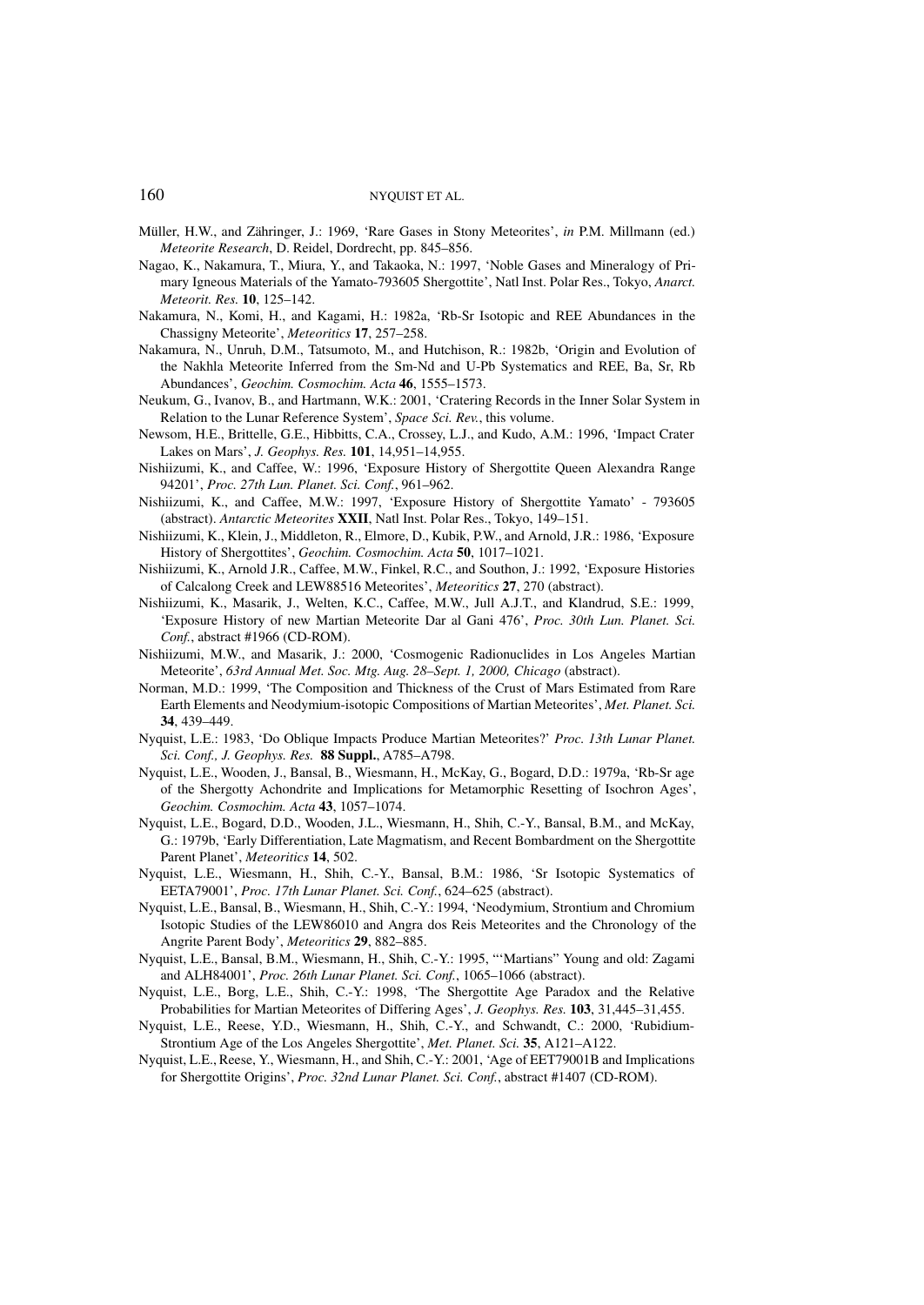- O'Keefe, J.D., and Ahrens, T.J.:1986, 'Oblique Impact:A Process for Obtaining Meteorite Samples from Other Planets', *Science* **234**, 346–349.
- Ostertag, R., Amthauer, G., Rager, H., and McSween, H.Y., Jr.: 1984, 'Fe<sup>3+</sup> in Shocked Olivine Crystals of the ALHA77005 Meteorite', *Earth Planet. Sci. Lett.* **67**, 162–166.
- Ott, U.:1988, 'Noble Gases in SNC Meteorites Shergotty, Nakhla, Chassigny', *Geochim. Cosmochim. Acta* **52**, 1937–1948.
- Ott, U., and Löhr, H.P.:1992, 'Noble Gases in the new Shergottite LEW88516', *Meteoritics* **27**, 271 (abstract).
- Paetsch, M., Altmaier, M., Herpers, U., Kosuch, H., Michel, R., and Schultz, L.:2000, 'Exposure Age of the New SNC Meteorite Sayh al Uhaymir 005', *Met. Planet. Sci.* **35**, A124–A125 (abstract).
- Pal, D.K., Tuniz, C., Moniot, R.K., Savin,W., Kruse, T., and Herzog, G.F.:1986, 'Beryllium-10 Contents of Shergottites, Nakhlites and Chassigny', *Geochim. Cosmochim. Acta* **50**, 2405–2409.
- Papanastassiou, D.A., Wasserburg, G.J.:1974, 'Evidence for Late Formation and Young Metamorphism in the Achondrite Nakhla', *Geophy. Res. Lett.* **1**, 23–26.
- Pierazzo, E., and Melosh, H.J.:1999, 'Hydocode Modeling of Chicxulub as an Oblique Impact Event', *Earth Planet. Sci. Lett.* **165**, 163–176.
- Pierazzo, E., and Melosh, H.J.:2000, 'Melt Production in Oblique Impacts', *Icarus* **145**, 252–261.
- Podosek, F.A.:1973, 'Thermal History of the Nakhlites by the 40Ar-39Ar Method', *Earth Planet. Sci. Lett.* **19**, 135–144.
- Pohl, J., Stöffler, D., Gall, H., and Ernstson, K.:1977, 'The Ries Impact Crater', *in* D.H. Roddy, R.O. Pepin, and R.B. Merrill (eds.), *Impact and Explosion Cratering*, Pergamon Press, New York, pp. 343–404.
- Rieder, R., Economou, T., Wänke, H., Turkevich, A., Crisp, J., Brückner, J., Dreibus, G., McSween, H.Y., Jr.:1997, 'The Chemical Composition of Martian Soil and Rocks Returned by the Mobile Alpha Proton X-ray Spectrometer: Preliminary Results from the X-ray Mode', *Science* 278, 1771–1774.
- Rubin, A.E., Warren, P.H., Greenwood, J.P., Verish, R.S., Leshin, L.A., Hervig, R.L., Clayton, R.N., and Mayeda, T.K.: 2000, 'Los Angeles: the Most Differentiated Basaltic Martian Meteorite', *Geology*, submitted.
- Sano, Y., Terada, K., Takeno, S., Taylor, L.A., McSween, H.Y.: 2000, 'Ion Microprobe Uraniumthorium-lead Dating of Shergotty Phosphates', *Met. Planet. Sci.* **35**, 341–346.
- Sarafin, R., Herpers, U., Signer, P., Wieler, R., Bonani, G., Hofmann, H.J., Morenzoni, E., Nessi, M., Suter, M., and Wölfli, W.: 1985,  $\cdot^{10}$ Be,  $^{26}$ Al,  $^{53}$ Mn, and Light Noble Gases in the Antarctic Shergottite EETA79001(A)', *Earth Planet. Sci. Lett.* **75**, 72–76.
- Schaal, R.B., and Hörz, F.:1977, 'Shock Metamorphism of Lunar and Terrestrial Basalts', *Proc. 8th Lunar Planet. Sci. Conf.*, 1679–1729.
- Schmitt, R.T.: 2000, 'Shock Experiments with the H6 Chondrite Kernouvé: Pressure Calibration of Microscopic Shock Effects', *Met. Planet. Sci.* **35**, 545–560.
- Schultz, L., and Freundel, M.:1984, 'Terrestrial Ages of Antarctic Meteorites', *Meteoritics* **19**, 310 (abstract).
- Schultz, P.H., and DŠHondt, S.:1996, 'Cretaceous-Tertiary (Chicxulub) Impact Angle and its Consequences', *Geology* **24**, 963–967.
- Schultz, L., and Franke, L.:2000, 'Helium, Neon, and Argon in Meteorites, a Data Compilation', Max-Planck-Institut für Chemie, Mainz.
- Scott, E.R.D.: 1999, 'Origin of Carbonate-magnetite-sulfide Assemblages in Martian Meteorite ALH84001', *J. Geophys. Res.* **104**, 3803–3813.
- Scott, E.R.D., Krot, A.N., and Yamagouchi, A.:1998, 'Carbonates in Fractures of Martian Meteorite ALH84001: Petrologic Evidence for Impact Origin', *Met. Planet. Sci.* 33, 709-719.
- Sharp, T.G., El Goresy, A., Wopenka, B., and Chen, M.: 1999, 'A Post-stihovite SiO<sub>2</sub> Polymorph in the Meteorite Shergotty:Implications for Impact Events', *Science* **284**, 1511–1513.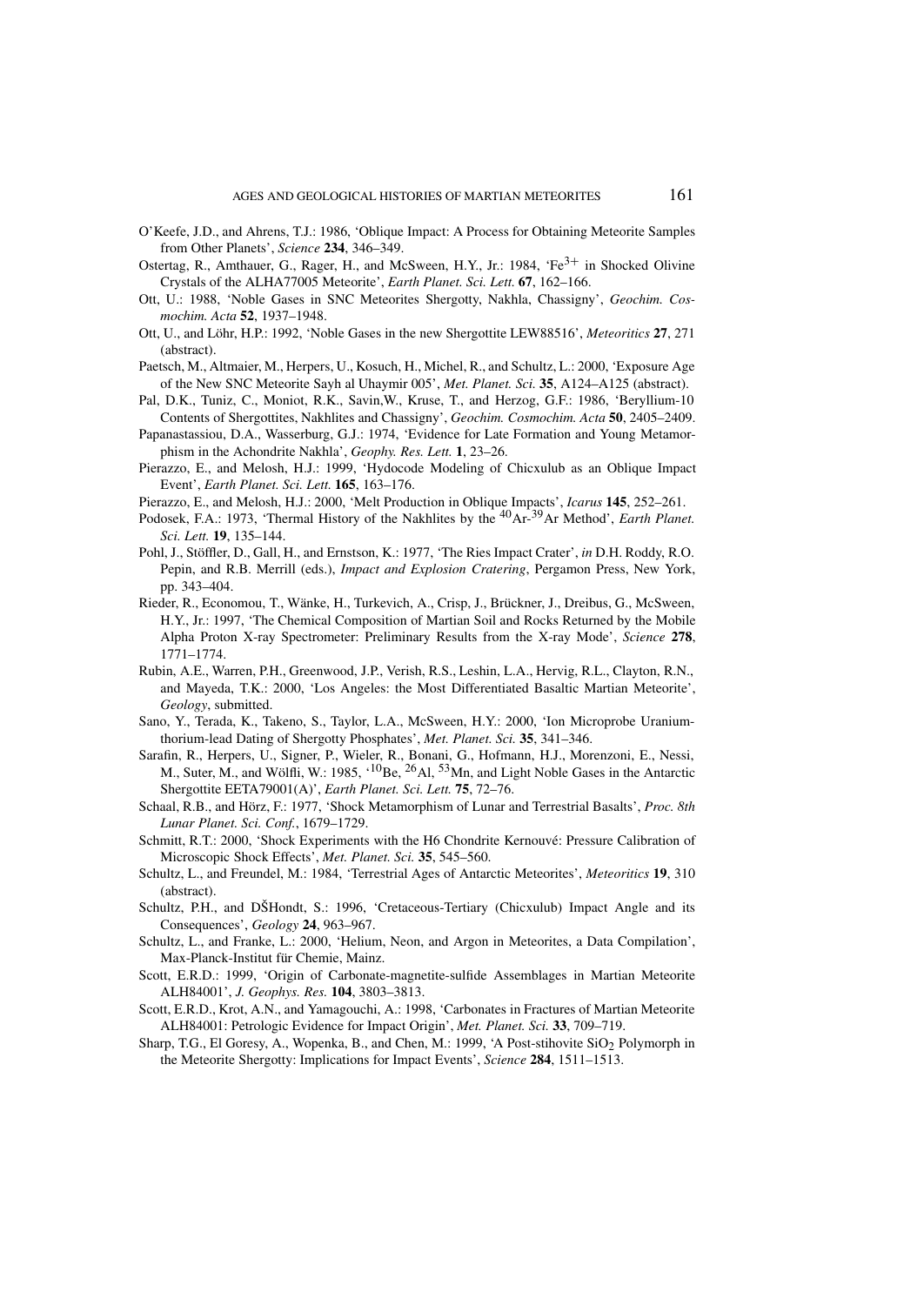- Shih, C.-Y., Nyquist, L.E., Bogard, D.D., McKay, G.A., Wooden, J.L., Bansal, B.M., and Wiesmann, H.:1982, 'Chronology and Petrogenesis of Young Achondrites, Shergotty, Zagami, and ALHA 77005:Late Magmatism on a Geologically Active Planet', *Geochim. Cosmochim. Acta* **46**, 2323– 2344.
- Shih, C.-Y., Nyquist, L.E., Reese, Y., and Wiesmann, H.:1998, 'The Chronology of the Nakhlite Lafayette: Rb-Sr and Sm-Nd Isotopic Ages', *Proc. 29th Lunar Planet. Sci.*, abstract #1145 (CD-ROM).
- Shih, C.-Y., Nyquist, L.E., and Wiesmann, H.:1999, 'Sm-Nd and Rb-Sr Systematics of Nakhlite Governador Valadares', *Met. Planet. Sci.* **34**, 647–655.
- Shukolyukov, Yu.A., Nazarov, M.A., and Schultz, L.:2000, 'Dhofar019:A Shergottite with an Approximately 20-million-year Exposure Age', *Met. Planet. Sci.* **35**, A (abstract).
- Stauffer H.:1962, 'On the Production Rates of Rare Gas Isotopes in Stone Meteorites', *J. Geophys. Res.* **67**, 2023–2028.
- Steele, I.M. and Smith, J.V.:1982, 'Petrography and Mineralogy of two Basalts and Olivinepyroxene-spinel Fragments in Achondrite EETA79001', *J. Geophys. Res.* **87**, A375–A384.
- Steiger, R.H., and Jäger, E.:1977, 'Subcommission on Geochronology:Convention on the use of Decay Constants in Geo- and Cosmochronology', *Earth Planet. Sci. Lett.* **36**, 359–362.
- Stephan, T., Rost ,D., Jessberger, E.K., and Greshake, A.:1998, 'Polycyclic Aromatic Hydrocarbons are Everywhere in Allan Hills 84001', *Met. Planet. Sci.* **33**, A149–A150.
- Stephan, T., Greshake, A., Herpers, U., Jessberger, E.K., Jochum, K.-P., Michel, R., Ott, U., and Stöffler, D.:1999, 'Systematic and Interdisciplinary Analyses of all SNC Meteorites', Proposal, Münster, pp. 42.
- Stöffler, D.:1972, 'Deformation and Transformation of Rock-forming Minerals by Natural and Experimental Shock Processes:I. Behavior of Minerals Under Shock Compression', *Fortschr. Miner.* **49**, 50–113.
- Stöffler, D.:1984, 'Glasses Formed by Hypervelocity Impact', *J. Non-Cryst. Sol.* **67**, 465–502.
- Stöffler, D.: 2000, 'Maskelynite Confirmed as Diaplectic Glass: Indication for Peak Shock Pressures Below 45 GPa in all Martian Meteorites', *Proc. 31st Lunar Planet. Sci.*, abstract #1170.
- Stöffler, D., and Ostertag, R.:1983, 'The Ries Impact Crater', *Fortschr. Miner.* **61**, Beiheft 2, 71–116.
- Stöffler, D., Ostertag, R., Jammes, C., Pfannschmidt, G., Sen Gupta, P.R., Simon, S.B., Papike, J.J., and Beauchamp, R.H.:1986, 'Shock Metamorphism and Petrography of the Shergotty Achondrite', *Geochim. Cosmochim. Acta* **50**, 889–913.
- Stöffler, D., Bischoff, A., Buchwald, U., and Rubin, A.E.:1988, 'Shock Effects in Meteorites', *in* J.F. Kerridge and M.S. Matthews (eds.), *Meteorites and the Early Solar System*, Univ. Arizona Press, Tucson, pp. 165–205.
- Swindle, T.D., Caffee, M.W., and Hohenberg, C.M.:1986, 'Xenon and Other Noble Gases in Shergottites', *Geochim. Cosmochim. Acta* **50**, 1001–1015.
- Swindle, T.D., Nichols, R., and Olinger C.T.:1989, 'Noble Gases in the Nakhlite Governador Valadares', *Proc. 20th Lunar Planet. Sci. Conf.*, 1097–1098 (abstract).
- Swindle, T.D., Grier, J.A., Burkland, M.K.:1995, 'Noble Gases in Orthopyroxenite ALH84001:A Different Kind of Martian Meteorite with an Atmospheric Signature', *Geochim. Cosmochim. Acta* **59**, 793–801.
- Swindle, T.D., Li, B., and Kring, D.A.:1996, 'Noble Gases in Martian Meteorite QUE94201', *Proc. 27th Lunar Planet. Sci. Conf.*, 1297–1298 (abstract).
- Swindle, T.D., Treiman, A.H., Lindstrom, D.J., Burkland, M.K., Cohen, B.A., Grier, J.A., Li, B., Olson, E.K.: 1999, 'Nobel Gases in Iddingsite from the Lafayette Meteorite: Evidence of Liquid Water on Mars in the Last few Hundred Million Years', *Met. Planet. Sci.* **35**, 107–115.
- Swindle T.D., Treiman, A.H., Lindstrom, D.J., Burkland, M.K., Cohen, B.A., Grier, J.A., Li B., and Olson E.K.:2000, 'Noble Gases in Iddingsite from the Lafayette Meteorite', *Met. Planet. Sci.* **35**, 107–116.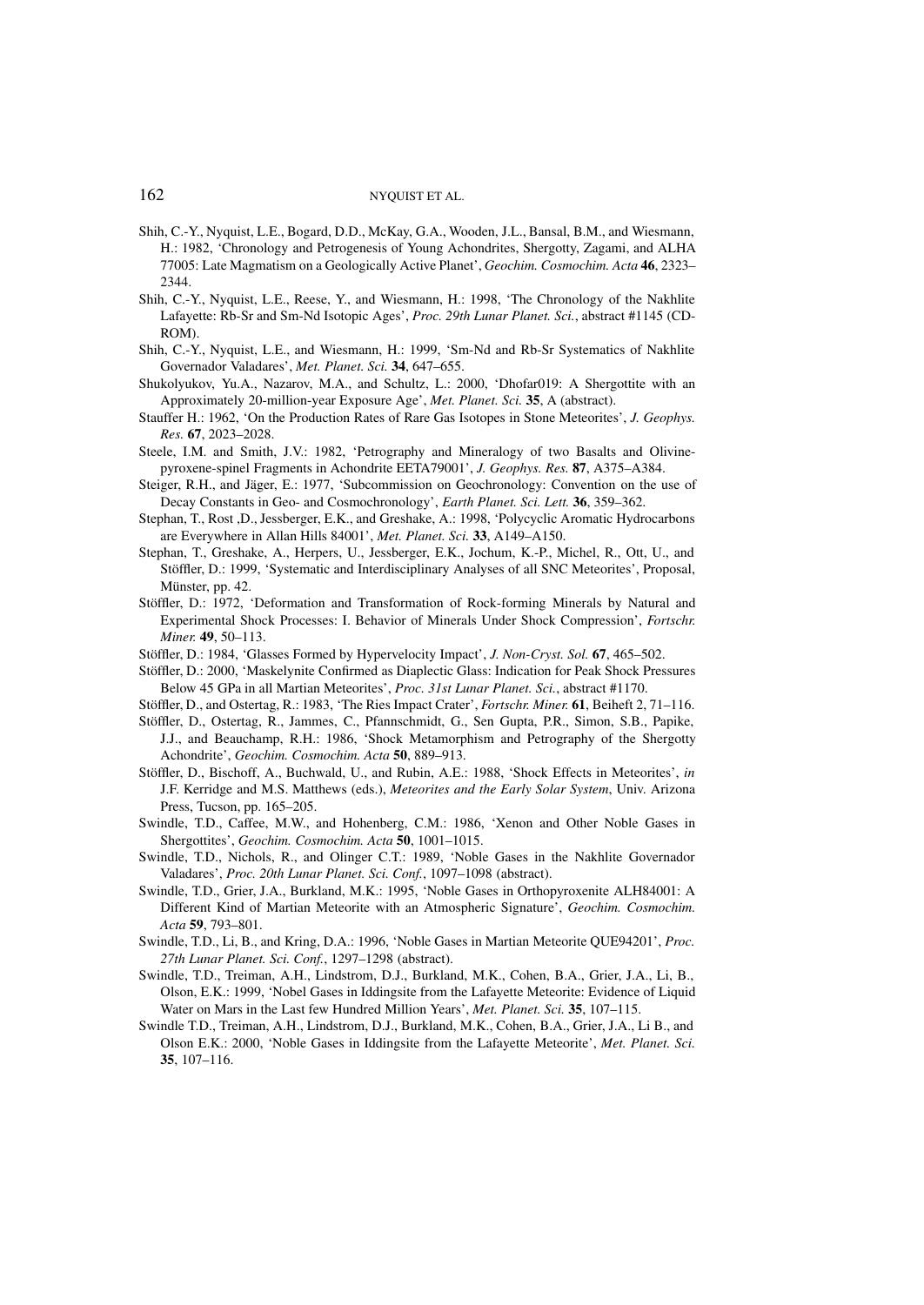- Tanaka, K.L.:1986, 'The Stratigraphy of Mars', *Proc. 17th Lunar Planet. Sci. Conf., J. Geophys. Res. Suppl.* **91**, E139–158.
- Tanaka, K.L., Scott, D.H., and Greeley, R.:1992, 'Global stratigraphy', *in* H.H. Kieffer *et al.*(ed.) *Mars*, Univ. of Ariz. Press, Tucson, pp. 345–382.
- Terribilini, D., Eugster, O., Burger, M., Jakob, A., and Krähenbühl, U.:1998, 'Noble Gases and Chemical Composition of Shergotty Mineral Fractions, Chassigny, and Yamato-793605', *Met. Planet. Sci.* **33**, 677–684.
- Terribilini, D., Busemann, H., and Eugster O.: 2000,  ${}^{.81}\text{Kr}$  Kr Cosmic-ray Exposure Ages of Martian Meteorites Including the new Shergottite Los Angeles', *Met. Planet. Sci.* **35**, A155.
- Treiman, A.H.: 1985, 'Amphibole and Hercynite Spinel in Shergotty and Zagami: Magmatic Water, Depth of Crystallization, and Metasomatism', *Meteoritics* **20**, 229–243.
- Treiman, A.H.:1987, 'Geology of the Nakhlite Meteorites:Cumulate Rocks from Flows and Shallow Intrusions', *Proc. 18th Lunar Planet. Sci.*, 1022–1023.
- Treiman, A.H.: 1995a, 'S≠NC: Multiple Source Areas for Martian Meteorites', *J. Geophys. Res.* **100**, 5329–5340.
- Treiman, A.H.:1995b, 'A Petrographic History of Martian Meteorite ALH84001:Two Shocks and an Ancient Age', *Meteoritics* **30**, 294–302.
- Treiman, A.H.: 1998, 'The History of ALH84001 Revised: Multiple Shock Events', Meteorit. Planet. *Sci.* **33**, 753–764.
- Treiman, A.H., McKay, G.A., Bogard, D.D., Mittelfehldt, D.W., Wang, M.-S., Keller, L., Lipschutz, M.E., Lindstrom, M.M., and Garrison, D.:1994, 'Comparison of the LEW88516 and ALH77005 Martian Meteorites:Similar but Distinct', *Meteoritics* **29**, 581–592.
- Tschermak, G.:1872, 'Die Meteoriten von Shergotty und Gopalpur', *Sitzungsberichte der mathematisch-naturwissenschaftlichen Classe der kaiserlichen Akademie der Wissenschaften* **65**, 122–146.
- Turner, G., Knott, S.F., Ash, R.D., Gilmour, J.D.:1997, 'Ar-Ar Chronology of the Martian Meteorite ALH84001:Evidence for the Timing of the Early Bombardment of Mars', *Geochim. Cosmochim. Acta* **61**, 3835–3850.
- Vickery, A.:1986, 'Effect of an Impact-generated Gas Cloud on the Acceleration of Solid Ejecta', *J. Geophys. Res.* **91**, 14,139–14,160.
- Warren, P.H.:1994, 'Lunar and Martian Meteorite Delivery Services', *Icarus* **111**, 338–363.
- Warren, P.H.: 1998, 'Petrologic Evidence for Low-temperature, Possible Flood-evaporitic Origin of Carbonates in the ALH84001 Meteorite', *J. Geophys. Res.* **103**, 16,759–16,773.
- Wänke, H.:1991, 'Chemistry, Accretion and Evolution on Mars', *Space Sci. Rev.* **56**, 1–8.
- Wänke, H., and Dreibus, G.:1988, 'Chemical Composition and Accretion History of Terrestrial Planets', *Phil. Trans. Roy. Soc. London* **A325**, 545–557.
- Wasson, J.T., and Wetherill, G.W.:1979, 'Dynamical, Chemical, and Isotopic Evidence Regarding the Formation Locations of Asteroids and Meteorites', *in* T. Gehrels (ed.), *Asteroids*, Univ. Arizona Press, Tucson, pp. 926–974.
- Wadhwa, M., and Crozaz, G.: 1994, 'Rare Earth Element Distributions in Chassigny: Clues to its Petrogenesis and Relation to the Nakhlites', *Proc. 25th Lunar Planet. Sci.*, 1451–1452.
- Wadhwa, M., and Lugmair, G.W.:1996, 'The Formation Age of Carbonates in ALH84001', *Met. Planet. Sci.* **31**, A145.
- Weiss, B.P., Kirschvink, J.L., Baudenbacher, F.J., Vali, H., Peters, N.T., Macdonald, F.A., and Wikswo, J.P.:2000, 'A Low Temperature Transfer of ALH84001 from Mars to Earth', *Science* **290**, 791–795.
- Wetherill, G.W.:1988, 'Where do the Apollo Objects Come from?' *Icarus* **111**, 1–18.
- Wiens, R.C., and Pepin, R.O.:1988, 'Laboratory Shock Emplacement of Noble Gases, Nitrogen, and Carbon Dioxide into Basalt, and Implications for Trapped Gases in Shergottite EET79001', *Geochim. Cosmochim. Acta* **52**, 295–307.